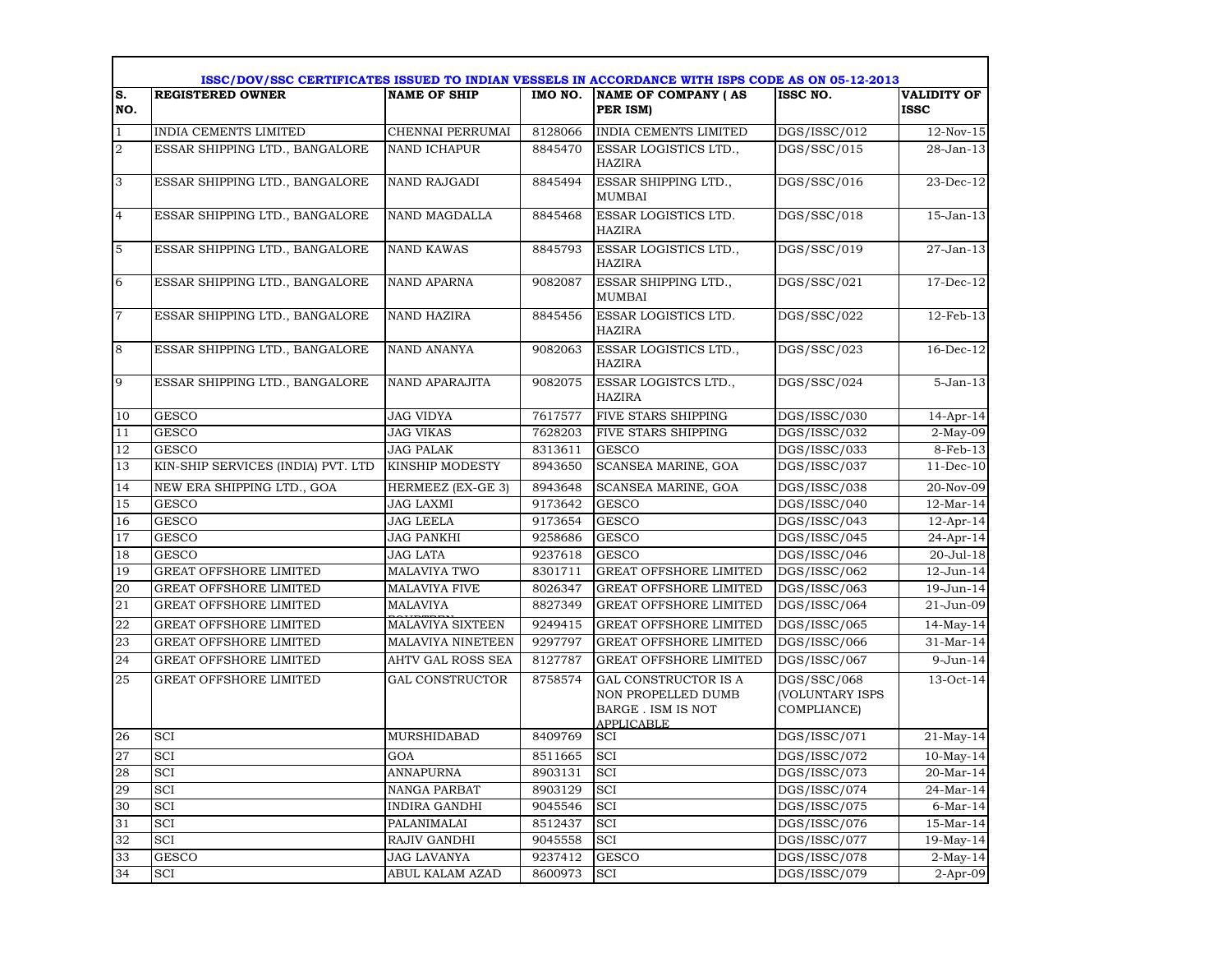| 35 | SCI        | <b>ALAKNANDA</b>                                                 | 8321046 | SCI        | DGS/ISSC/080 | $25-Mar-14$ |
|----|------------|------------------------------------------------------------------|---------|------------|--------------|-------------|
| 36 | SCI        | <b>ANKLESHWAR</b>                                                | 9074860 | SCI        | DGS/ISSC/081 | 8-Apr-14    |
| 37 | <b>SCI</b> | <b>BANKIMCHANDRA</b><br><b>CHATTERJEE</b>                        | 9045481 | SCI        | DGS/ISSC/082 | 16-Apr-14   |
| 38 | <b>SCI</b> | <b>CAPTAIN</b><br><b>GURBACHAN SINGH</b><br><b>SALARIA</b>       | 8224157 | <b>SCI</b> | DGS/ISSC/083 | $11-Apr-14$ |
| 39 | SCI        | COL. ARDESHIR<br><b>BURSORJI</b><br>TARAPORE PVC                 | 8316637 | <b>SCI</b> | DGS/ISSC/084 | $9-Apr-14$  |
| 40 | SCI        | <b>COMPANY HAVILDAR</b><br><b>MAJOR PIRU SINGH</b><br><b>PVC</b> | 8224145 | <b>SCI</b> | DGS/ISSC/085 | 23-Apr-14   |
| 41 | SCI        | <b>DAKSHINESHWAR</b>                                             | 8409771 | SCI        | DGS/ISSC/086 | 14-May-14   |
| 42 | SCI        | <b>DESH BHAKT</b>                                                | 9232905 | <b>SCI</b> | DGS/ISSC/087 | 10-Apr-14   |
| 43 | <b>SCI</b> | <b>DESH GAURAV</b>                                               | 9243033 | <b>SCI</b> | DGS/ISSC/088 | 27-Mar-14   |
| 44 | <b>SCI</b> | <b>DESH PREM</b>                                                 | 9232917 | SCI        | DGS/ISSC/089 | 26-May-14   |
| 45 | SCI        | <b>DESH RAKSHAK</b>                                              | 9243021 | SCI        | DGS/ISSC/090 | $11-Apr-14$ |
| 46 | SCI        | DEV PRAYAG                                                       | 8321072 | SCI        | DGS/ISSC/091 | 18-Apr-14   |
| 47 | SCI        | <b>FLYING OFFICER</b><br>NIRMALJIT SINGH<br><b>SEKHON PVC</b>    | 8311170 | SCI        | DGS/ISSC/092 | 23-Mar-14   |
| 48 | SCI        | <b>GANDHAR</b>                                                   | 9079195 | SCI        | DGS/ISSC/093 | 26-Mar-14   |
| 49 | SCI        | <b>GANGA SAGAR</b>                                               | 8409783 | SCI        | DGS/ISSC/094 | 22-Apr-14   |
| 50 | SCI        | <b>GURU GOBIND</b><br><b>SINGH</b>                               | 9070151 | SCI        | DGS/ISSC/095 | 22-Mar-09   |
| 51 | SCI        | <b>HARDWAR</b>                                                   | 8321096 | SCI        | DGS/ISSC/096 | 24-Apr-14   |
| 52 | SCI        | <b>HAVILDAR ABDUL</b><br><b>HAMID PVC</b>                        | 8316625 | <b>SCI</b> | DGS/ISSC/097 | 5-Jun-14    |
| 53 | SCI        | <b>LAL BAHADUR</b><br><b>SHASTRI</b>                             | 9045534 | SCI        | DGS/ISSC/100 | 29-May-14   |
| 54 | SCI        | <b>LANCE NAIK ALBERT</b><br><b>EKKA PVC</b>                      | 8311209 | SCI        | DGS/ISSC/101 | 28-Apr-14   |
| 55 | SCI        | LANCE NAIK KARAM<br>SINGH PVC                                    | 8224119 | <b>SCI</b> | DGS/ISSC/102 | 8-Apr-14    |
| 56 | SCI        | <b>LOK PREM</b>                                                  | 8126771 | SCI        | DGS/ISSC/106 | 13-Apr-14   |
| 57 | SCI        | LOK RAJESHWARI                                                   | 8026165 | SCI        | DGS/ISSC/107 | 8-May-14    |
| 58 | SCI        | LT. ARUN KHETRAPAL<br><b>PVC</b>                                 | 8311182 | SCI        | DGS/ISSC/108 | $9-Apr-14$  |
| 59 | SCI        | LT. RAMA RAGHOBA<br><b>RANE PVC</b>                              | 8224121 | SCI        | DGS/ISSC/109 | 18-Apr-14   |
| 60 | SCI        | MAHARAJA AGRASEN                                                 | 9070149 | SCI        | DGS/ISSC/110 | $7-Apr-14$  |
| 61 | SCI        | <b>MAHARSHI</b><br>PARASHURAM                                    | 9034547 | SCI        | DGS/ISSC/112 | 24-Mar-14   |
| 62 | SCI        | <b>MANDAKINI</b>                                                 | 8321058 | SCI        | DGS/ISSC/113 | 25-Apr-14   |
| 63 | SCI        | <b>MAJOR DHAN SINGH</b><br>THAPA PVC                             | 8224169 | <b>SCI</b> | DGS/ISSC/114 | 17-Apr-14   |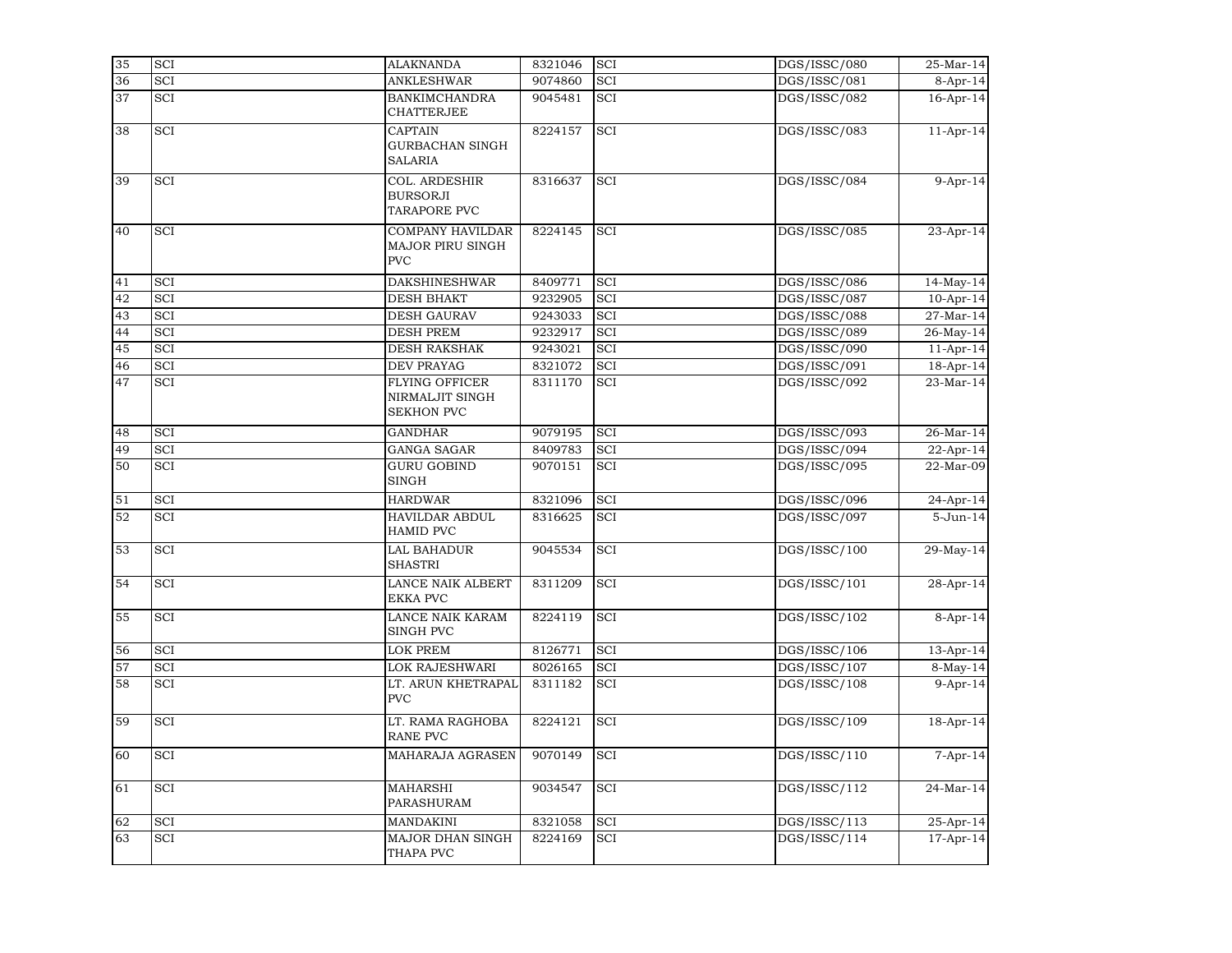| 64              | SCI                                         | <b>MAJOR HOSHIAR</b><br><b>SINGH PVC</b> | 8311194 | <b>SCI</b>                                                     | DGS/ISSC/115 | 8-Jun-14        |
|-----------------|---------------------------------------------|------------------------------------------|---------|----------------------------------------------------------------|--------------|-----------------|
| 65              | <b>SCI</b>                                  | <b>MAJOR SHAITAN</b><br><b>SINGH PVC</b> | 8316613 | <b>SCI</b>                                                     | DGS/ISSC/116 | 16-Apr-14       |
| 66              | SCI                                         | MOTILAL NEHRU                            | 8503113 | SCI                                                            | DGS/ISSC/118 | $1-May-14$      |
| 67              | SCI                                         | <b>NAIK JADUNATH</b><br>SINGH PVC        | 8224133 | <b>SCI</b>                                                     | DGS/ISSC/119 | $1-Apr-14$      |
| 68              | SCI                                         | <b>PATALIPUTRA</b>                       | 8409757 | <b>SCI</b>                                                     | DGS/ISSC/120 | 19-Apr-14       |
| 69              | SCI                                         | <b>RABINDRANATH</b><br><b>TAGORE</b>     | 9045479 | <b>SCI</b>                                                     | DGS/ISSC/121 | $3-Mar-14$      |
| 70              | SCI                                         | <b>RISHIKESH</b>                         | 8321084 | SCI                                                            | DGS/ISSC/122 | $2$ -Jun-14     |
| 71              | <b>SCI</b>                                  | <b>SABARIMALA</b>                        | 8512425 | <b>SCI</b>                                                     | DGS/ISSC/123 | 17-Apr-14       |
| $\overline{72}$ | SCI                                         | <b>SUBEDAR JOGINDER</b><br>SINGH PVC     | 8224171 | <b>SCI</b>                                                     | DGS/ISSC/124 | 23-Mar-14       |
| 73              | SCI                                         | TAMILNADU                                | 9107631 | SCI                                                            | DGS/ISSC/125 | 17-May-14       |
| 74              | SCI                                         | TIRUMALAI                                | 8512413 | <b>SCI</b>                                                     | DGS/ISSC/126 | 24-Apr-14       |
| 75              | SCI                                         | <b>UTTARKASHI</b>                        | 8321060 | <b>SCI</b>                                                     | DGS/ISSC/127 | 23-Apr-14       |
| 76              | SCI                                         | VARANASI                                 | 8321101 | <b>SCI</b>                                                     | DGS/ISSC/128 | 24-May-14       |
| 77              | CASTLE SHIPS PVT. LTD.                      | <b>HARI SAGAR</b>                        | 8216679 | <b>IND-AUST</b>                                                | DGS/ISSC/129 | 12-Feb-13       |
| 78              | SEVEN ISLANDS SHIPPING LTD                  | <b>LOURDES</b>                           | 8316986 | SEVEN ISLANDS SHIPPING<br>LTD                                  | DGS/ISSC/135 | $28 - Jul - 14$ |
| 79              | MERCATOR LINES LTD                          | <b>DEVSI</b>                             | 8319926 | MERCATOR LINES LTD                                             | DGS/ISSC/139 | 15-Jan-14       |
| 80              | <b>MERCATOR LINES LTD</b>                   | <b>SISOLI</b>                            | 7915345 | ANGLO-EASTERN SHIP MGT<br>(I) PVT. LTD, MUMBAI                 | DGS/ISSC/140 | 29-Mar-09       |
| 81              | MERCATOR LINES LTD                          | <b>HARSHA</b>                            | 7810466 | MLL LOGISTICS [EX-IND-<br><b>AUST</b>                          | DGS/ISSC/141 | 28-May-09       |
| 82              | MERCATOR LINES LTD                          | <b>PUNITA</b>                            | 8219073 | <b>MERCATOR LINES LTD</b>                                      | DGS/ISSC/142 | $7-Mar-14$      |
| 83              | MERCATOR LINES LTD                          | <b>SADANAND</b>                          | 8322521 | FLEET MANAGEMENT INDIA<br>PVT. LTD., MUMBAI                    | DGS/ISSC/143 | $7-May-13$      |
| 84              | V.M. SALGAOCAR & BROTHER PVT.<br>LTD.       | <b>SWATIRANI</b>                         | 5356686 | V.M. SALGAOCAR &<br>BROTHER PVT. LTD.                          | DGS/DOV/145  | 17-Oct-14       |
| 85              | SESA GOA LTD., GOA                          | <b>PRIYAMVADA</b>                        | 5267380 | <b>ACCORD MARINE</b><br>MANAGEMENT PVT. LTD.,<br>MUMBAI        | DGS/ISSC/146 | 22-Mar-17       |
| 86              | APEEJAY SHIPPING LTD.                       | <b>APJ AKHIL</b>                         | 8116867 | APEEJAY SHIPPING LTD.                                          | DGS/ISSC/152 | 19-Jun-14       |
| 87              | SURRENDRA OVERSEAS LTD.,<br><b>KOLKATA</b>  | <b>APJ SRIDEVI</b>                       | 7527162 | SURRENDRA OVERSEAS<br>LTD., KOLKATA                            | DGS/ISSC/153 | $2-May-14$      |
| 88              | SESA GOA LTD., GOA                          | <b>ORISSA</b>                            | 7403237 | <b>ACCORD MARINE</b><br>MANAGEMENT PVT. LTD.,<br><b>MUMBAI</b> | DGS/ISSC/154 | $2-Nov-15$      |
| 89              | SANMAR SHIPPING LTD., CHENNAI               | <b>SANMAR SERENADE</b>                   | 9015357 | SANMAR SHIPPING LTD.,<br><b>CHENNAI</b>                        | DGS/ISSC/156 | $17-May-14$     |
| 90              | SANMAR SHIPPING LTD., CHENNAI               | <b>SANMAR SENTINEL</b>                   | 8320535 | SANMAR SHIPPING LTD.,<br><b>CHENNAI</b>                        | DGS/ISSC/157 | $1-May-09$      |
| 91              | SANMAR SHIPPING LTD., CHENNAI               | <b>SANMAR PHOENIX</b>                    | 8320523 | SANMAR SHIPPING LTD.,<br><b>CHENNAI</b>                        | DGS/ISSC/158 | 29-Jun-14       |
| 92              | GOOD EARTH MARITIME LTD.,<br><b>CHENNAI</b> | <b>GOOD TRADE</b>                        | 7700960 | <b>GOOD EARTH MARITIME</b><br>LTD., CHENNAI                    | DGS/ISSC/159 | 17-Nov-09       |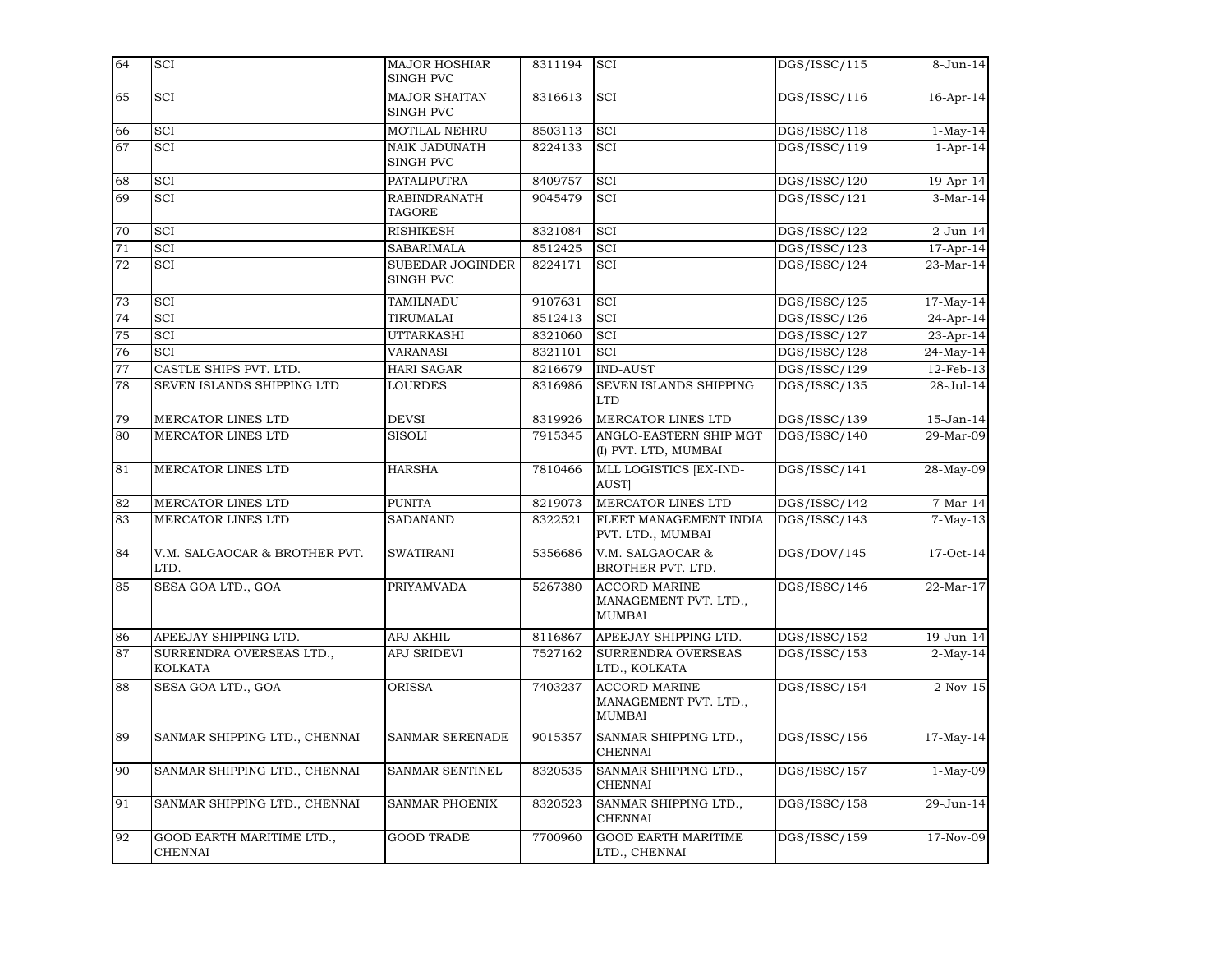| 93  | TOLANI SHIPPING CO. LTD., MUMBAI                     | PRABHU DAYA            | 8022418 | TOLANI SHIPPING CO. LTD.,<br>MUMBAI                            | DGS/ISSC/161 | 16-Apr-09    |
|-----|------------------------------------------------------|------------------------|---------|----------------------------------------------------------------|--------------|--------------|
| 94  | GOOD EARTH MARITIME LTD.,<br><b>CHENNAI</b>          | <b>GOOD DAY</b>        | 7522679 | GOOD EARTH MARITIME LTD<br>, CHENNAI                           | DGS/ISSC/167 | 15-Jul-09    |
| 95  | GOOD EARTH MARITIME LTD.,<br><b>CHENNAI</b>          | <b>GOOD LIGHT</b>      | 7616494 | <b>GOOD EARTH MARITIME LTD</b><br>, CHENNAI                    | DGS/ISSC/169 | 26-Nov-13    |
| 96  | WEST ASIA MARITIME LTD., CHENNAI GEM OF ENNORE       |                        | 9206009 | WEST ASIA MARITIME LTD.,<br><b>CHENNAI</b>                     | DGS/ISSC/170 | 11-Jun-17    |
| 97  | RELIANCE INDUSTRIES LTD., MUMBAI LGS RELGAS          | <b>NAYANTARA</b>       | 9014951 | RELIANCE INDUSTRIES LTD.,<br><b>GUJARAT</b>                    | DGS/SSC/172  | 23-Mar-14    |
| 98  | RELIANCE INDUSTRIES LTD., MUMBAI RELGAS ISHETA       |                        | 9014963 | RELIANCE INDUSTRIES LTD.,<br><b>GUJARAT</b>                    | DGS/SSC/173  | 22-Mar-14    |
| 99  | RELIANCE INDUSTRIES LTD., MUMBAI LGC RELGAS VIKRAM   |                        | 7521273 | RELIANCE INDUSTRIES LTD.,<br><b>GUJARAT</b>                    | DGS/SSC/174  | $2$ -Feb-14  |
| 100 | RELIANCE INDUSTRIES LTD., MUMBAI RELCHEM ARJUN       |                        | 7043348 | RELIANCE INDUSTRIES LTD.,<br><b>GUJARAT</b>                    | DGS/SSC/175  | 13-Mar-14    |
| 101 | SEAMEC LTD., MUMBAI                                  | <b>SEAMEC-I</b>        | 8216019 | SEAMEC LTD., MUMBAI                                            | DGS/ISSC/176 | $2$ -Jun-14  |
| 102 | SEAMEC LTD., MUMBAI                                  | <b>SEAMEC-II</b>       | 8109292 | SEAMEC LTD., MUMBAI                                            | DGS/ISSC/177 | 17-Nov-14    |
| 103 | SEAMEC LTD., MUMBAI                                  | SEAMEC-III             | 8128339 | SEAMEC LTD., MUMBAI                                            | DGS/ISSC/178 | $27$ -May-14 |
| 104 | DREDGING CORPORATION OF INDIA<br>LTD., VISAKHAPATNAM | <b>DCI DREDGE V</b>    | 7365760 | DREDGING CORPORATION<br>OF INDIA LTD.,<br><b>VISAKHAPATNAM</b> | DGS/ISSC/179 | $7-Oct-14$   |
| 105 | DREDGING CORPORATION OF INDIA<br>LTD., VISAKHAPATNAM | DCI DREDGE VI          | 7365772 | DREDGING CORPORATION<br>OF INDIA LTD.,<br><b>VISAKHAPATNAM</b> | DGS/ISSC/180 | $1-Oct-14$   |
| 106 | DREDGING CORPORATION OF INDIA<br>LTD., VISAKHAPATNAM | DCI DREDGE VIII        | 7602326 | DREDGING CORPORATION<br>OF INDIA LTD.,<br><b>VISAKHAPATNAM</b> | DGS/ISSC/182 | $2-Nov-14$   |
| 107 | DREDGING CORPORATION OF INDIA<br>LTD., VISAKHAPATNAM | DCI DREDGE IX          | 8308290 | DREDGING CORPORATION<br>OF INDIA LTD.,<br>VISAKHAPATNAM        | DGS/ISSC/183 | $3-Nov-14$   |
| 108 | DREDGING CORPORATION OF INDIA<br>LTD., VISAKHAPATNAM | <b>DCI DREDGE XII</b>  | 8818037 | DREDGING CORPORATION<br>OF INDIA LTD.,<br><b>VISAKHAPATNAM</b> | DGS/ISSC/184 | 26-Nov-14    |
| 109 | DREDGING CORPORATION OF INDIA<br>LTD., VISAKHAPATNAM | <b>DCI DREDGE XI</b>   | 8505680 | DREDGING CORPORATION<br>OF INDIA LTD.,<br>VISAKHAPATNAM        | DGS/ISSC/185 | $5-Oct-14$   |
| 110 | DREDGING CORPORATION OF INDIA<br>LTD., VISAKHAPATNAM | DCI DREDGE XIV         | 8818049 | DREDGING CORPORATION<br>OF INDIA LTD.,<br><b>VISAKHAPATNAM</b> | DGS/ISSC/186 | $5-Dec-14$   |
| 111 | DREDGING CORPORATION OF INDIA<br>LTD., VISAKHAPATNAM | <b>DCI DREDGE XV</b>   | 9164122 | DREDGING CORPORATION<br>OF INDIA LTD.,<br>VISAKHAPATNAM        | DGS/ISSC/187 | 22-Sep-14    |
| 112 | DREDGING CORPORATION OF INDIA<br>LTD., VISAKHAPATNAM | DCI DREDGE XVI         | 9217280 | DREDGING CORPORATION<br>OF INDIA LTD.,<br>VISAKHAPATNAM        | DGS/ISSC/188 | 26-Jun-14    |
| 113 | DREDGING CORPORATION OF INDIA<br>LTD., VISAKHAPATNAM | <b>DCI DREDGE XVII</b> | 9217292 | DREDGING CORPORATION<br>OF INDIA LTD.,<br>VISAKHAPATNAM        | DGS/ISSC/189 | 15-Jun-14    |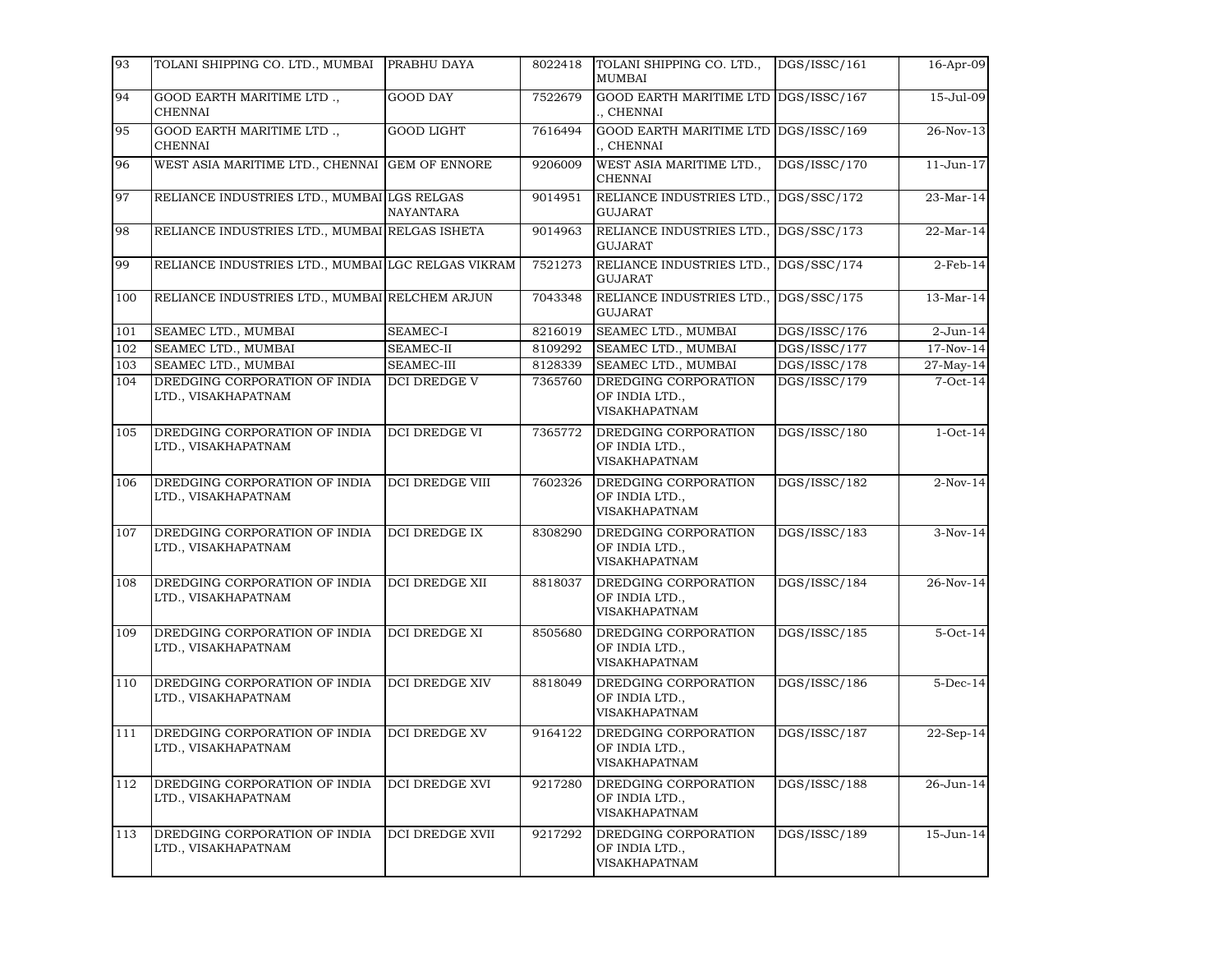| 114 | INDIA STEAMSHIP, KOLKATA                                | RATNA ABHA                                        | 8103327 | INDIA STEAMSHIP, KOLKATA                                | DGS/ISSC/191 | 13-Jun-09               |
|-----|---------------------------------------------------------|---------------------------------------------------|---------|---------------------------------------------------------|--------------|-------------------------|
| 115 | PFS SHIPPING LIMITED                                    | PFS VAMANA<br>$(ex-$<br><b>GOOD SEASON)</b>       | 7702255 | ASP SHIP MANAGEMENT LTD                                 | DGS/ISSC/192 | 26-Jan-16               |
| 116 | CHOWGULE STEAM SHIP LTD., GOA                           | <b>MARATHA</b><br><b>MESSENGER</b>                | 9086980 | ASP SHIP MANAGEMENT (I)<br>PVT. LTD., MUMBAI            | DGS/ISSC/193 | $21-Apr-14$             |
| 117 | PRATIBHA SHIPPING                                       | PRATIBHA NARMADA                                  | 8005068 | PRATIBHA SHIPPING CO.                                   | DGS/ISSC/203 | 29-Aug-09               |
| 118 | <b>SCI</b>                                              | <b>SAMPURNA</b><br><b>SWARAJYA</b>                | 9176656 | <b>SCI</b>                                              | DGS/ISSC/197 | $10$ -May-14            |
| 119 | DREDGING CORPORATION OF INDIA<br>LTD., VISAKHAPATNAM    | <b>DCI DREDGE</b><br><b>AOUARIUS</b>              | 7533379 | DREDGING CORPORATION<br>OF INDIA LTD.,<br>VISAKHAPATNAM | DGS/ISSC/201 | $10-Nov-13$             |
| 120 | CHOWGULE STEAM SHIP LTD., GOA                           | <b>MARATHA DEEP</b>                               | 7375234 | ASP SHIP MANAGEMENT                                     | DGS/DOV/202  | 30-Nov-14               |
| 121 | SCI                                                     | <b>JAWAHARLAL NEHRU</b>                           | 8609644 | SCI                                                     | DGS/ISSC/203 | 12-May-14               |
| 122 | ONGC                                                    | <b>SAMUDRA SEVAK</b>                              | 8318453 | SCI                                                     | DGS/ISSC/204 | 29-Jan-16               |
| 123 | PRATIBHA SHIPPING                                       | PRATIBHA CAUVERY                                  | 7920754 | PRATIBHA SHIPPING CO.                                   | DGS/ISSC/205 | $\overline{11}$ -Aug-14 |
| 124 | GATI COAST TO COAST                                     | <b>GATI SUVIDHA</b>                               | 8209561 | <b>GATI COAST</b>                                       | DGS/ISSC/206 | 2-Jul-09                |
| 125 | VARUN SHIPPING                                          | <b>MAHARSHI</b><br><b>SHUBHATREYA</b>             | 8114716 | VARUN SHIPPING                                          | DGS/ISSC/207 | 18-Feb-15               |
| 126 | POOMPUHAR SHIPPING CORPN. LTD.                          | <b>TAMIL KAMARAJ</b>                              | 8221430 | POOMPUHAR SHIPPING                                      | DGS/ISSC/208 | 30-Aug-14               |
| 127 | POOMPUHAR SHIPPING CORPN. LTD.                          | TAMIL PERIYAR                                     | 8221428 | POOMPUHAR SHIPPING                                      | DGS/ISSC/209 | $4-Feb-15$              |
| 128 | INTERNATIONAL SEAPORT DREDGING PACIFIQUE<br>PVT. LTD.   |                                                   | 7004263 | <b>INTERNATIONAL SEAPORT</b><br>DREDGING PVT. LTD.      | DGS/ISSC/210 | 21-Feb-10               |
| 129 | <b>GREAT OFFSHORE LIMITED</b>                           | MALAVIYA EIGHTEEN                                 | 9249427 | <b>GREAT OFFSHORE LIMITED</b>                           | DGS/ISSC/214 | 19-Oct-14               |
| 130 | <b>GESCO</b>                                            | <b>JAG PAHEL</b>                                  | 9289506 | <b>GESCO</b>                                            | DGS/ISSC/215 | 14-Jan-15               |
| 131 | COASTAL MARINE CONSTRUCTION &<br><b>ENGINEERING LTD</b> | <b>COASTAL LEOPARD</b><br>(EX-MALAVIYA<br>TWELVE) | 8827363 | INNOVOCEAN MARITIME<br>P.LTD                            | DGS/SSC/216  | 12-Aug-17               |
| 132 | <b>GREAT OFFSHORE LIMITED</b>                           | <b>MALAVIYA ONE</b>                               | 8221533 | <b>GREAT OFFSHORE LIMITED</b>                           | DGS/ISSC/217 | 22-Mar-15               |
| 133 | <b>GREAT OFFSHORE LIMITED</b>                           | <b>MALAVIYA FOUR</b>                              | 8220307 | GREAT OFFSHORE LIMITED                                  | DGS/ISSC/218 | 23-Mar-10               |
| 134 | <b>GREAT OFFSHORE LIMITED</b>                           | <b>MALAVIYA SIX</b>                               | 8026359 | <b>GREAT OFFSHORE LIMITED</b>                           | DGS/ISSC/219 | 14-Feb-15               |
| 135 | <b>GOL OFFSHORE LIMITED</b>                             | <b>MALAVIYA THREE</b>                             | 8220292 | <b>GOL OFFSHORE LIMITED</b>                             | DGS/ISSC/220 | 14-Mar-15               |
| 136 | <b>GREAT OFFSHORE LIMITED</b>                           | <b>MALAVIYA TWENTY</b>                            | 9303481 | <b>GREAT OFFSHORE LIMITED</b>                           | DGS/ISSC/221 | 14-Jan-15               |
| 137 | MERCATOR LINES LTD                                      | <b>PREMVATI</b>                                   | 8500238 | FLEET MANAGEMENT                                        | DGS/ISSC/227 | $17-May-10$             |
| 138 | K. C. MARITIME LTD,                                     | DARYA SHAAN                                       | 7601229 | ANGLO EASTERN SHIP<br>MGMT. LTD                         | DGS/ISSC/228 | $14$ -Dec- $15$         |
| 139 | INDIA STEAMSHIP, KOLKATA                                | <b>RATNA URVI</b>                                 | 8813568 | INDIA STEAMSHIP, KOLKATA                                | DGS/ISSC/229 | 10-Mar-15               |
| 140 | <b>SCI</b>                                              | DESH UJALA                                        | 9297486 | <b>SCI</b>                                              | DGS/ISSC/230 | $3-Jul-10$              |
| 141 | ITT SHIPPING PVT.LTD                                    | NAZISH                                            | 8100131 | ITT SHIPPING PVT.LTD                                    | DGS/ISSC/231 | $9-Nov-14$              |
| 142 | WEST ASIA MARITIME LTD., CHENNAI                        | <b>GEM OF PARADIP</b>                             | 8307806 | WEST ASIA MARITIME LTD.,<br><b>CHENNAI</b>              | DGS/ISSC/232 | $2-May-17$              |
| 143 | BALLAST HAM DREDGING (INDIA)<br>PVT. LTD.               | <b>SAGAR HANSA</b>                                | 7015444 | VAN OORD SHIP<br>MANAGEMENT PVT.LTD.                    | DGS/ISSC/234 | 25-Aug-15               |
| 144 | EURASIA INERNATIONAL (INDIA) PVT.<br>LTD.               | <b>SHATIXA</b>                                    | 9263394 | <b>EURASIA</b>                                          | DGS/DOV/235  | $9-Sep-14$              |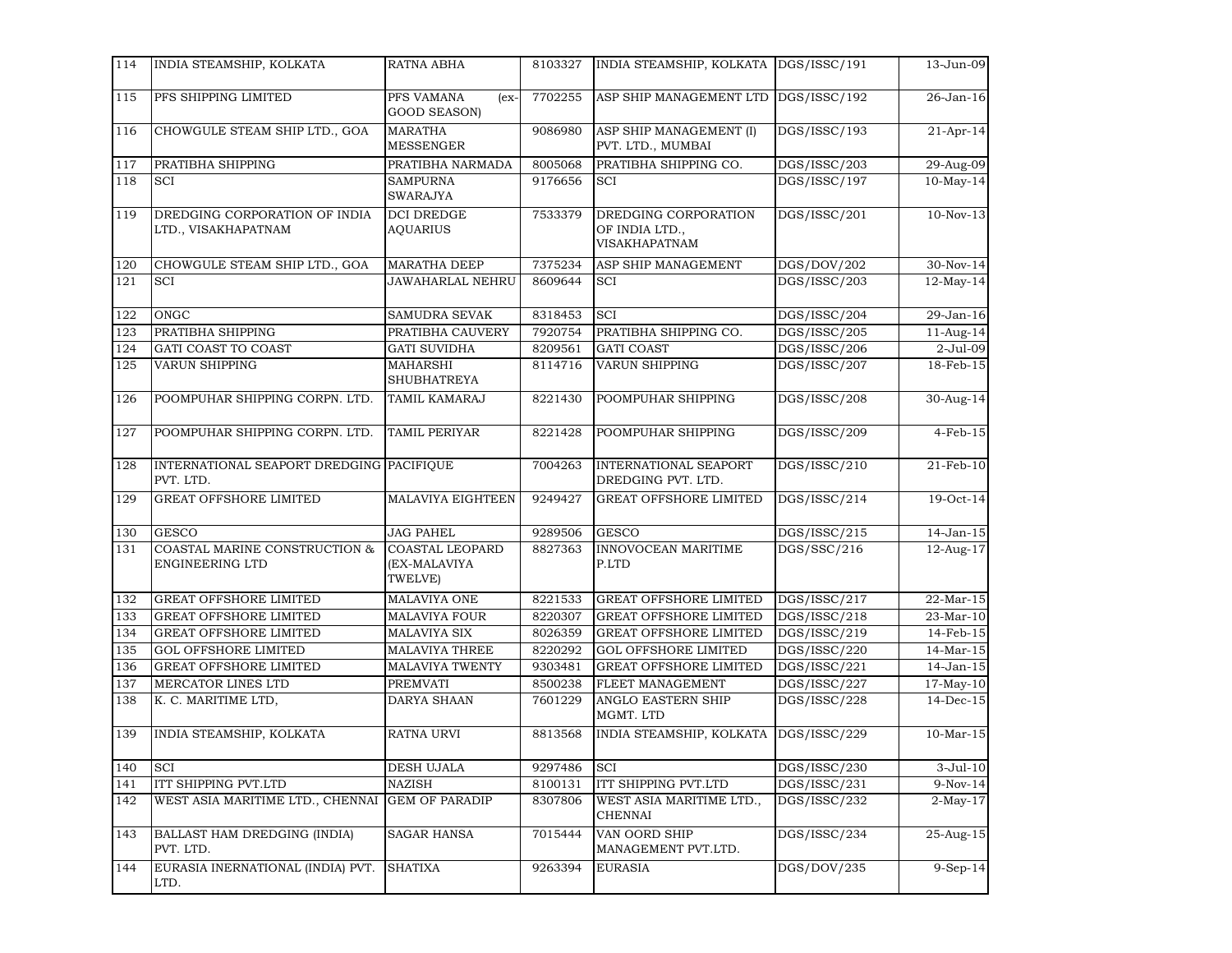| 145 | MAK LOGISTICS PVT.LTD                     | <b>MAANAV STAR</b>                     | 8012841       | MAK LOGISTICS PVT.LTD                                 | DGS/ISSC/236             | $6$ -Jun- $15$   |
|-----|-------------------------------------------|----------------------------------------|---------------|-------------------------------------------------------|--------------------------|------------------|
| 146 | RELIANCE INDUSTRIES LTD., MUMBAI RELSAGAR |                                        | 9297761       | <b>SAMSON MARITIME</b>                                | DGS/SSC/237              | 23-Feb-15        |
| 147 | <b>GREAT OFFSHORE LIMITED</b>             | <b>MALAVIYA TEN</b>                    | 9202596       | <b>GREAT OFFSHORE LIMITED</b>                         | DGS/ISSC/238             | 14-Oct-14        |
| 148 | <b>GESCO</b>                              | <b>JAG LOK</b>                         | 9293507       | <b>GESCO</b>                                          | DGS/ISSC/239             | $4-Sep-15$       |
| 149 | SHREYAS SHIPPING LTD., MUMBAI             | OEL VICTORY                            | 8812734       | ORIENT EXPRESS SHIP MGT                               | DGS/ISSC/243             | $16 -$ Jul $-15$ |
| 150 | ELLON HINENGO LTD                         | <b>SOLOMON</b>                         | 7328102       | ELLON HINENGO LTD                                     | DGS/SSC/245              | 30-Mar-17        |
| 151 | <b>VIKRAM SHIPPING</b>                    | <b>NEERJA</b>                          | 9084645       | <b>VIKRAM SHIPPING</b>                                | DGS/SSC/246              | 20-Apr-10        |
| 152 | <b>VIKRAM SHIPPING</b>                    | VASAVADATTA                            | 9084633       | <b>VIKRAM SHIPPING</b>                                | DGS/SSC/247              | 20-Apr-10        |
| 153 | VIKRAM SHIPPING                           | <b>KUMAR</b>                           | 9084621       | <b>VIKRAM SHIPPING</b>                                | DGS/SSC/248              | 29-Dec-10        |
| 154 | VIKRAM SHIPPING                           | MANGALAM                               | 9084619       | <b>VIKRAM SHIPPING</b>                                | DGS/SSC/249              | 8-Apr-10         |
| 155 | <b>GESCO</b>                              | <b>JAG LALIT</b>                       | 9297905       | <b>GESCO</b>                                          | DGS/ISSC/250             | $4-Jun-15$       |
| 156 | <b>SCI</b>                                | <b>DESH SHAKTI</b>                     | 9263734       | <b>SCI</b>                                            | $\overline{DS/ISSC}/251$ | 31-May-14        |
| 157 | POOMPUHAR SHIPPING CORPN. LTD.<br>CHENNAI | <b>TAMIL ANNA</b>                      | 8221416       | POOMPUHAR SHIPPING                                    | DGS/ISSC/252             | $21-Mar-15$      |
| 158 | SCI                                       | DR. NAGENDRA<br>SINGH                  | 8308525       | <b>SCI</b>                                            | DGS/SSC/254              | $14$ -Dec-13     |
| 159 | SCI                                       | SUVARNA SWARAJYA                       | 9170432       | <b>SCI</b>                                            | DGS/ISSC/256             | $4-Apr-14$       |
| 160 | VARUN SHIPPING LTD                        | <b>MAHARSHI</b><br>MAHATREYA           | 9000481       | <b>VARUN SHIPPING LTD</b>                             | DGS/ISSC/259             | 26-Dec-15        |
| 161 | SCI                                       | C.V.RAMAN                              | 8017798       | <b>SCI</b>                                            | DGS/ISSC/261             | $13-May-14$      |
| 162 | SCI                                       | <b>BHARTIDASAN</b>                     | 8810920       | <b>SCI</b>                                            | DGS/ISSC/262             | $8-May-14$       |
| 163 | SCI                                       | CAPT. F.M.JUVALE                       | 8308513       | <b>SCI</b>                                            | DGS/SSC/263              | $6-Sep-15$       |
| 164 | TCI SEAWAYS LTD.                          | TCI ARJUN                              | 8807363       | <b>TCI SEAWAYS</b>                                    | DGS/ISSC/265             | 9-Jun-14         |
| 165 | ITT SHIPPING PVT.LTD                      | <b>ITT JAGUAR(TCI</b><br>LAKSHMI)      | 8222795       | ITT SHIPPING PVT.LTD                                  | DGS/ISSC/266             | 30-Jul-17        |
| 166 | TCI SEAWAYS LTD.                          | <b>TCI SHAKTI</b>                      | 8116128       | <b>TCI SEAWAYS</b>                                    | DGS/ISSC/267             | 13-Jul-14        |
| 167 | TCI SEAWAYS LTD.                          | TCI XPS                                | 8331962       | <b>TCI SEAWAYS</b>                                    | DGS/ISSC/268             | 19-Jul-14        |
| 168 | SCI                                       | C.P. SRIVASTAVA                        | 8308446       | <b>SCI</b>                                            | DGS/ISSC/269             | $5-Dec-15$       |
| 169 | SCI                                       | <b>DESH SHANTI</b>                     | 9263746       | <b>SCI</b>                                            | DGS/ISSC/273             | $8$ -Jun-14      |
| 170 | FORBES GOKAK LTD.                         | STERLING SEAS                          | 7525839       | <b>FORBES DORIS &amp; NAESS</b><br>MARITIME PVT. LTD. | DGS/ISSC/274             | 9-Nov-09         |
| 171 | TRANS ASIAN SHIPPING                      | <b>KRIPA</b>                           | 7806609       | <b>TRANS-ASIAN</b>                                    | DGS/ISSC/279             | 30-May-09        |
| 172 | GLORY SHIP MANAGEMENT LTD                 | VIGNAHARTA                             | 8308496       | <b>NA</b>                                             | DGS/SSC/280              | 28-Oct-18        |
| 173 | <b>GREAT OFFSHORE LIMITED</b>             | <b>AHTV GAL BEAUFORT</b><br><b>SEA</b> | 8127775       | <b>GREAT OFFSHORE LIMITED</b>                         | DGS/ISSC/282             | 26-Oct-14        |
| 174 | APEEJAY SHIPPING LTD.                     | APJ JAD                                | 9254496       | APEEJAY SHIPPING LTD.                                 | DGS/ISSC/283             | 18-Feb-16        |
| 175 | PRATIBHA SHIPPING                         | PRATIBHA INDRAYANI                     |               | 8100430 PRATIBHA SHIPPING                             | DGS/ISSC/285             | 30-Nov-15        |
| 176 | PRATIBHA SHIPPING                         | <b>PRATIBHA</b><br>CHANDRABHAGA        |               | 8026218 PRATIBHA SHIPPING                             | DGS/ISSC/287             | $1-Nov-15$       |
| 177 | <b>GESCO</b>                              | <b>JAG RAHUL</b>                       | 9254484 GESCO |                                                       | DGS/ISSC/289             | 26-Jul-15        |
| 178 | DAMODAR MARINE SERVICES LTD               | <b>KANSI NAMRATA</b>                   | 6923228 NA    |                                                       | DGS/SSC/290              | 23-Feb-11        |
| 179 | MERCATOR LINES LTD                        | PREM POORVA                            |               | 9074470 MERCATOR LINES LTD                            | DGS/ISSC/291             | 11-Aug-16        |
| 180 | PRESIDENT OF INDIA LTD                    | <b>DWEEP SETU</b>                      | 8635291       | <b>SCI</b>                                            | DGS/SSC/294              | $6$ -May-16      |
| 181 | TRANSCOASTAL SHIPPING LTD                 | <b>COASTAL EXPRESS 1</b>               | 8318764       | FLEET MGMT. LTD                                       | DGS/ISSC/295             | $12-Jan-11$      |
| 182 | SCI                                       | MAHARSHI KARVE                         | 7422738       | <b>SCI</b>                                            | DGS/ISSC/296             | 17-Aug-15        |
| 183 | GATI COAST TO COAST                       | $GATI - 1$                             | 8405165       | GATI COAST TO COAST                                   | DGS/ISSC/298             | 29-Aug-14        |
| 184 | AMBA SHIPPING & LOGISTICS P.LTD           | <b>OIL TERN</b>                        | 8218122       | <b>AMBA SHIPPING</b>                                  | DGS/SSC/299              | 12-Apr-17        |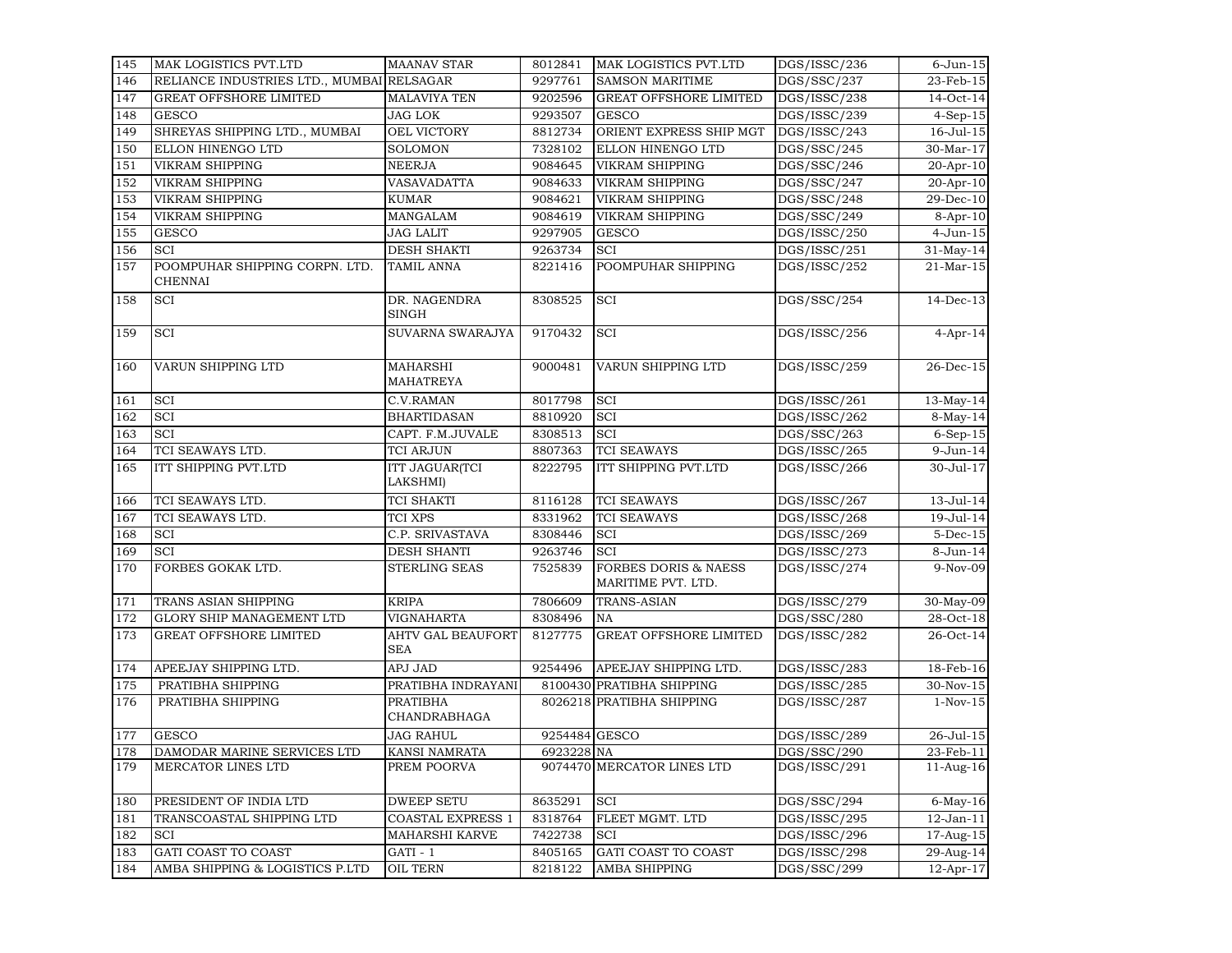| 185 | SAFE AND SURE MARINE SERVICES<br>LTD.       | NAFISA 1 -<br>(PRANIK PRAVESH) | 9157179 | <b>SAFE &amp; SURE MARINE</b><br>SERVICES PVT.LTD | DGS/ISSC/301 | 16-Jan-16        |
|-----|---------------------------------------------|--------------------------------|---------|---------------------------------------------------|--------------|------------------|
| 186 | MERCATOR LINES LTD                          | PREM MALA                      | 9209972 | FLEET MANAGEMENT                                  | DGS/ISSC/302 | 14-Aug-10        |
| 187 | KEI-RSOS MARITIME LTD                       | EPSOM-1                        | 8409903 | NA                                                | DGS/SSC/304  | $11-Sep-13$      |
| 188 | SEVEN ISLANDS SHIPPING LTD                  | <b>BLOSSOM</b>                 | 8413978 | SEVEN ISLANDS SHIPPING<br><b>LTD</b>              | DGS/ISSC/305 | $1-Dec-16$       |
| 189 | <b>GREAT OFFSHORE LIMITED</b>               | <b>MALAVIYA TWENTY</b><br>ONE  | 9299070 | <b>GREAT OFFSHORE LIMITED</b>                     | DGS/ISSC/306 | $1-Sep-15$       |
| 190 | MERCATOR LINES LTD                          | PREM PRIDE                     | 9167203 | ANGLO EASTERN SHIP<br>MGMT. LTD                   | DGS/ISSC/309 | $30-Sep-17$      |
| 191 | MERCATOR LINES LTD                          | PREM GOPALI                    | 7902180 | FLEET MGMT. LTD                                   | DGS/ISSC/310 | $3-Oct-10$       |
| 192 | UNITED SHIPPERS LTD.                        | <b>NIRMITI</b>                 | 8959477 | <b>SCANSEA MARINE</b>                             | DGS/SSC/311  | 17-Nov-10        |
| 193 | <b>VARUN SHIPPING</b>                       | <b>NEEL KAMAL</b>              | 8316558 | <b>VARUN SHIPPING</b>                             | DGS/ISSC/312 | 30-Jun-14        |
| 194 | <b>TARUN SHIPPING</b>                       | <b>NEEL AKASH</b>              | 8316560 | <b>VARUN SHIPPING</b>                             | DGS/ISSC/313 | 19-Aug-14        |
| 195 | OIL & NATURAL GAS CORPORATION<br><b>LTD</b> | SINDHU <sub>8</sub>            | 8322583 | HAL OFFSHORE LTD                                  | DGS/SSC/314  | 27-Feb-13        |
| 196 | OIL & NATURAL GAS CORPORATION<br><b>LTD</b> | SINDHU 9                       | 8322595 | HAL OFFSHORE LTD                                  | DGS/SSC/315  | 30-May-13        |
| 197 | OIL & NATURAL GAS CORPORATION<br><b>LTD</b> | <b>SAMUDRIKA 7</b>             | 8311754 | <b>SICAL</b>                                      | DGS/SSC/316  | $8 - Jan - 11$   |
| 198 | OIL & NATURAL GAS CORPORATION<br><b>LTD</b> | SAMUDRIKA 14                   | 8413796 | <b>SCILTD</b>                                     | DGS/SSC/317  | 28-Apr-15        |
| 199 | TAG OFFSHORE LIMITED                        | <b>NAND PANNA</b>              | 8219140 | TAG OFFSHORE LIMITED                              | DGS/SSC/318  | $21-Mar-15$      |
| 200 | TAG OFFSHORE LIMITED                        | <b>NAND HEERA</b>              | 8219138 | TAG OFFSHORE LIMITED                              | DGS/SSC/319  | 26-Jun-15        |
| 201 | TAG OFFSHORE LIMITED                        | NAND KRISHNA                   | 8219126 | TAG OFFSHORE LIMITED                              | DGS/SSC/320  | $11 -$ Jul $-15$ |
| 202 | ABG SHIPPING LTD                            | ABG KESHAVA                    | 7914975 | BERNHARD SCHULTE<br>SHIPMANAGEMENT                | DGS/ISSC/322 | $30-Apr-12$      |
| 203 | <b>GESCO</b>                                | TUG BIRSINGHA                  | 9261413 | <b>GESCO</b>                                      | DGS/SSC/323  | $4$ -Oct-10      |
| 204 | OIL & NATURAL GAS CORPORATION<br><b>LTD</b> | SAMUDRIKA 3                    | 8311704 | SCI                                               | DGS/SSC/324  | 15-May-18        |
| 205 | OIL & NATURAL GAS CORPORATION<br><b>LTD</b> | SINDHU <sub>3</sub>            | 8203751 | <b>SICAL</b>                                      | DGS/SSC/325  | $21$ -Dec-10     |
| 206 | SICAL LOGISTICS LTD                         | <b>SAGAR SEVAK</b>             | 7229681 |                                                   | DGS/SSC/326  | 17-Jan-12        |
| 207 | SCI                                         | <b>DESH VAIBHAV</b>            | 9297498 | <b>SCI</b>                                        | DGS/ISSC/327 | $10$ -Dec- $15$  |
| 208 | OIL & NATURAL GAS CORPORATION<br><b>LTD</b> | SAMUDRIKA 5                    | 8311730 | <b>SCI</b>                                        | DGS/SSC/328  | $11$ -May-14     |
| 209 | OIL & NATURAL GAS CORPORATION<br><b>LTD</b> | SAMUDRIKA 1                    | 8311687 | <b>SCI</b>                                        | DGS/SSC/329  | 18-Feb-14        |
| 210 | OIL & NATURAL GAS CORPORATION<br><b>LTD</b> | SINDHU 11                      | 8322612 | <b>HAL OFFSHORE LTD</b>                           | DGS/SSC/330  | 25-Feb-13        |
| 211 | OIL & NATURAL GAS CORPORATION<br><b>LTD</b> | SINDHU 17                      | 9006071 | <b>SICAL</b>                                      | DGS/SSC/331  | 29-Dec-10        |
| 212 | OIL & NATURAL GAS CORPORATION<br><b>LTD</b> | SAMUDRIKA 17                   | 8413825 | <b>SCI</b>                                        | DGS/SSC/332  | $11$ -Aug-14     |
| 213 | OIL & NATURAL GAS CORPORATION<br><b>LTD</b> | SINDHU 10                      | 8322600 | <b>SICAL</b>                                      | DGS/SSC/333  | $26$ -Feb-11     |
| 214 | OIL & NATURAL GAS CORPORATION<br><b>LTD</b> | SAMUDRIKA 11                   | 8311766 | <b>SCI</b>                                        | DGS/SSC/334  | 28-Jun-14        |
| 215 | OIL & NATURAL GAS CORPORATION<br><b>LTD</b> | SINDHU 16                      | 8418215 | <b>SICAL</b>                                      | DGS/SSC/335  | $12$ -Dec- $10$  |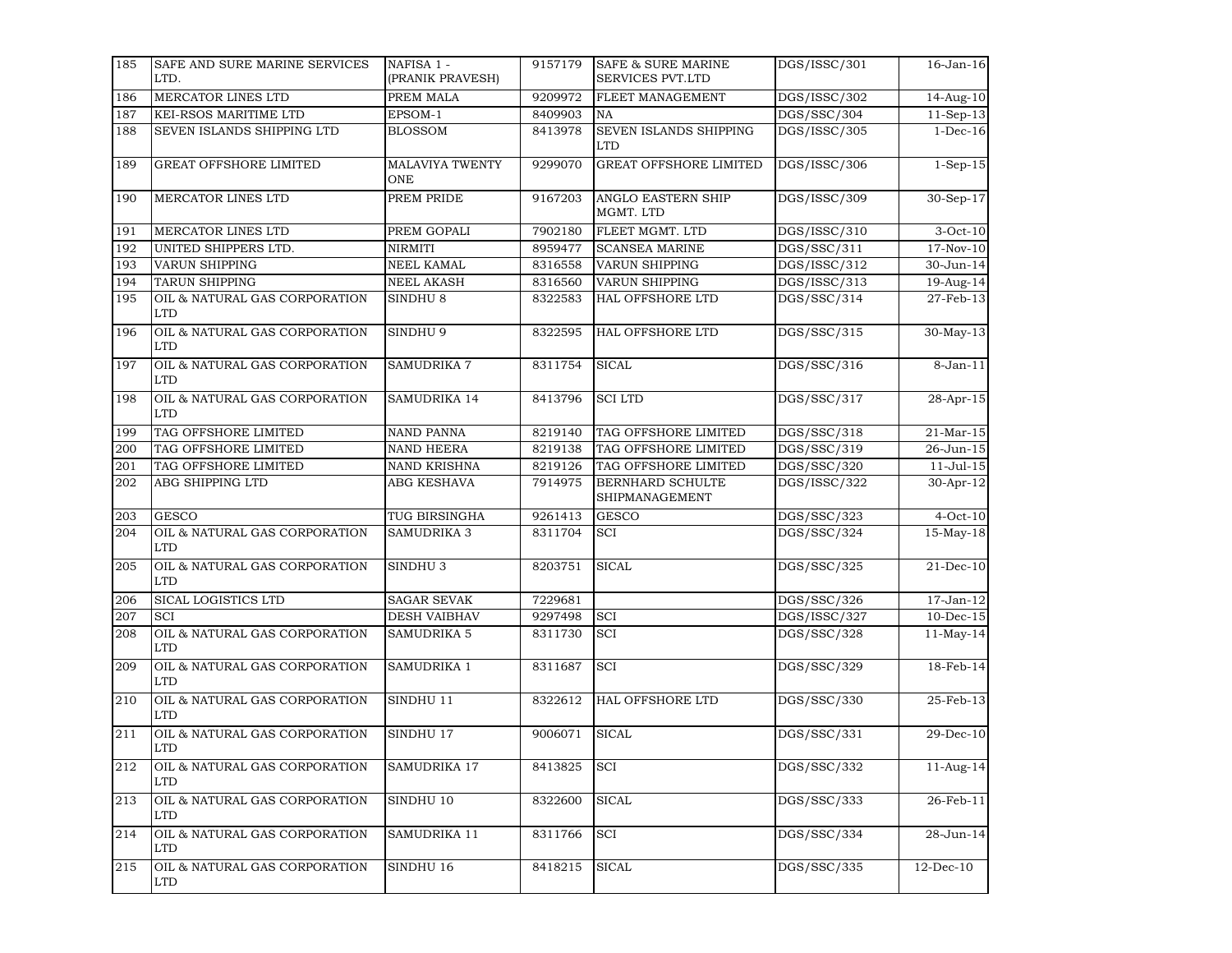| 216 | OIL & NATURAL GAS CORPORATION<br><b>LTD</b>          | SINDHU <sub>6</sub>                     | 8322557     | <b>HAL OFFSHORE LTD</b>                        | DGS/SSC/336  | $9-Mar-14$         |
|-----|------------------------------------------------------|-----------------------------------------|-------------|------------------------------------------------|--------------|--------------------|
| 217 | <b>GREAT OFFSHORE</b>                                | <b>MALVIYA TWENTY</b><br><b>FOUR</b>    | 9304710     | <b>GREAT OFFSHORE</b>                          | DGS/ISSC/337 | 23-Jan-16          |
| 218 | <b>GESCO</b>                                         | <b>SANGITA</b>                          | 9080900     | N/A                                            | DGS/SSC/338  | 20-Nov-15          |
| 219 | GALLEON SHIPPING (P) LTD.                            | <b>GURU KRIPA</b>                       | 9129512     | <b>GALLEON</b>                                 | DGS/ISSC/339 | $8-Apr-10$         |
| 220 | <b>GREAT OFFSHORE LIMITED</b>                        | TUG PURNIMA                             | 9215153     | N/A                                            | DGS/SSC/340  | $6-Apr-17$         |
| 221 | VAN OORD INDIA LTD                                   | <b>ANTAREJA</b>                         | 9142679     | N/A                                            | DGS/SSC/341  | 23-May-16          |
| 222 | TIDEWATER (INDIA) PVT. LTD.                          | REGENT SEAHORSE                         | 8207551     | <b>TIDE WATER</b>                              | DGS/SSC/342  | 29-May-10          |
| 223 | TIDEWATER (INDIA) PVT. LTD.                          | RAMEY TIDE                              | 7819577     | TIDE WATER (INDIA) PVT.<br>LTD. MUMBAI         | DGS/ISSC/343 | 12-Oct-14          |
| 224 | SAMSON MARITIME LTD.                                 | <b>JADE</b>                             | 8110605     | <b>SAMSON MARITIME</b>                         | DGS/SSC/344  | 30-Oct-15          |
| 225 | OIL & NATURAL GAS CORPORATION<br><b>LTD</b>          | SAMUDRA NIDHI                           | 8503333 SCI |                                                | DGS/ISSC/345 | 30-Jan-16          |
| 226 | <b>SCI</b>                                           | <b>SCI 01</b>                           | 8308458     | SCI                                            | DGS/SSC/346  | 26-Dec-15          |
| 227 | <b>SCI</b>                                           | SCI <sub>03</sub>                       | 8308472     | <b>SCI</b>                                     | DGS/SSC/347  | 26-Oct-15          |
| 228 | SCI                                                  | SCI <sub>02</sub>                       | 8308460     | <b>SCI</b>                                     | DGS/ISSC/348 | $4-Dec-10$         |
| 229 | <b>SAMSON MARITIME</b>                               | <b>OCEAN GARNET</b>                     | 8206064     | N/A                                            | DGS/SSC/349  | $16$ -Jan- $16$    |
| 230 | <b>SAMSON MARITIME</b>                               | TOURMALINE                              | 7430527     | <b>SAMSON MARITIME</b>                         | DGS/SSC/350  | 21-Dec-15          |
| 231 | SAMSON MARITIME LTD.                                 | <b>ONYX</b>                             | 7430539     | <b>SAMSON MARITIME</b>                         | DGS/SSC/351  | $3-Nov-15$         |
| 232 | SAMSON MARITIME LTD.                                 | <b>OCEAN RUBY</b>                       | 7909308     | <b>SAMSON MARITIME</b>                         | DGS/SSC/352  | 13-Aug-15          |
| 233 | S.S.OFFSHORE                                         | SAGAR 4                                 | 8308484     | AMBA SHIPPING                                  | DGS/SSC/353  | $14 -$ Jul- $18$   |
| 234 | DREDGING CORPORATION OF INDIA<br>LTD., VISAKHAPATNAM | DCI - VII                               | 9238715     | DREDGING CORPORATION<br><b>LTD</b>             | DGS/ISSC/354 | $3-Nov-15$         |
| 235 | WATERWAYS SHIPYARD PVT. LTD.                         | CARAVELA                                | 8985024     | <b>ADVANI HOTELS &amp; RESORTS</b><br>(I) LTD. | DGS/SSC/355  | $4-Jan-17$         |
| 236 | VARUN SHIPPING CO.                                   | <b>MAHARASHI</b><br><b>KRISHNATREYA</b> | 8821682     | VARUN SHIPPING CO.                             | DGS/ISSC/356 | $7-Apr-16$         |
| 237 | VM SALGAOCAR & BRO/VS DEMPO                          | <b>GOAN PRIDE</b>                       | 7910151     | ACCORD SHIP MANAGEMENT<br>PVT LTD, MUMBAI      | DGS/ISSC/359 | 11-Oct-12          |
| 238 | SAMSON MARITIME LTD                                  | <b>OCEAN LAPIZ</b>                      | 7626566     | SAMSON MARITIME LTD                            | DGS/SSC/360  | 26-Jan-16          |
| 239 | OIL & NATURAL GAS COMMISSION-                        | <b>SAMUDRA PRABHA</b>                   | 8512805     | SHIPPING CORPORATION OF<br><b>INDIA LTD</b>    | DGS/ISSC/361 | January<br>31.2011 |
| 240 | PRESIDENT OF INDIA, NEW DELHI                        | <b>SAGAR SAMPADA</b>                    | 8300080     | SHIPPING CORPORATION OF<br><b>INDIA LTD</b>    | DGS/ISSC/362 | June 20,2011       |
| 241 | PRESIDENT OF INDIA, NEW DELHI                        | <b>SAGAR KANYA</b>                      | 8123183     | SHIPPING CORPORATION OF<br><b>INDIA LTD</b>    | DGS/ISSC/363 | 18-Feb-16          |
| 242 | ISPAT INDUSTRIES LTD.                                | ISPAT STAR                              | 7531216     | STEAMSHIPS SHIPPING &<br>LOGISTICS PVT. LTD.   | DGS/ISSC/364 | 13-Oct-11          |
| 243 | <b>SAMSON MARITIME</b>                               | <b>OCEAN OPAL</b>                       | 7602819     | <b>SAMSON MARITIME</b>                         | DGS/SSC/365  | 26-Apr-11          |
| 244 | <b>SAMSON MARITIME</b>                               | <b>OCEAN PEARL</b>                      | 6700585     | <b>SAMSON MARITIME</b>                         | DGS/SSC/366  | 27-Mar-16          |
| 245 | OIL & NATURAL GAS CORPORATION                        | SINDHU <sub>2</sub>                     | 8203749     | HAL OFFSHORE LTD                               | DGS/SSC/367  | 17-Mar-13          |
| 246 | OIL & NATURAL GAS CORPORATION                        | SINDHU <sub>5</sub>                     | 8322545     | HAL OFFSHORE LTD                               | DGS/SSC/368  | 17-Feb-13          |
| 247 | OIL & NATURAL GAS CORPORATION                        | SINDHU 15                               | 8314380     | HAL OFFSHORE LTD                               | DGS/SSC/369  | 5-Aug-13           |
| 248 | OIL & NATURAL GAS CORPORATION                        | <b>SAMUDRA</b><br><b>SARVEKSHAK</b>     | 8418851     | SHIPPING CORPORATION OF<br><b>INDIA LTD</b>    | DGS/SSC/370  | 7-Jun-16           |
| 249 | <b>BHAMBANI SHIPPING LIMITED</b>                     | <b>HALANI 4</b>                         | 8304933     | HALANI SHIPPING PVT.LTD                        | DGS/ISSC/371 | $11-Nov-17$        |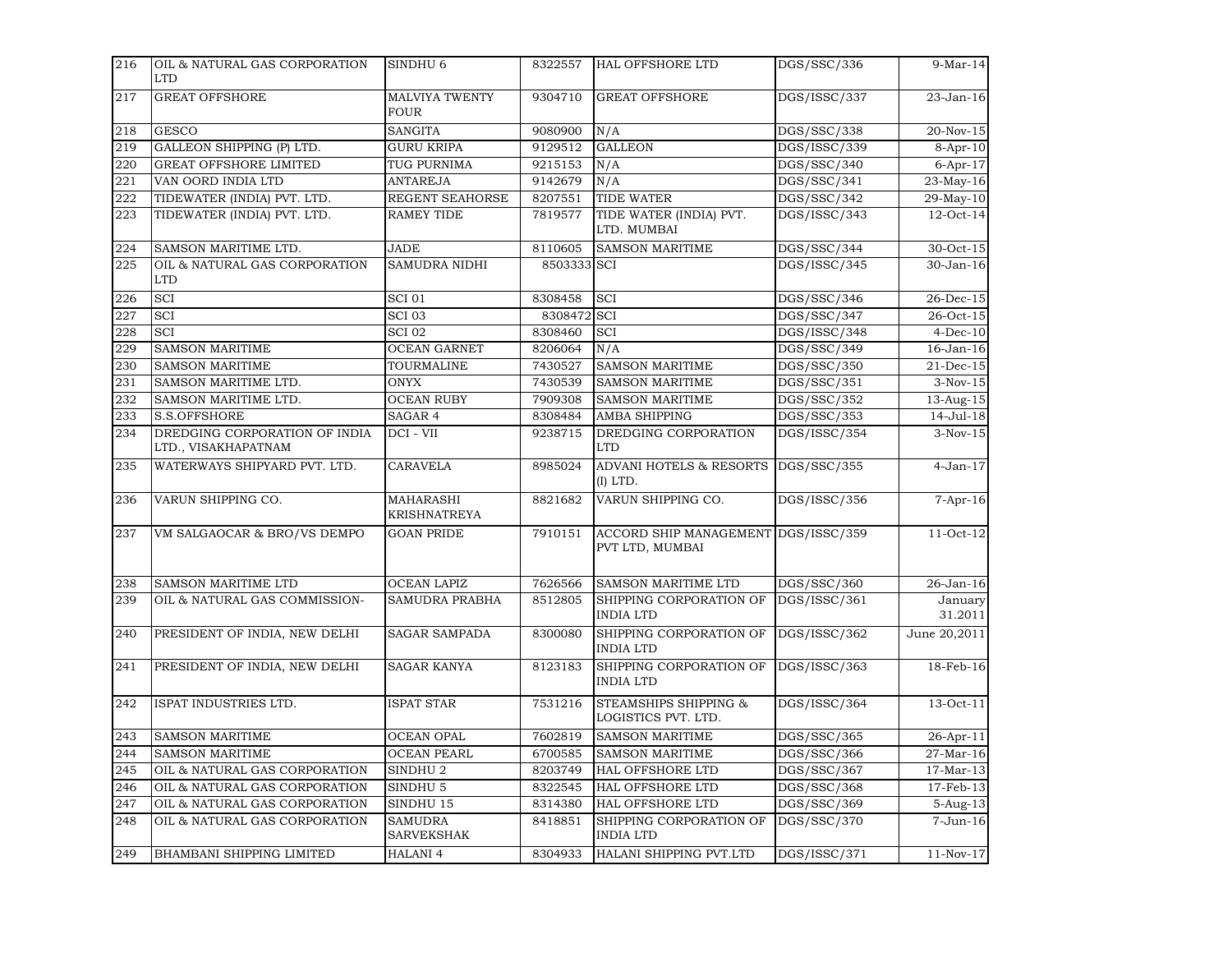| 250 | GARWARE OFFSHORE SERVICES LTD GARWARE III               |                              | 8304957     | <b>GARWARE OFFSHORE</b><br><b>SERVICES LTD</b> | DGS/SSC/373  | $6$ -Dec-15     |
|-----|---------------------------------------------------------|------------------------------|-------------|------------------------------------------------|--------------|-----------------|
| 251 | GARWARE OFFSHORE SERVICES LTD                           | <b>GARWARE V</b>             | 8304971     | <b>GARWARE OFFSHORE</b><br><b>SERVICES LTD</b> | DGS/SSC/374  | 19-Nov-15       |
| 252 | <b>SAMSON MARITIME</b>                                  | CORAL                        | 8408571     | <b>SAMSON MARITIME</b>                         | DGS/SSC/375  | 24-Jan-16       |
| 253 | PRESIDENT OF INDIA                                      | <b>NANCOWRY</b>              | 8606434     | <b>SCI</b>                                     | DGS/ISSC/377 | 16-Apr-16       |
| 254 | KINSHIP SERVICES                                        | KINSHIP LUCKY                |             | 8605038 KRISHNA MARITECH PVT.<br>LTD.          | DGS/ISSC/378 | 23-Jun-11       |
| 255 | SHIPPING CORPORATION OF INDIA<br><b>LTD</b>             | <b>SWARAJ DWEEP</b>          | 9101168 SCI |                                                | DGS/ISSC/379 | $2-Mar-16$      |
| 256 | PFS SHIPPING LIMITED                                    | PFS SUPPLIER(Ex-<br>Everest) | 9221176     | PFS SHIPPING LIMITED                           | DGS/ISSC/380 | 19-Jul-15       |
| 257 | OCEANIC TRANSPORT PVT.LTD                               | <b>OBC ANNA</b>              | 9082764     | <b>OCEANIC TRANSPORT</b><br>PVT.LTD            | DGS/ISSC/381 | $9-May-11$      |
| 258 | <b>DOLPHIN OFFSHORE</b>                                 | <b>GANGA DOLPHIN</b>         | 8122127     | <b>DOLPHIN OFFSHORE</b>                        | DGS/SSC/382  | 16-Dec-15       |
| 259 | PRESIDENT OF INDIA, A & N<br>ADMINISTRATION, PORT BLAIR | <b>NICOBAR</b>               | 8606161     | SHIPPING CORPORATION OF<br><b>INDIA LTD</b>    | DGS/SSC/384  | $21-Jul-16$     |
| 260 | PROCYON OFFSHORE SERVICES<br>PVT.LTD                    | <b>KAMRUP</b>                | 8218108     | N/A                                            | DGS/SSC/385  | 8-Mar-17        |
| 261 | GUJARAT AMBUJA CEMENTS LTD.                             | <b>AMBUJA SHIKHAR</b>        | 9059822     | GUJARAT AMBUJA CEMENTS DGS/SSC/386<br>LTD.     |              | 13-Dec-15       |
| 262 | GUJARAT AMBUJA CEMENTS LTD.                             | <b>AMBUJA SHAKTI</b>         | 9129550     | GUJARAT AMBUJA CEMENTS<br>LTD.                 | DGS/SSC/387  | 13-Dec-15       |
| 263 | GUJARAT AMBUJA CEMENTS LTD.                             | AMBUJA VAIBHAVA              | 9059834     | GUJARAT AMBUJA CEMENTS<br>LTD.                 | DGS/SSC/388  | 21-Dec-15       |
| 264 | GUJARAT AMBUJA CEMENTS LTD.                             | <b>AMBUJA KEERTI</b>         | 9129562     | GUJARAT AMBUJA CEMENTS DGS/SSC/389<br>LTD.     |              | $15$ -Dec- $15$ |
| 265 | GUJARAT AMBUJA CEMENTS LTD.                             | <b>AMBUJA GAURAV</b>         | 9059846     | GUJARAT AMBUJA CEMENTS DGS/SSC/390<br>LTD.     |              | $14$ -Dec- $15$ |
| 266 | CHOWGULE STEAMSHIPS LTD.                                | <b>MARATHA CORAL</b>         | 8635265     | ASP SHIP MGNT PVT.LTD                          | DGS/SSC/391  | $9$ -Oct-11     |
| 267 | CHOWGULE STEAMSHIPS LTD.                                | <b>MARATHA CRYSTAL</b>       | 9156852     | ASP SHIP MGNT PVT.LTD                          | DGS/SSC/392  | 26-Jun-11       |
| 268 | CHOWGULE STEAMSHIPS LTD.                                | <b>MARATHA COURAGE</b>       | 9082051     | ASP SHIP MGNT PVT.LTD                          | DGS/SSC/393  | $3-Jul-11$      |
| 269 | SHIPPING CORPORATION OF INDIA<br><b>LTD</b>             | SAMUDRIKA 6                  | 8311742     | OIL & NATURAL GAS<br>CORPORATION               | DGS/SSC/395  | 13-Aug-18       |
| 270 | OIL & NATURAL GAS CORPORATION                           | <b>SAMUDRIKA 9</b>           | 8311625     | SHIPPING CORPORATION OF<br>INDIA LTD., MUMBAI  | DGS/SSC/396  | $24-Feb-14$     |
| 271 | SHIPPING CORPORATION OF INDIA<br>LTD                    | <b>SAMUDRIKA 2</b>           | 8311699     | OIL & NATURAL GAS<br>CORPORATION               | DGS/SSC/397  | 20-Jul-18       |
| 272 | OIL AND NATURAL GAS CORPN                               | SAMUDRIKA-4                  | 8311728     | SHIPPING CORPORATION OF<br><b>INDIA LTD</b>    | DGS/SSC/398  | $2$ -Oct-13     |
| 273 | SHIPPING CORPORATION OF INDIA<br><b>LTD</b>             | SAMUDRIKA-8                  | 8311613     | SHIPPING CORPORATION OF<br><b>INDIA LTD</b>    | DGS/SSC/399  | $7$ -Oct-14     |
| 274 | SANMAR SHIPPING LTD                                     | SANMAR MAJESTY               | 9116242     | SANMAR SHIPPING LTD                            | DGS/ISSC/400 | 15-Nov-15       |
| 275 | OIL & NATURAL GAS CORPORATION                           | SAMUDRIKA 12                 | 8311780     | SHIPPING CORPORATION OF<br><b>INDIA LTD</b>    | DGS/SSC/401  | 25-Feb-14       |
| 276 | OIL & NATURAL GAS CORPORATION                           | SAMUDRIKA 15                 | 8413801     | SHIPPING CORPORATION OF<br><b>INDIA LTD</b>    | DGS/SSC/402  | 31-Dec-14       |
| 277 | OIL & NATURAL GAS CORPORATION                           | SAMUDRIKA 16                 | 8413813     | SHIPPING CORPORATION OF<br><b>INDIA LTD</b>    | DGS/SSC/403  | $1-Mar-14$      |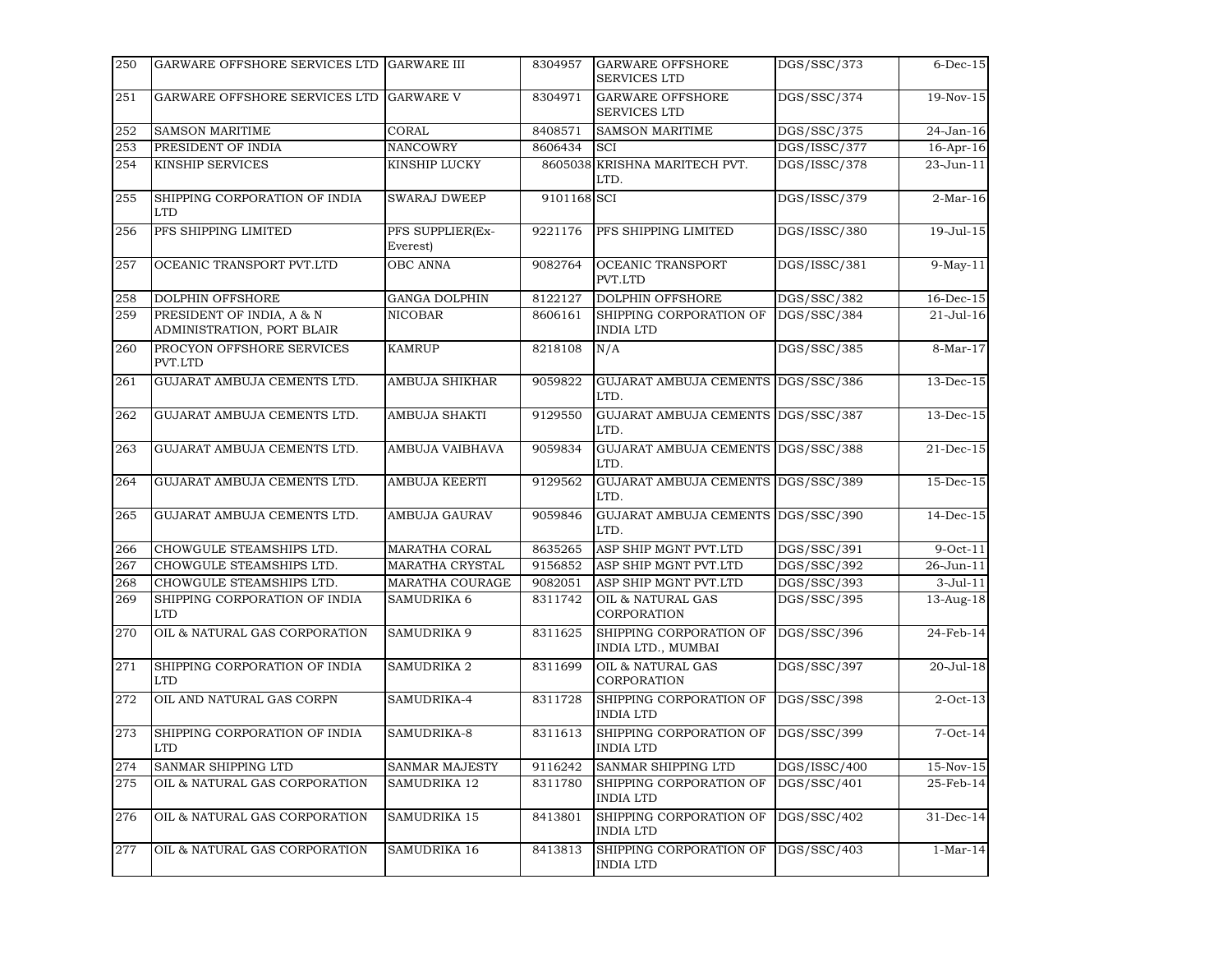| 278 | OIL & NATURAL GAS CORPORATION                                                                                       | SAMUDRIKA 18                  | 8413837 | SHIPPING CORPORATION OF<br><b>INDIA LTD</b>  | DGS/SSC/404  | 18-Jun-18        |
|-----|---------------------------------------------------------------------------------------------------------------------|-------------------------------|---------|----------------------------------------------|--------------|------------------|
| 279 | OIL & NATURAL GAS CORPORATION                                                                                       | SINDHU <sub>4</sub>           | 8203763 | HAL OFFSHORE LTD                             | DGS/SSC/406  | $7-Feb-13$       |
| 280 | OIL & NATURAL GAS CORPORATION                                                                                       | SINDHU 14                     | 8314378 | <b>HAL OFFSHORE LTD</b>                      | DGS/SSC/407  | 24-Jan-13        |
| 281 | OIL & NATURAL GAS CORPORATION                                                                                       | SAMUDRIKA 10                  | 8311637 | SHIPPING CORPORATION OF<br>INDIA LTD         | DGS/SSC/408  | 18-Dec-10        |
| 282 | DOLPHIN OFFSHORE ENTERPRISES<br>(INDIA) LTD                                                                         | <b>BRAHMAPUTRA</b><br>DOLPHIN | 7608916 | DOLPHIN OFFSHORE<br>ENTERPRISES (INDIA) LTD  | DGS/ISSC/409 | 22-Jun-14        |
| 283 | PRESIDENT OF INDIA, NEW DELHI                                                                                       | HAMEEDATH BEE                 | 9036959 | <b>LAKSHADWEEP</b><br>DEVELOPMENT CORP. LTD. | DGS/SSC/410  | 20-Jul-18        |
| 284 | PRESIDENT OF INDIA, NEW DELHI                                                                                       | KHADEEJA BEEWI                | 9036961 | <b>LAKSHADWEEP</b><br>DEVELOPMENT CORP. LTD. | DGS/SSC/411  | 28-Apr-18        |
| 285 | DTE OF SHIPPING SERVICES (ON<br>BEHALF OF GOVT. OF INDIA) A & N,<br>PORT BLAIR                                      | <b>BARATANG</b>               | 9219159 | ABS MARINE SERVICES<br>P.LTD.                | DGS/SSC/412  | 22-Oct-17        |
| 286 | DTE OF SHIPPING SERVICES (ON<br>BEHALF OF GOVT. OF INDIA) A & N,<br>PORT BLAIR                                      | <b>LONG ISLAND</b>            | 8985397 | ABS MARINE SERVICES<br>P.LTD.                | DGS/SSC/413  | $18 -$ Jul $-17$ |
| 287 | PRESIDENT OF INDIA, A & N<br>ADMINISTRATION, PORT BLAIR                                                             | <b>HUTBAY</b>                 | 9219202 | ABS MARINE SERVICES<br>P.LTD.                | DGS/SSC/414  | $23-Apr-17$      |
| 288 | PRESIDENT OF INDIA, A & N<br>ADMINISTRATION, PORT BLAIR                                                             | <b>JOLLY BUOY</b>             | 9219185 | <b>ABS MARINE SERVICES</b><br>P.LTD.         | DGS/SSC/415  | $22-Apr-17$      |
| 289 | DTE OF SHIPPING SERVICES (ON<br>BEHALF OF GOVT. OF INDIA) A & N,<br>PORT BLAIR                                      | <b>SENTINEL</b>               | 8020159 | SHIPPING CORPORATION OF<br><b>INDIA LTD</b>  | DGS/SSC/416  | 24-Apr-16        |
| 290 | DIRECTORATE OF SHIPPING<br>SERVICES, ANDAMAN & NICOBAR<br>ADMNISTRATION, PORT BLAIR                                 | PILOMILLOW                    | 9266671 | <b>ABS MARINE SERVICES</b><br>P.LTD.         | DGS/SSC/417  | $6$ -May-16      |
| 291 | DTE OF SHIPPING SERVICES (ON<br>BEHALF OF GOVT. OF INDIA) A & N,<br>PORT BLAIR                                      | <b>CHOWRA</b>                 | 8020161 | SHIPPING CORPORATION OF<br><b>INDIA LTD</b>  | DGS/SSC/418  | $16-Aug-16$      |
| 292 | DTE OF SHIPPING SERVICES, A & N<br>ADMINISTRATION, PORT BLAIR.                                                      | <b>KATCHAL</b>                | 9266683 | ABS MARINE SERVICES<br>P.LTD.                | DGS/SSC/419  | $7-May-16$       |
| 293 | DTE OF SHIPPING SERVICES (ON<br>BEHALF OF GOVT. OF INDIA) A & N,<br>PORT BLAIR                                      | <b>DERING</b>                 | 8814835 | SHIPPING CORPORATION OF<br><b>INDIA LTD</b>  | DGS/SSC/421  | $4-May-14$       |
| 294 | SHIPPING CORPORATION OF INDIA<br>LTD, MUMBAI                                                                        | <b>RAMANUJAM</b>              | 7217846 | SHIPPING CORPORATION OF<br><b>INDIA LTD</b>  | DGS/SSC/422  | 30-Apr-14        |
| 295 | THE PRESIDENT OF INDIA, A& N<br>ADMINISTRATION, PORT BLAIR                                                          | WANDOOR                       | 9219197 | ABS MARINE SERVICES<br>P.LTD.                | DGS/SSC/423  | 14-Apr-17        |
| 296 | DTE OF SHIPPING SERVICES (ON<br>BEHALF OF GOVT. OF INDIA) A & N,<br>PORT BLAIR                                      | <b>RANGAT</b>                 | 9219147 | ABS MARINE SERVICES<br>P.LTD.                | DGS/SSC/424  | 15-Jun-16        |
| 297 | DTE OF SHIPPING SERVICES (ON<br>BEHALF OF GOVT. OF INDIA) A & N,<br>PORT BLAIR/SHIPPING CORPORATION<br>OF INDIA LTD | CHOULDARI                     | 9219161 | ABS MARINE SERVICES<br>P.LTD.                | DGS/SSC/425  | $9-May-16$       |
| 298 | A & N, PORT BLAIR/SHIPPING<br>CORPORATION OF INDIA LTD                                                              | KALIGHAT                      | 8713926 | SHIPPING CORPORATION OF<br>INDIA LTD         | DGS/SSC/426  | $11-Apr-16$      |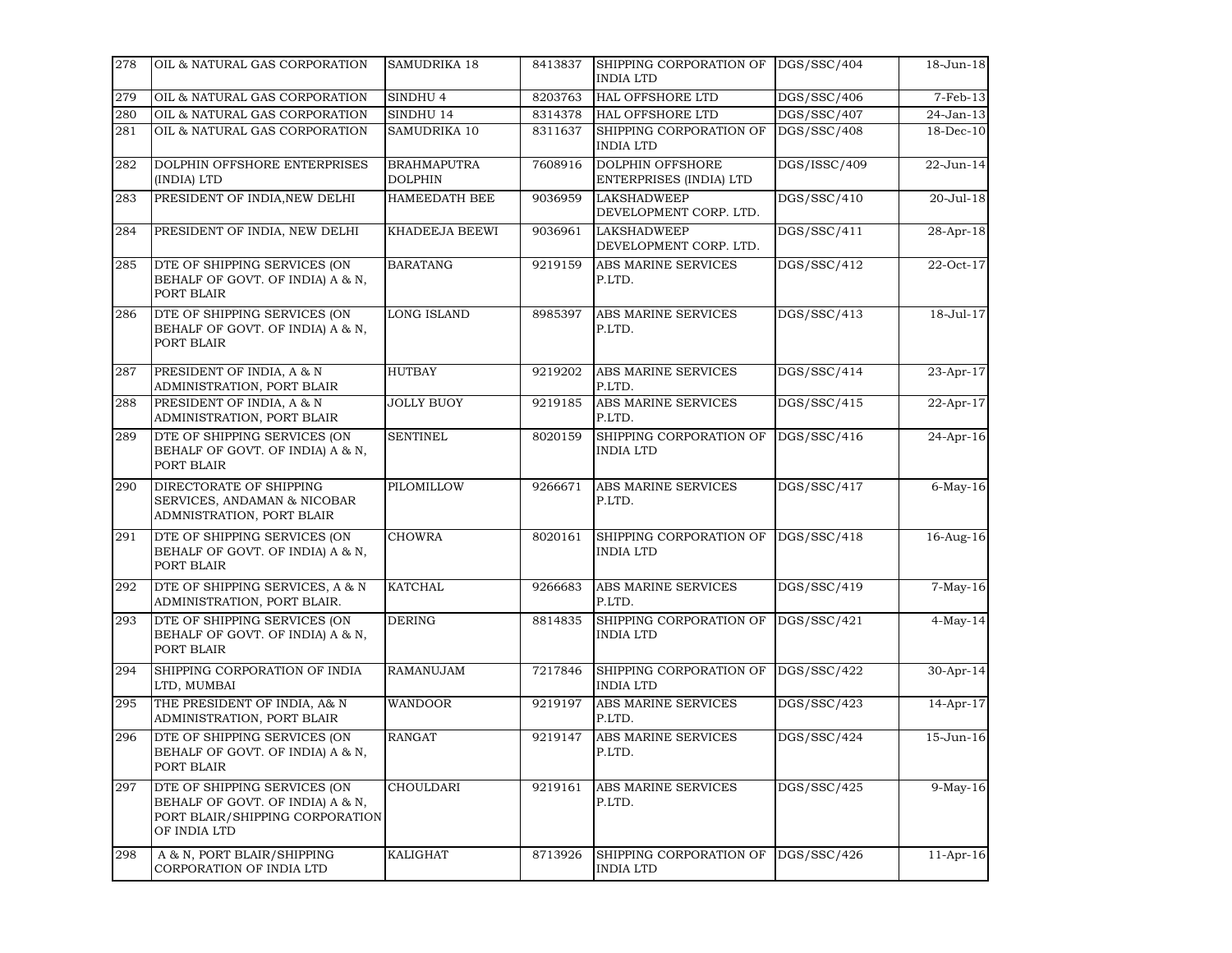| 299 | PRESIDENT OF INDIA, A & N<br>ADMINISTRATION, PORT BLAIR                        | <b>SHOMPEN</b>        | 8985373 | <b>ABS MARINE SERVICES</b><br>P.LTD.                       | DGS/SSC/427  | $1-May-16$     |
|-----|--------------------------------------------------------------------------------|-----------------------|---------|------------------------------------------------------------|--------------|----------------|
| 300 | DTE OF SHIPPING SERVICES (ON<br>BEHALF OF GOVT. OF INDIA) A & N,<br>PORT BLAIR | <b>STRAIT ISLAND</b>  | 9219214 | ABS MARINE SERVICES<br>P.LTD.                              | DGS/SSC/428  | 14-Apr-17      |
| 301 | PARKKOT MARITIME AGENCIES LTD,<br>GOA                                          | <b>ANUSHREE</b>       | 9082049 | <b>FAIRWAY BARGE</b><br>OPERATORS LTD, GOA                 | DGS/SSC/429  | $2$ -May-16    |
| 302 | DTE OF SHIPPING SERVICES (ON<br>BEHALF OF GOVT. OF INDIA) A & N,<br>PORT BLAIR | <b>KAMOTRA</b>        | 8985385 | ABS MARINE SERVICES<br>P.LTD.                              | DGS/SSC/430  | 20-Oct-17      |
| 303 | MILCON PVT.LTD., MUMBAI                                                        | <b>PRIYANKA</b>       | 9266499 | <b>SAFE &amp; SURE MARINE</b><br><b>SERVICES PVT.LTD</b>   | DGS/ISSC/431 | 22-Aug-17      |
| 304 | HIND OFFSHORE PVT.LTD., MUMBAI                                                 | <b>SEA CONOUEST</b>   | 7430541 | HIND OFFSHORE PVT.LTD                                      | DGS/SSC/432  | 29-Dec-15      |
| 305 | THE PRESIDENT OF INDIA, PORT<br><b>BLAIR</b>                                   | AKBAR                 | 7116975 | SHIPPING CORPORATION OF<br>INDIA LTD, MUMBAI               | DGS/ISSC/433 | 27-Aug-16      |
| 306 | SHIPPING CORPORATION OF INDIA<br>LTD., MUMBAI                                  | HARSHAVARDHANA        | 7219026 | SHIPPING CORPORATION OF<br>INDIA LTD., MUMBAI              | DGS/SSC/434  | 22-Dec-16      |
| 307 | EVERSUN SPARKLE MARITIME<br>SERVICES PVT.LTD, HYDERABAD                        | <b>EVERSUN 1</b>      | 8509478 | E.C.SHIP MANAGEMENT<br>CO.LTD., CHENNAI                    | DGS/SSC/435  | $4 - Jun-12$   |
| 308 | SAURASHTRAFULES (P) LTD., MUMBAI SHREE SHANTI                                  |                       | 8868018 | <b>GLORY SHIPMANAGEMENT</b><br>PVT. LTD                    | DGS/SSC/436  | $1 - Dec-11$   |
| 309 | ABG SHIPPING LTD., MUMBAI                                                      | PFS PIONEER           | 9172181 | OCEAN HOST MANAGEMENT<br>& EDUCATION P.LTD                 | DGS/SSC/437  | 17-Nov-14      |
| 310 | ABG SHIPPING LTD., MUMBAI                                                      | <b>ABG PROSPERITY</b> | 9109835 | <b>SAFE &amp; SURE MARINE</b><br>SERVICES PVT.LTD., MUMBAI | DGS/SSC/438  | $3-Oct-11$     |
| 311 | POLESTAR MARITIME LTD., MUMBAI                                                 | <b>REWA</b>           | 8417297 | ACCORD SHIP MANAGEMENT DGS/ISSC/439<br>PVT LTD, MUMBAI     |              | $6$ -Jul- $11$ |
| 312 | PRESIDENT OF INDIA, KAVARATTI                                                  | <b>UBAIDULLA</b>      | 9082661 | <b>LAKSHADWEEP</b><br>DEVELOPMENT CORP. LTD.               | DGS/SSC/440  | 14-Jan-17      |
| 313 | ESSAR SHIPPING LTD, MUMBAI                                                     | <b>SMITI</b>          | 9281683 | ESSAR SHIPPING LTD,<br><b>MUMBAI</b>                       | DGS/ISSC/441 | 8-Sep-16       |
| 314 | BLUE OCEAN SEA TRANSPORT LTD                                                   | HOPE ISLAND           | 9178367 | <b>NA</b>                                                  | DGS/SSC/443  | 18-Dec-10      |
| 315 | TAG OFFSHORE LIMITED                                                           | TAG MAMTA             | 9371880 | TAG OFFSHORE LIMITED                                       | DGS/SSC/444  | 13-Mar-16      |
| 316 | DIRECTORATE OF SHIPPING<br>SERVICES, MUMBAI                                    | ONGE                  | 9266669 | ABS MARINE SERVICES<br>P.LTD.                              | DGS/SSC/446  | 16-Jun-16      |
| 317 | SAMSON MARITIME LTD                                                            | <b>MEROU</b>          | 8107036 | SAMSON MARITIME LTD                                        | DGS/SSC/447  | $10-Jul-16$    |
| 318 | <b>JAISU SHIPPING CO.P.LTD</b>                                                 | <b>AL NIMS</b>        | 7521766 | JAISU SHIPPING CO.P.LTD.                                   | DGS/SSC/448  | 20-May-15      |
| 319 | JAISU SHIPPING CO.P.LTD                                                        | <b>KAMAL XXI</b>      | 8504985 | JAISU SHIPPING CO.P.LTD                                    | DGS/SSC/449  | 20-Oct-16      |
| 320 | HAL OFFSHORE LTD                                                               | <b>HAL SUPPORTER</b>  | 8129096 | <b>HAL OFFSHORE LTD</b>                                    | DGS/ISSC/450 | $3-Oct-11$     |
| 321 | <b>GESCO</b>                                                                   | <b>JAG LYALL</b>      | 9308443 | <b>GESCO</b>                                               | DGS/ISSC/451 | 19-Jul-16      |
| 322 | SVITZER WIJUSMULLER HAZIRA PVT.<br>LTD.                                        | SVITZER HAZIRA        | 9300714 | NA                                                         | DGS/SSC/452  | 8-Feb-18       |
| 323 | SVITZER WIJUSMULLER HAZIRA PVT.<br>LTD.                                        | SVITZER SURAT         | 9300726 | NA                                                         | DGS/SSC/453  | 8-Feb-18       |
| 324 | GALLEON SHIPPING (P) LTD.                                                      | <b>GURU PRASAD</b>    | 9129524 | <b>GALLEON SHIPPING (P) LTD</b>                            | DGS/SSC/454  | 22-Oct-12      |
| 325 | KEI RSOS MARITIME LTD                                                          | GODAVARI DOLPHIN      | 7505528 | KEI RSOS MARITIME<br><b>LIMITED</b>                        | DGS/SSC/456  | 12-Aug-14      |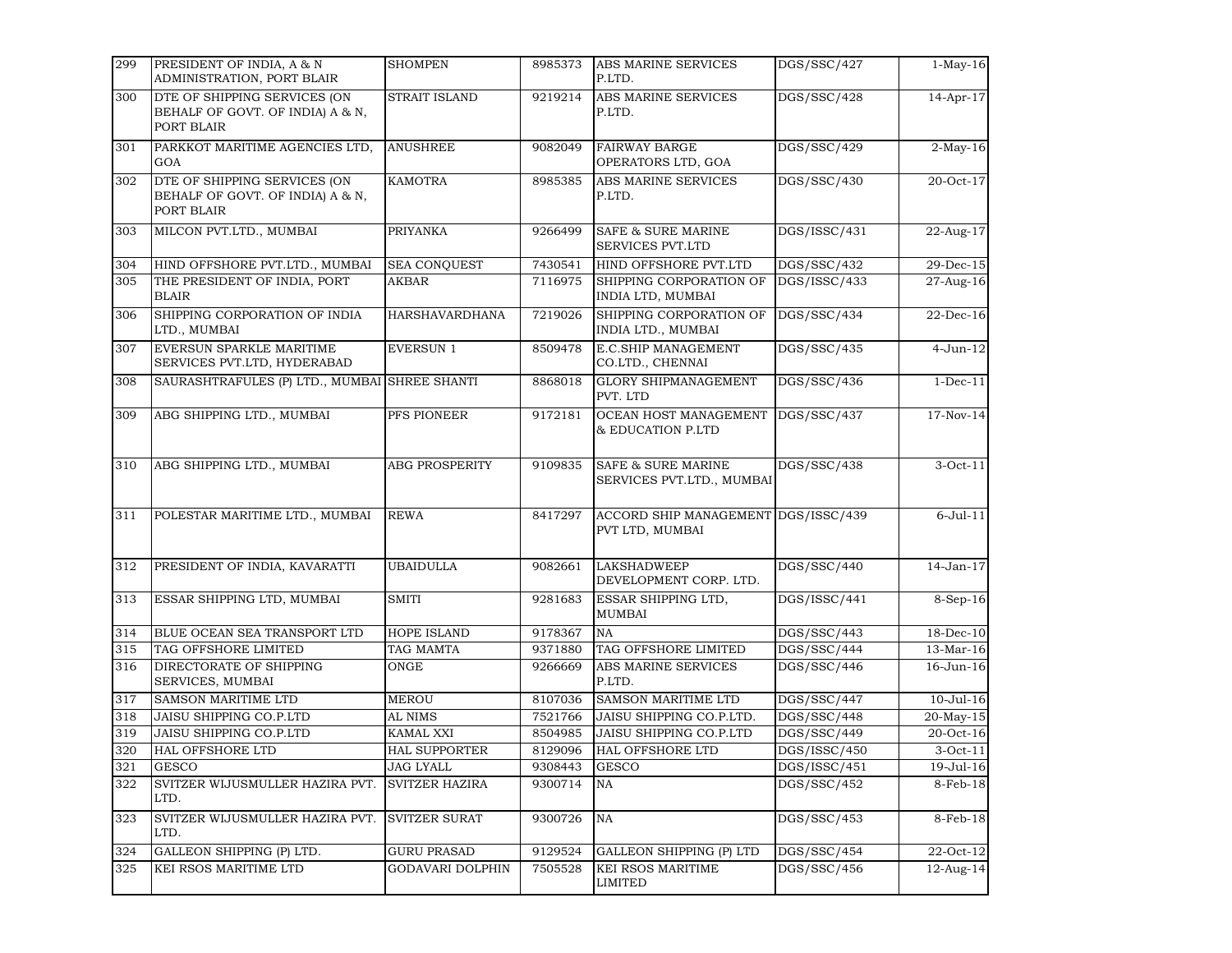| 326 | ITT SHIPPING LTD.                                 | <b>ITT TIGER</b>                       | 8222769 | <b>NA</b>                                    | DGS/ISSC/458             | 20-Nov-16       |
|-----|---------------------------------------------------|----------------------------------------|---------|----------------------------------------------|--------------------------|-----------------|
| 327 | ITT SHIPPING LTD.                                 | <b>ATIF</b>                            | 7415321 | IIT SHIPPING LTD.                            | DGS/SSC/459              | 19-Aug-11       |
| 328 | <b>GREAT OFFSHORE LIMITED</b>                     | <b>MALAVIYA TWENTY</b><br><b>NINE</b>  | 9333503 | <b>GREAT OFFSHORE LIMITED</b>                | DGS/ISSC/461             | $9$ -Jan- $12$  |
| 329 | RELIANCE INDUSTRIES LTD.                          | RELTUG THREE                           | 9114385 | NA                                           | DGS/SSC/463              | 26-Apr-16       |
| 330 | RELIANCE INDUSTRIES LTD.                          | RELTUG FOUR                            | 9114397 | <b>NA</b>                                    | DGS/SSC/464              | 26-Apr-16       |
| 331 | RAJ SHIPPING AGENCIES LTD.                        | <b>OFFSHORE</b><br><b>DEFENDER</b>     | 7909188 | RAJ SHIPPING AGENCIES<br>LTD.                | DGS/SSC/466              | 26-Jul-16       |
| 332 | KEI RSOS MARITIME LTD                             | SONU                                   | 7344364 | NA                                           | DGS/SSC/468              | 23-Dec-15       |
| 333 | SVITZER WIJUSMULLER HAZIRA PVT.<br>LTD.           | <b>SVITZER DAMKA</b>                   | 9300738 | NA                                           | DGS/ISSC/470             | $7-Feb-18$      |
| 334 | CHAMBAL FERTILIZERS & CHEMICAL<br>LTD.            | <b>RATNA PUJA</b>                      | 9308845 | <b>INDIA STEAMSHIP</b>                       | DGS/ISSC/471             | 23-Nov-16       |
| 335 | PRESIDENT OF INDIA, KAVARATI                      | <b>CHERIYAM</b>                        | 9175119 | <b>LAKSHADWEEP</b><br>DEVELOPMENT CORP. LTD. | DGS/SSC/472              | 22-Apr-16       |
| 336 | PRESIDENT OF INDIA, KAVARATI                      | <b>LACCADIVES</b>                      | 8890889 | <b>LAKSHADWEEP</b><br>DEVELOPMENT CORP. LTD. | DGS/SSC/473              | 23-Oct-16       |
| 337 | PRESIDENT OF INDIA, KAVARATI                      | THINKKARA                              | 9105853 | <b>LAKSHADWEEP</b><br>DEVELOPMENT CORP. LTD. | DGS/SSC/474              | 13-Apr-11       |
| 338 | PRESIDENT OF INDIA, KAVARATI                      | <b>AMINDIVI</b>                        | 9217101 | <b>LAKSHADWEEP</b><br>DEVELOPMENT CORP. LTD. | DGS/SSC/475              | $7-Oct-16$      |
| 339 | LAKSHADWEEP DEVELOPMENT<br><b>CORPORATION LTD</b> | <b>MINICOY</b>                         | 9224075 | <b>LAKSHADWEEP</b><br>DEVELOPMENT CORP. LTD. | DGS/SSC/476              | 15-Feb-17       |
| 340 | PRESIDENT OF INDIA, KAVARATTI                     | <b>BHARAT SEEMA</b>                    | 7306219 | <b>LAKSHADWEEP</b><br>DEVELOPMENT CORP. LTD. | DGS/SSC/477              | $16$ -Mar- $17$ |
| 341 | JAISU SHIPPING CO. PVT. LTD.                      | <b>KAMAL XXV</b>                       | 7356719 | JAISU SHIPPING CO. PVT.<br>LTD.              | DGS/SSC/478              | 24-Aug-11       |
| 342 | JAISU SHIPPING CO. PVT. LTD.                      | KAMAL XXVII                            | 7344302 | JAISU SHIPPING CO. PVT.<br>LTD.              | DGS/SSC/479              | 24-Jul-11       |
| 343 | JAISU SHIPPING CO. PVT. LTD.                      | KAMAL XXIX                             | 6925202 | JAISU SHIPPING CO. PVT.<br>LTD.              | DGS/SSC/480              | 20-Aug-11       |
| 344 | <b>GREAT OFFSHORE LIMITED</b>                     | MALAVIYA 25                            | 9304722 | <b>GREAT OFFSHORE LIMITED</b>                | DGS/ISSC/481             | 15-Sep-16       |
| 345 | RAJ SHIPPING AGENCIES LTD.                        | OFFSHORE SUPPLIER                      | 7342249 | RAJ SHIPPING AGENCIES<br>LTD.                | DGS/SSC/482              | $9$ -Aug-16     |
| 346 | RAJ SHIPPING AGENCIES LTD.                        | <b>OSV ANWESHAK</b>                    | 7416997 | RAJ SHIPPING AGENCIES<br>LTD.                | DGS/SSC/483              | 7-Feb-17        |
| 347 | GREAT OFFSHORE LIMITED                            | <b>MALAVIYA THIRTY</b>                 | 9333515 | <b>GREAT OFFSHORE LIMITED</b>                | DGS/ISSC/484             | 3-Jul-17        |
| 348 | ELCOME SURVEYS PVT. LTD.                          | <b>FLAMBOYAN</b>                       | 8223256 | NA                                           | DGS/SSC/485              | $11-Sep-14$     |
| 349 | GREAT OFFSHORE LIMITED                            | <b>MALAVIYA TWENTY</b><br><b>SEVEN</b> | 9370678 | GREAT OFFSHORE LIMITED                       | DGS/ISSC/486             | 22-Mar-17       |
| 350 | EPSOM SHIPPING PVT.LTD                            | ATLA                                   | 9396945 | ABS MARINE SERVICES<br>P.LTD.                | DGS/ISSC/487             | 13-Mar-17       |
| 351 | CASTLE SHIPS PVT. LTD.                            | <b>HARI KRIPA</b>                      | 8405323 | IND-AUST MARITIME LTD.                       | DGS/SSC/488              | $3-Nov-11$      |
| 352 | GAUTAM FREIGHT LTD.                               | CAPSTAR 1                              | 8943636 | <b>NA</b>                                    | $\overline{DGS/SSC}/489$ | $5-Apr-17$      |
| 353 | CORE MINERALS, CHENNAI.                           | <b>GOOD PURPOSE</b>                    | 8010776 | <b>GOODEARTH MARITIME</b><br>LTD., CHENNAI   | DGS/ISSC/492             | $12 -$ Jul-14   |
| 354 | JAISU SHIPPING CO. PVT. LTD.                      | TUG BETUL                              | 8112005 | JAISU SHIPPING CO. PVT.<br>LTD.              | DGS/SSC/493              | 30-Nov-11       |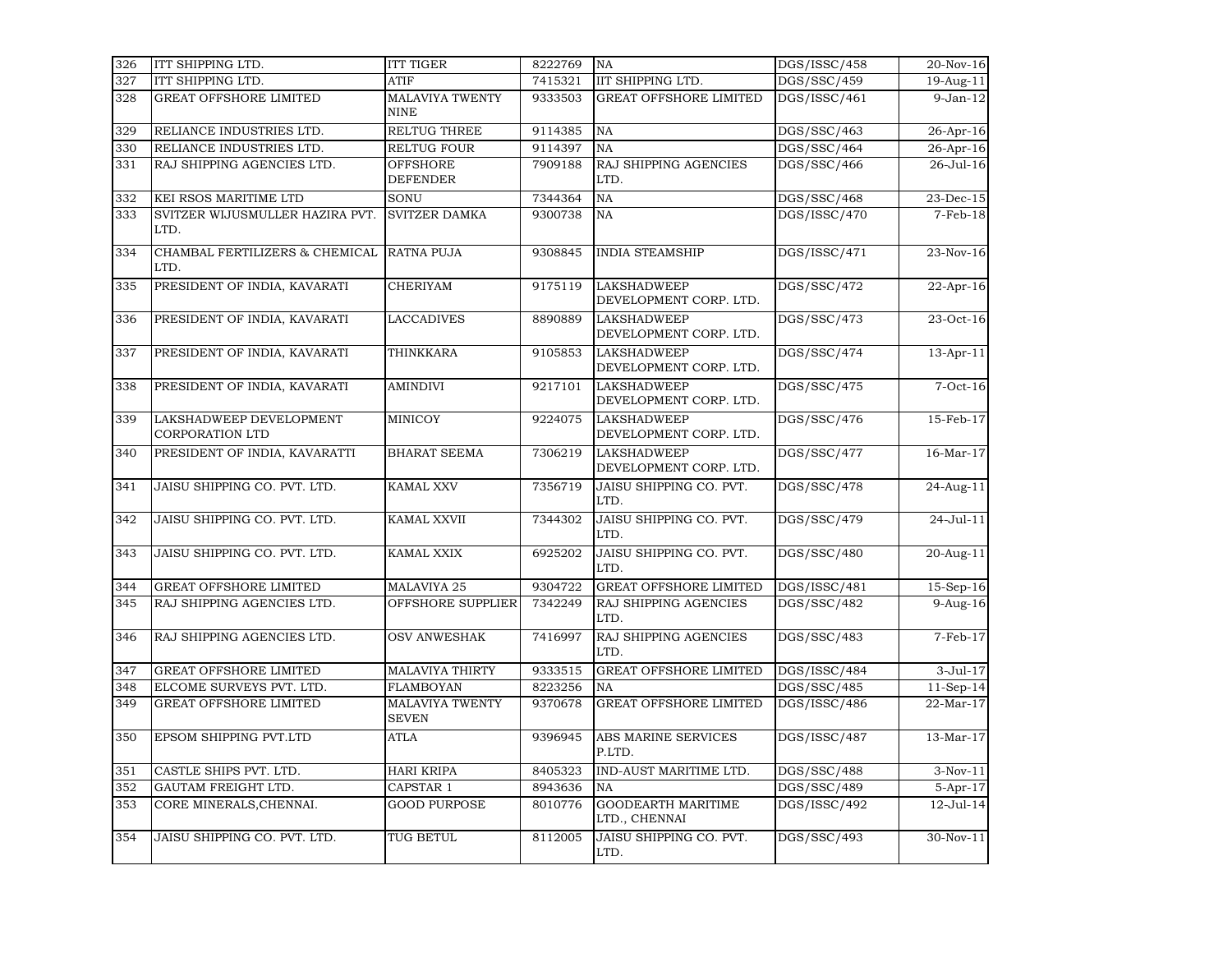| 355 | <b>BANGAR SHIPPING &amp; LOGISTICS</b>                                 | KINSHIP BANGAR                       | 8018522 | <b>SEAPORT SHIPPING PVT.LTD</b>               | DGS/ISSC/494 | 18-Mar-12       |
|-----|------------------------------------------------------------------------|--------------------------------------|---------|-----------------------------------------------|--------------|-----------------|
| 356 | <b>GREATSHIP (INDIA) LTD</b>                                           | <b>GREATSHIP DISHA</b>               | 9201059 | <b>GREATSHIP (INDIA) LTD</b>                  | DGS/ISSC/496 | $2$ -Feb- $12$  |
| 357 | M/S.SEAMEC LTD                                                         | <b>SEAMEC PRINCESS</b>               | 8302959 | SEAMEC LTD., MUMBAI                           | DGS/ISSC/497 | $10-Sep-13$     |
| 358 | <b>GREAT OFFSHORE LIMITED</b>                                          | <b>MALAVIYA THIRTY</b><br><b>SIX</b> | 8519083 | <b>GREAT OFFSHORE LIMITED</b>                 | DGS/ISSC/498 | $5-Sep-17$      |
| 359 | PRATIBHA SHIPPING CO.LTD                                               | PRATIBHA WARNA                       | 8700412 | PRATIBHA SHIPPING CO.LTD.                     | DGS/ISSC/499 | $7-Mar-17$      |
| 360 | PRATIBHA SHIPPING CO.LTD                                               | PRATIBHA TAPI                        | 8700400 | PRATIBHA SHIPPING CO.LTD.                     | DGS/ISSC/500 | $10-Mar-17$     |
| 361 | SHREYAS SHIPPING & LOGISTICS LTD OEL TRUST                             |                                      | 9003471 | ORIENT EXPRESS SHIP<br>MANAGEMENT LTD.        | DGS/ISSC/501 | 29-Jan-17       |
| 362 | <b>BULKTAINER SH. LTD</b>                                              | <b>ANUSHREE FAME</b>                 | 8912845 | <b>BULKTAINER SH. LTD</b>                     | DGS/ISSC/502 | $9-Aug-15$      |
| 363 | GLOBAL OFFSHORE SERVICES LTD                                           | <b>KAILASH</b>                       | 9374193 | <b>GLOBAL OFFSHORE</b><br><b>SERVICES LTD</b> | DGS/ISSC/503 | 28-Mar-17       |
| 364 | ELLON HINENGO LTD                                                      | <b>BAY ISLAND</b>                    | 8302911 | ELLON HINENGO LTD                             | DGS/SSC/504  | $18$ -Apr- $17$ |
| 365 | SWITZER WIJSMULLER HAZIRA<br>PVT.LTD                                   | <b>SWITZER MORA</b>                  | 9300740 | NA                                            | DGS/ISSC/506 | $7-Feb-18$      |
| 366 | FUGRO GEONICS LTD.                                                     | <b>GEO ENDEAVOUR</b>                 | 8409927 | <b>NA</b>                                     | DGS/SSC/507  | $7$ -Aug- $11$  |
| 367 | VARUN SHIPPING CO.LTD.                                                 | <b>MAHARSHI</b><br><b>VAMADEVA</b>   | 8814756 | VARUN SHIPPING CO.LTD.                        | DGS/ISSC/510 | 8-Jun-17        |
| 368 | VARUN SHIPPING CO.LTD.                                                 | AMBA BHARGAVI                        | 9299721 | VARUN SHIPPING CO.LTD.                        | DGS/ISSC/511 | 7-Jun-12        |
| 369 | <b>DUNNIMAA ENGINEERS &amp; DIVERS</b><br>ENTERPRISES LTD, NAVI MUMBAI | <b>KOBE</b>                          | 8211966 | <b>GLORY SHIPMANAGEMENT</b><br>PVT. LTD       | DGS/SSC/512  | 19-Jun-16       |
| 370 | SEVEN ISLANDS SHIPPING LTD.                                            | <b>CRYSTAL</b>                       | 8419374 | <b>SEVEN ISLANDS SHIPPING</b><br>LTD.         | DGS/ISSC/513 | 27-Sep-15       |
| 371 | MERCATOR LINES LTD                                                     | PREM DIVYA                           |         | ANGLO EASTERN SHIP MGT<br>9138599 (I) PVT.LTD | DGS/ISSC/515 | 27-May-12       |
| 372 | TAG SEALOGISTICS LTD                                                   | <b>TAG SHIV</b>                      | 9412268 | <b>NA</b>                                     | DGS/SSC/517  | 23-May-17       |
| 373 | TAG OFFSHORE LIMITED                                                   | TAG SIA                              | 9412256 | <b>NA</b>                                     | DGS/SSC/518  | $16$ -May- $17$ |
| 374 | SHREYAS SHIPPING & LOGISTICS LTD                                       | <b>OEL SHREYAS</b>                   | 8908703 | <b>ORIENT EXPRESS SHIP</b><br>MANAGEMENT LTD. | DGS/ISSC/519 | 7-Jun-17        |
| 375 | <b>HEDE FERROMINAS</b>                                                 | <b>HAPPY SUCCESS</b>                 | 7375753 | <b>HEDE FERROMINAS</b>                        | DGS/SSC/520  | 23-Apr-13       |
| 376 | HIND OFFSHORE PVT.LTD., MUMBAI                                         | <b>SEA MELODY</b>                    | 7724746 | HIND OFFSHORE PVT.LTD                         | DGS/SSC/521  | 28-Dec-15       |
| 377 | GREAT EASTERN SHIPPING CO.LTD.                                         | <b>JAG PRAKASH</b>                   | 9315721 | <b>GREAT EASTERN SHIPPING</b><br>CO.LTD.      | DGS/ISSC/523 | $9-Sep-12$      |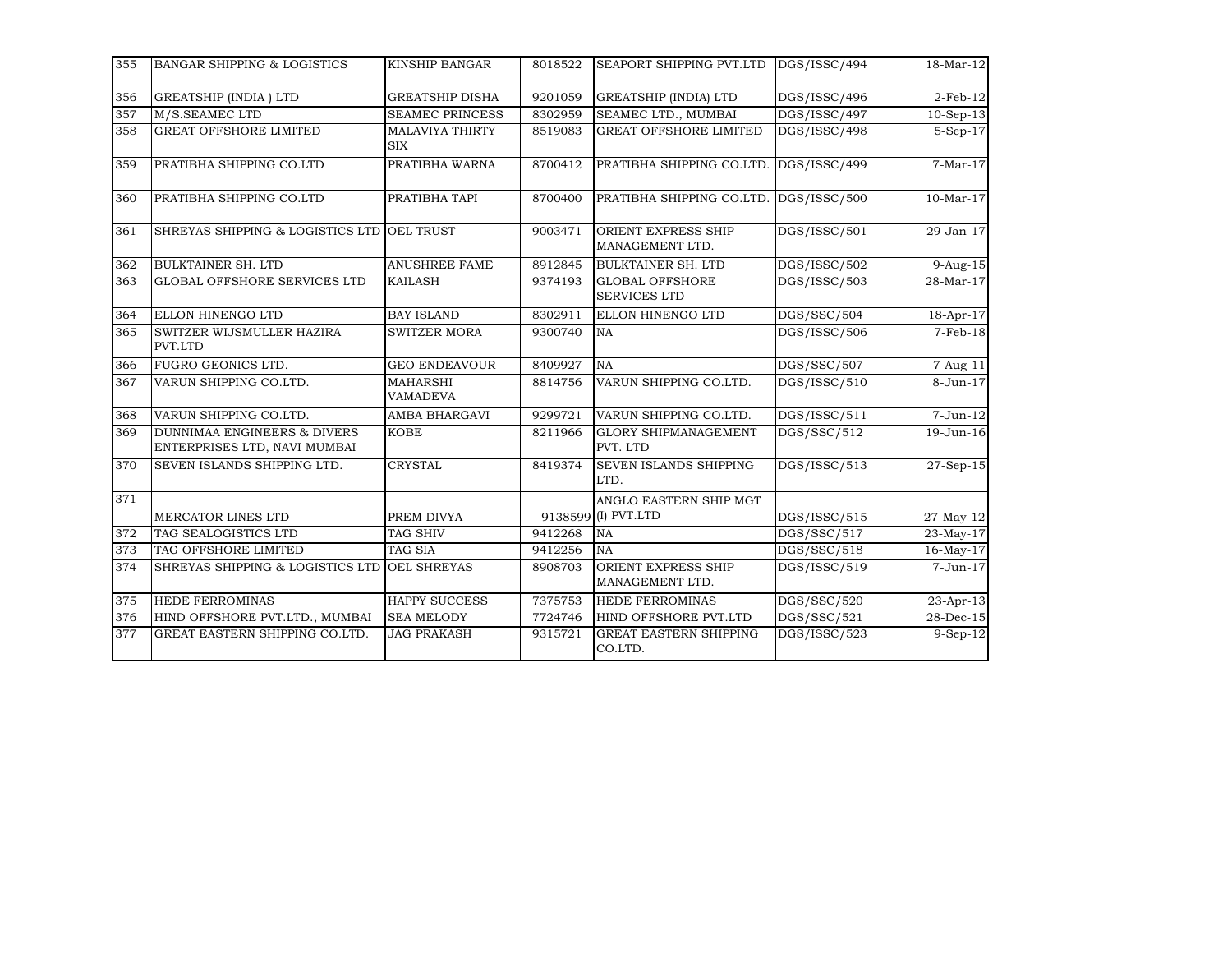| 378 | BHARAT MARINE COMPANY INDIA<br>PVT.LTD., CHENNAI | <b>BMC GENESIS</b>                  | 9381938 | <b>HY-POWER MARINE</b><br>SOLUTIONS PVT.LTD   | DGS/ISSC/524 | 12-Jun-12   |
|-----|--------------------------------------------------|-------------------------------------|---------|-----------------------------------------------|--------------|-------------|
| 379 | SAKTHI SHIPPING SERVICES INDIA<br>PVT.LTD        | SAKTHI-(EX-<br>VAMSEE)              | 8100117 | <b>SUSHE MARINE SERVICES</b><br><b>LTD</b>    | DGS/ISSC/526 | $2$ -Dec-16 |
| 380 | <b>TCI SEAWAYS</b>                               | <b>TCI SURYA</b>                    | 9148245 | <b>TCI SEAWAYS</b>                            | DGS/ISSC/527 | 14-Sep-17   |
| 381 | WEST ASIA MARITIME LTD., CHENNAI                 | <b>GEM OF SAFAGA</b>                | 8022444 | WEST ASIA MARITIME LTD.,<br><b>CHENNAI</b>    | DGS/ISSC/528 | $9-Aug-12$  |
| 382 | GREAT EASTERN SHIPPING CO.LTD.                   | <b>JAG PUSHPA</b>                   | 9315733 | <b>GREAT EASTERN SHIPPING</b><br>CO.LTD.      | DGS/ISSC/530 | 24-Oct-17   |
| 383 | ITT SHIPPING LTD.                                | <b>ITT LION</b>                     | 8222771 |                                               | DGS/ISSC/532 | 14-Jun-17   |
| 384 | KEI RSOS MARITIME LTD                            | <b>SEA DIAMOND II</b>               | 7409592 | <b>KEI RSOS MARITIME</b><br><b>LIMITED</b>    | DGS/SSC/534  | $14-Oct-12$ |
| 385 | WEST ASIA MARITIME LTD., CHENNAI                 | <b>GEM OF DAHEJ</b>                 | 9048469 | APAC MARINE SERVICES LTD                      | DGS/ISSC/535 | 22-Jul-17   |
| 386 | <b>GREAT OFFSHORE LIMITED</b>                    | MALAVIYA TWENTY<br>THREE            | 9299082 | <b>GREAT OFFSHORE LIMITED</b>                 | DGS/ISSC/537 | 27-Sep-17   |
| 387 | GREAT OFFSHORE LIMITED                           | MALAVIYA TWENTY<br><b>EIGHT</b>     | 9387994 | <b>GREAT OFFSHORE LIMITED</b>                 | DGS/ISSC/538 | 30-May-17   |
| 388 | KINSHIP SERVICES (I) PVT.LTD                     | KINSHIP PROSPERITY                  | 8027884 | KRISHNA MARITECH PVT.<br>LTD.                 | DGS/ISSC/539 | 10-Oct-14   |
| 389 | CHOWGULE STEAMSHIPS LTD.                         | <b>MARATHA</b><br>PROVIDENCE        | 9104419 | ASP SHIPMANAGEMENT (I)<br><b>LTD</b>          | DGS/ISSC/540 | 24-Sep-17   |
| 390 | <b>GESCO</b>                                     | <b>JAG RIDDHI</b>                   | 9162966 | <b>GESCO</b>                                  | DGS/ISSC/541 | 29-Mar-13   |
| 391 | JAISU SHIPPING CO.PVT.LTD                        | KAMAL XXXIII                        | 7901289 | JAISU SHIPPING CO.PVT.LTD                     | DGS/SSC/542  | 26-Oct-15   |
| 392 | M.PALLONJI SHIPPING PVT.LTD                      | M.P. PANAMAX 3                      | 8109149 | FLEET MANAGEMENT<br>PVT.LTD                   | DGS/ISSC/544 | $27-Nov-16$ |
| 393 | GOODEARTH MARITIME LTD                           | <b>GOOD PROVIDENCE</b>              | 9323637 | <b>GOODEARTH MARITIME</b><br>LTD., CHENNAI    | DGS/ISSC/545 | $1-Dec-17$  |
| 394 | APEEJAY SHIPPING LTD.                            | APJ SURYAVIR                        | 8902151 | APEEJAY SHIPPING LTD.                         | DGS/ISSC/547 | 20-Sep-12   |
| 395 | PFS SHIPPING LIMITED                             | PFS NARAYANA                        | 8130667 | ASP SHIP MANAGEMENT P<br><b>LTD</b>           | DGS/ISSC/548 | 15-Mar-14   |
| 396 | SANMAR SHIPPING LTD                              | <b>SANMAR PARAGON</b>               | 9112325 | SANMAR SHIPPING LTD                           | DGS/ISSC/549 | 13-Jul-17   |
| 397 | TOLANI SHIPPING CO. LTD., MUMBAI                 | PRABHU PUNI                         | 9224037 | <b>TOLANI SHIPPING</b>                        | DGS/ISSC/550 | 23-Nov-17   |
| 398 | THE GREAT EASTERN SHIPPING<br>CO.LTD             | <b>JAG ARJUN</b>                    | 9117296 | THE GREAT EASTERN<br>SHIPPING CO.LTD.         | DGS/ISSC/551 | $6-Apr-15$  |
| 399 | AMBUJA CEMENTS LTD                               | AMBUJA LAKSHMI                      | 9241372 | AMBUJA CEMENTS LTD                            | DGS/SSC/552  | 26-Oct-17   |
| 400 | AMBUJA CEMENTS LTD                               | AMBUJA BHAVANI                      | 9241360 | AMBUJA CEMENTS LTD                            | DGS/SSC/553  | 31-Oct-17   |
| 401 | VARUN SHIPPING CO.LTD.                           | <b>MAHARASHI</b><br><b>BHARDWAJ</b> | 9007570 | VARUN SHIPPING CO.LTD.                        | DGS/ISSC/554 | $4-Dec-17$  |
| 402 | THE GREAT EASTERN SHIPPING<br>CO.LTD             | <b>JAG PRERANA</b>                  |         | 9321952 THE GREAT EASTERN<br>SHIPPING CO.LTD. | DGS/ISSC/556 | 22-Jan-13   |
| 403 | GARWARE OFFSHORE SERVICES LTD KAMET              |                                     | 9385518 | <b>GARWARE OFFSHORE</b><br>SERVICES LTD       | DGS/ISSC/557 | 13-Sep-17   |
| 404 | ESSAR BULK TERMINAL LTD                          | EBT DREDGER                         | 9438432 | ESSAR BULK TERMINAL LTD                       | DGS/ISSC/558 | 28-Sep-12   |
| 405 | SAURASHTRA FUELS (P) LTD.,<br>MUMBAI             | SHREE SHAKTI                        | 8858075 | STEAMSHIPS SHIPPING &<br>LOGISTICS PVT.LTD.   | DGS/SSC/561  | 14-Feb-13   |
| 406 | TRANS ASIAN SHIPPING SERVICES<br>P.LTD           | <b>KANIVU</b>                       | 8705436 | <b>OUADRANT MARITIME LTD</b>                  | DGS/ISSC/565 | 18-May-14   |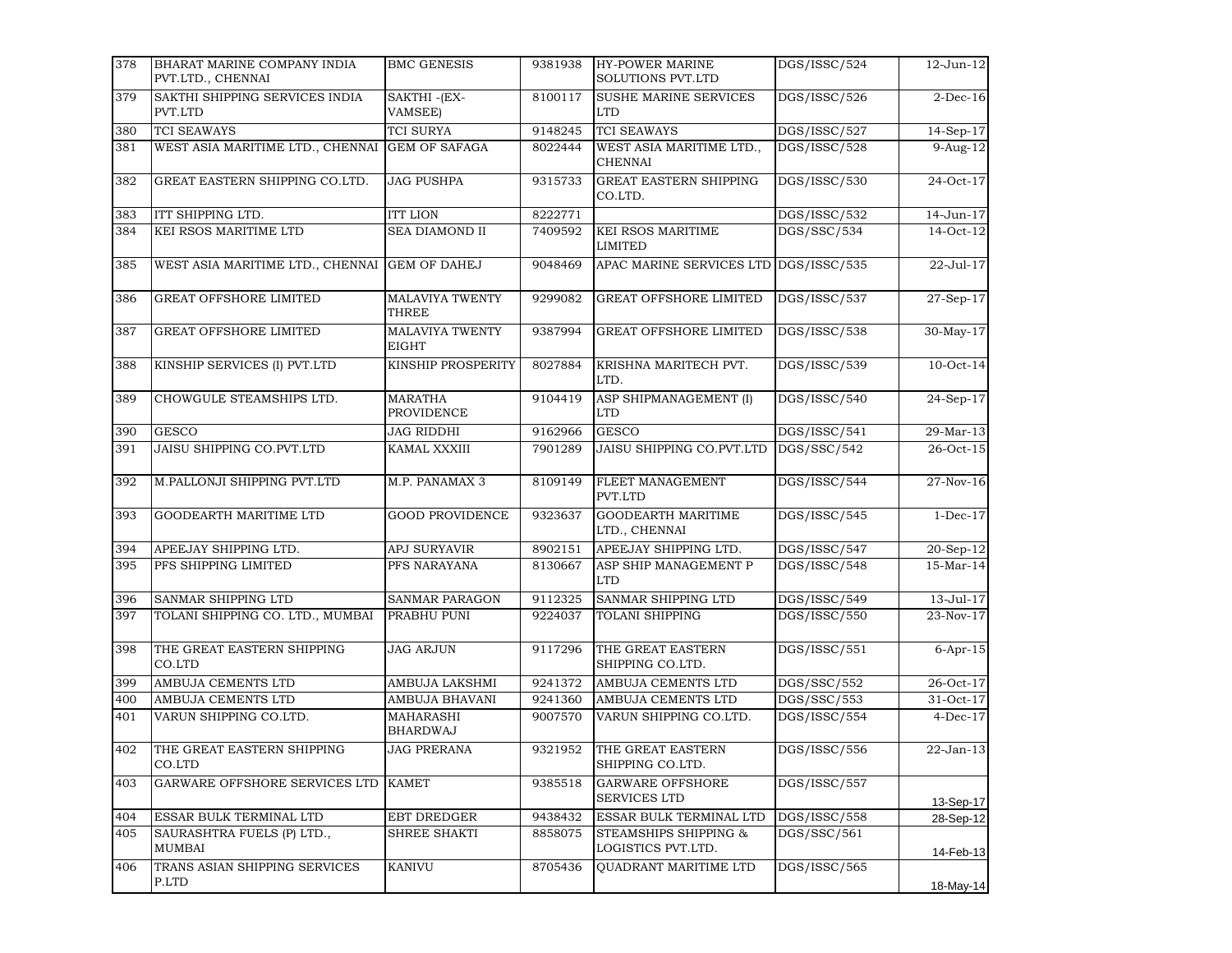| THE GREAT EASTERN SHIPPING<br>CO.LTD                    | <b>JAG LAKSHITA</b>                                     | 9208057                              | SHIPPING CO.LTD.                            | DGS/ISSC/566                                                                                                                                                                                                                                                                                                                                                                                                                                                                                                                                                                                                                         | 2-Feb-13                    |
|---------------------------------------------------------|---------------------------------------------------------|--------------------------------------|---------------------------------------------|--------------------------------------------------------------------------------------------------------------------------------------------------------------------------------------------------------------------------------------------------------------------------------------------------------------------------------------------------------------------------------------------------------------------------------------------------------------------------------------------------------------------------------------------------------------------------------------------------------------------------------------|-----------------------------|
| THE GREAT EASTERN SHIPPING<br>CO.LTD                    | <b>JAG LATEEF</b>                                       | 9208069                              | THE GREAT EASTERN                           | DGS/ISSC/567                                                                                                                                                                                                                                                                                                                                                                                                                                                                                                                                                                                                                         | 14-Mar-13                   |
|                                                         |                                                         |                                      |                                             |                                                                                                                                                                                                                                                                                                                                                                                                                                                                                                                                                                                                                                      | 21-May-13                   |
| SHREYAS SHIPPING & LOGISTICS LTD                        | <b>UNITY</b>                                            | 9003392                              | ORIENT EXPRESS SHIP<br>MANAGEMENT LTD.      | DGS/ISSC/569                                                                                                                                                                                                                                                                                                                                                                                                                                                                                                                                                                                                                         | 1-May-18                    |
| TOLANI SHIPPING CO. LTD., MUMBAI                        | PRABHU SATRAM                                           | 9244817                              | TOLANI SHIPPING                             | DGS/ISSC/571                                                                                                                                                                                                                                                                                                                                                                                                                                                                                                                                                                                                                         | 5-Mar-13                    |
| KEI RSOS MARITIME LTD                                   | COROMONDEL<br>SUPPORTER IV                              | 8308264                              |                                             | DGS/SSC/572                                                                                                                                                                                                                                                                                                                                                                                                                                                                                                                                                                                                                          | 27-May-18                   |
| THE GREAT EASTERN SHIPPING<br>CO.LTD                    | <b>JAG RATAN</b>                                        | 9222613                              | FIVE STARS SHIPPING<br>CO.PVT.LTD           | DGS/ISSC/573                                                                                                                                                                                                                                                                                                                                                                                                                                                                                                                                                                                                                         | 21-Jun-14                   |
| BLUEOCEAN SEA TRANSPORT LTD                             | HOPE ISLAND II                                          | 8125349                              | NA                                          | DGS/SSC/574                                                                                                                                                                                                                                                                                                                                                                                                                                                                                                                                                                                                                          | 11-May-18                   |
| KEI RSOS MARITIME LTD                                   | COROMONDEL<br>SUPPORTER VII                             | 8419099                              | <b>NA</b>                                   | DGS/SSC/575                                                                                                                                                                                                                                                                                                                                                                                                                                                                                                                                                                                                                          | 27-May-18                   |
| PRINCE MARINE, INDIA                                    | <b>RAJA</b>                                             | 7344352                              | STEAMSHIPS SHIPPING &<br>LOGISTICS PVT.LTD. | DGS/SSC/576                                                                                                                                                                                                                                                                                                                                                                                                                                                                                                                                                                                                                          | 22-Jan-13                   |
| SAMSON MARITIME LTD                                     | OCEAN DIAMOND                                           | 9471939                              | SAMSON MARITIME LTD                         | DGS/SSC/577                                                                                                                                                                                                                                                                                                                                                                                                                                                                                                                                                                                                                          | 11-May-18                   |
| HIND OFFSHORE PVT.LTD., MUMBAI                          | <b>SEA VENTURE</b>                                      | 7227994                              | HIND OFFSHORE PVT.LTD                       | DGS/SSC/578                                                                                                                                                                                                                                                                                                                                                                                                                                                                                                                                                                                                                          | 19-Dec-15                   |
| <b>GREATSHIP (INDIA) LTD</b>                            | <b>GREATSHIP DIPTI</b>                                  |                                      |                                             | DGS/ISSC/580                                                                                                                                                                                                                                                                                                                                                                                                                                                                                                                                                                                                                         | $11-Mar-18$                 |
| ITT LINES (PRIVATE) LTD                                 | <b>ITT PANTHER</b>                                      |                                      |                                             | DGS/ISSC/581                                                                                                                                                                                                                                                                                                                                                                                                                                                                                                                                                                                                                         | 1-Mar-13                    |
| PENINSULAR TANKERS PVT.LTD                              | <b>TAURUS</b>                                           |                                      | LTD., CHENNAI                               | DGS/ISSC/582                                                                                                                                                                                                                                                                                                                                                                                                                                                                                                                                                                                                                         | 8-Jun-15                    |
| INDIA CEMENTS LIMITED                                   | CHENNAI JEYAM                                           |                                      |                                             | DGS/ISSC/583                                                                                                                                                                                                                                                                                                                                                                                                                                                                                                                                                                                                                         | 21-Nov-15                   |
| <b>GREATSHIP (INDIA) LTD</b>                            | <b>GREATSHIP ANJALI</b>                                 |                                      |                                             | DGS/ISSC/584                                                                                                                                                                                                                                                                                                                                                                                                                                                                                                                                                                                                                         | $2$ -Jun-18                 |
| EPSOM SHIPPING PVT.LTD                                  | SAGA                                                    |                                      | LTD., MUMBAI                                | DGS/ISSC/586                                                                                                                                                                                                                                                                                                                                                                                                                                                                                                                                                                                                                         | 21-May-18                   |
| KEI RSOS MARITIME LTD                                   | <b>SIRIUS</b>                                           |                                      |                                             | DGS/SSC/587                                                                                                                                                                                                                                                                                                                                                                                                                                                                                                                                                                                                                          | 23-Feb-15                   |
| <b>GATI LTD</b>                                         | <b>GATI PRESTIGE</b>                                    |                                      |                                             | DGS/ISSC/588                                                                                                                                                                                                                                                                                                                                                                                                                                                                                                                                                                                                                         | 10-Jul-13                   |
| JAYESH SHIPPING PVT.LTD., MUMBAI                        | <b>RAVENSTURM</b>                                       |                                      | LTD.                                        | DGS/ISSC/589                                                                                                                                                                                                                                                                                                                                                                                                                                                                                                                                                                                                                         | 9-Sep-13                    |
| CGU LOGISTICS LIMITED                                   | <b>BULK PROSPERITY</b>                                  |                                      | SHIPMANAGEMENT                              | DGS/SSC/591                                                                                                                                                                                                                                                                                                                                                                                                                                                                                                                                                                                                                          | 19-Oct-13                   |
| <b>JINDAL WATERWAYS LTD</b>                             | <b>JINDAL TARINI</b>                                    |                                      | MANAGEMENT LTD.                             | DGS/ISSC/593                                                                                                                                                                                                                                                                                                                                                                                                                                                                                                                                                                                                                         | 24-Mar-16                   |
| NATIONAL INSTITUTE OF OCEAN<br>TECHNOLOGY, CHENNAI      | <b>SAGAR NIDHI</b>                                      |                                      | P.LTD.                                      | DGS/ISSC/597                                                                                                                                                                                                                                                                                                                                                                                                                                                                                                                                                                                                                         | $1-Jul-18$                  |
| MERU SHIPPING LINES PVT.LTD                             | <b>JAI VEKKALI</b><br><b>MEENAKSHI</b>                  |                                      | <b>LTD</b>                                  | DGS/ISSC/598                                                                                                                                                                                                                                                                                                                                                                                                                                                                                                                                                                                                                         | 7-Sep-17                    |
| TRANSCOASTAL SHIPPING LTD                               | <b>COASTAL EXPRESS 2</b>                                |                                      | PVT.LTD                                     | DGS/ISSC/599                                                                                                                                                                                                                                                                                                                                                                                                                                                                                                                                                                                                                         | 27-Aug-13                   |
| THE PRESIDENT OF INDIA, UT OF<br>LAKSHADWEEP            | <b>KAVARATTI</b>                                        |                                      | DEVELOPMENT CORP. LTD.                      | DGS/SSC/600                                                                                                                                                                                                                                                                                                                                                                                                                                                                                                                                                                                                                          | 15-Dec-13                   |
| GARWARE OFFSHORE SERVICES LTD                           | <b>MANA</b>                                             |                                      | <b>SERVICES LTD</b>                         | DGS/ISSC/601                                                                                                                                                                                                                                                                                                                                                                                                                                                                                                                                                                                                                         | 4-Nov-13                    |
|                                                         |                                                         |                                      |                                             |                                                                                                                                                                                                                                                                                                                                                                                                                                                                                                                                                                                                                                      | 14-Sep-13                   |
| PRESIDENT OF INDIA, A & N<br>ADMINISTRATION, PORT BLAIR | PARALI                                                  |                                      | DEVELOPMENT CORP. LTD.                      | DGS/SSC/603                                                                                                                                                                                                                                                                                                                                                                                                                                                                                                                                                                                                                          | 8-Jan-14                    |
|                                                         | <b>HAL OFFSHORE LTD</b><br><b>GREATSHIP (INDIA) LTD</b> | <b>HAL ANANT</b><br>GREATSHIP AMRITA | 8107098                                     | THE GREAT EASTERN<br>SHIPPING CO.LTD.<br><b>HAL OFFSHORE LTD</b><br>NA<br>9340532 GREATSHIP (INDIA) LTD<br>8222800 ITT LINES (PRIVATE) LTD<br>8512372 ABS MARINE SERVICES PVT.<br>8200474 INDIA CEMENTS LIMITED<br>9408425 GREATSHIP (INDIA) LTD<br>8407979 ABS MARINE SERVICES PVT.<br>9370874 NA<br>9005522 GATI COAST TO COAST<br>7510183 KRISHNA MARITECH PVT.<br>9417880 BERNHARD SCHULTE<br>9318400 ORIENT EXPRESS SHIP<br>9384485 ABS MARINE SERVICES<br>8310217 SUSHE MARINE SERVICES<br>8321694 FLEET MANAGEMENT<br>9238260 LAKSHADWEEP<br>9393424 GARWARE OFFSHORE<br>9408437 GREATSHIP (INDIA) LTD<br>9372937 LAKSHADWEEP | DGS/SSC/568<br>DGS/ISSC/602 |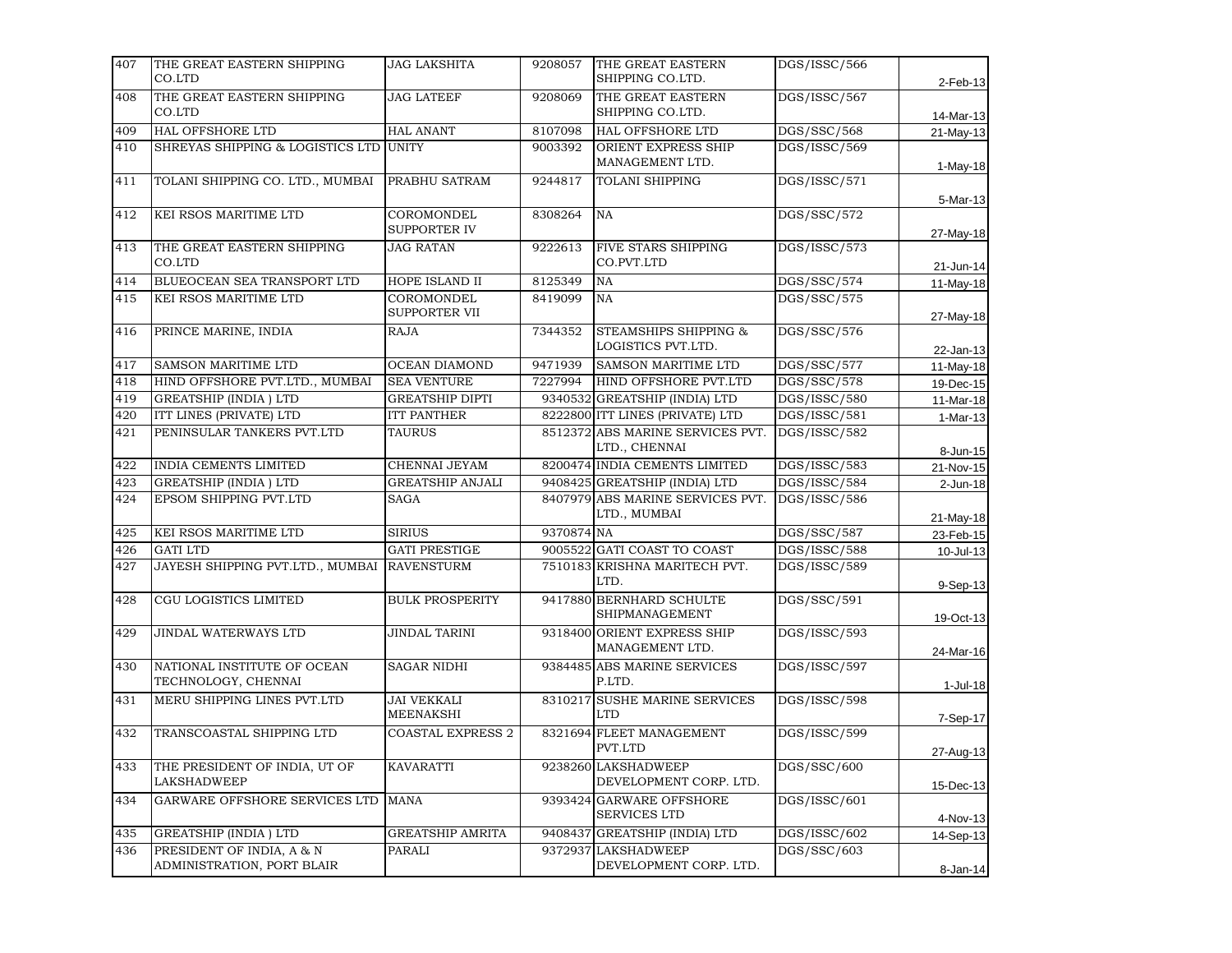| 437 | THE PRESIDENT OF INDIA, UT OF    | VALIYAPANI                    |               | 9372951 LAKSHADWEEP                             | DGS/SSC/604  |              |
|-----|----------------------------------|-------------------------------|---------------|-------------------------------------------------|--------------|--------------|
|     | <b>LAKSHADWEEP</b>               |                               |               | DEVELOPMENT CORP. LTD.                          |              | $9 - Jan-14$ |
| 438 | TOLANI SHIPPING CO. LTD., MUMBAI | PRABHU MIHIKAA                |               | 9278820 TOLANI SHIPPING                         | DGS/ISSC/605 |              |
|     |                                  |                               |               |                                                 |              | 3-Nov-13     |
| 439 | JINDAL WATERWAYS LTD             | JINDAL MANJULA                |               | 8509715 ORIENT EXPRESS SHIP<br>MANAGEMENT LTD.  | DGS/ISSC/606 |              |
|     |                                  |                               |               |                                                 |              | $2$ -Jul-16  |
| 440 | INDIA STEAMSHIP, KOLKATA         | RATNA SHRUTI                  |               | 9388364 INDIA STEAMSHIP                         | DGS/ISSC/607 | 18-Oct-18    |
| 441 | GARWARE OFFSHORE SERVICES LTD    | <b>POORNA</b>                 |               | 9503550 GARWARE OFFSHORE<br><b>SERVICES LTD</b> | DGS/ISSC/608 | $2$ -Dec-13  |
| 442 | INDIA STEAMSHIP, KOLKATA         | RATNA SHRADHA                 |               | 9388376 INDIA STEAMSHIP                         | DGS/ISSC/609 | 15-Nov-18    |
| 443 | <b>SAMSON MARITIME LTD</b>       | <b>EMERALD</b>                |               | 9471941 SAMSON MARITIME LTD                     | DGS/ISSC/610 | 8-Jan-14     |
| 444 | ELLON HINENGO LTD                | EBRAHIM ALI<br><b>HUSSAIN</b> |               | 8700981 ELLON HINENGO LTD                       | DGS/ISSC/611 | 5-Dec-13     |
| 445 | SEAWAYS SHIPPING LTD             | <b>SEAWAYS VENTURE</b>        |               | 8801369 QUADRANT MARITIME LTD                   | DGS/ISSC/612 | 5-Jul-17     |
| 446 | SEAWAYS SHIPPING LTD             | <b>SEAWAYS VALOUR</b>         |               | 8801345 SEAWAYS SHIPPING LTD.,                  | DGS/ISSC/614 |              |
|     |                                  |                               |               | MUMBAI                                          |              | 25-Jul-16    |
| 447 | TOLANI SHIPPING CO. LTD., MUMBAI | PRABHU LAL                    |               | 9263124 TOLANI SHIPPING                         | DGS/ISSC/615 |              |
|     |                                  |                               |               |                                                 |              | 3-Dec-13     |
| 448 | CHAMBAL FERTILIZERS & CHEMICAL   | RATNA NAMRATA                 |               | 9401154 INDIA STEAMSHIP                         | DGS/ISSC/616 |              |
|     | LTD.                             |                               |               |                                                 |              | 8-Jan-14     |
| 449 | <b>GREAT OFFSHORE LTD</b>        | MALVIYA THIRTY THRI           |               | 7809118 GREAT OFFSHORE LIMITED                  | DGS/ISSC/617 | 8-Sep-13     |
| 450 | PRATIBHA SHIPPING CO.LTD         |                               |               | 8724743 PRATIBHA SHIPPING CO.LTD.               | DGS/ISSC/618 |              |
|     |                                  | PRATIBHA NEERA                |               |                                                 |              | 2-Oct-13     |
| 451 | HOTEL LEELA VENTURE LTD,         |                               |               | 9017472 SCAN SEA, GOA                           | DGS/ISSC/619 |              |
|     | MUMBAI                           | THE LEELA                     |               |                                                 |              | 4-Mar-14     |
| 452 | PRATIBHA SHIPPING CO.LTD         |                               |               | 8913617 PRATIBHA SHIPPING CO.LTD.               | DGS/ISSC/620 |              |
|     |                                  | PRATIBHA KOYNA                |               |                                                 |              | $9 - Jan-14$ |
| 453 | <b>GREATSHIP (INDIA) LTD</b>     | <b>GREATSHIP DHRITI</b>       |               | 9392834 GREATSHIP (INDIA) LTD                   | DGS/ISSC/621 | 26-Feb-14    |
| 454 | <b>GESCO</b>                     | <b>JAG AABHA</b>              | 9388948 GESCO |                                                 | DGS/ISSC/622 | 8-Mar-14     |
| 455 | SCI                              | <b>DESH VIRAAT</b>            | 9371593 SCI   |                                                 | DGS/ISSC/623 | 29-May-14    |
| 456 | SCI                              | <b>SCI CHENNAI</b>            | 9418298 SCI   |                                                 | DGS/ISSC/624 | 20-Mar-14    |
| 457 | RAJ SHIPPING AGENCIES LTD.       |                               |               | 8218287 RAJ SHIPPING AGENCIES                   | DGS/SSC/625  |              |
|     |                                  | OFFSHORE HUNTER               |               | LTD.                                            |              | 25-Mar-14    |
| 458 | JITF WATERWAYS LIMITED           |                               |               | 9129770 V.SHIPS SHIP MGT I PVT.LTD              | DGS/ISSC/626 |              |
|     |                                  | JINDAL TARA                   |               |                                                 |              | 20-Feb-18    |
| 459 | SCI                              | <b>SCI MUMBAI</b>             | 9419539 SCI   |                                                 | DGS/ISSC/627 | 14-Mar-14    |
| 460 | <b>GESCO</b>                     | <b>JAG AANCHAL</b>            | 9390161 GESCO |                                                 | DGS/ISSC/628 | 15-Mar-14    |
| 461 | PRESIDENT OF INDIA, A & N        |                               |               | 9214434 ABS MARINE SERVICES                     | DGS/SSC/629  |              |
|     | ADMINISTRATION, PORT BLAIR       | RANI LAKSHMI                  |               | PVT.LTD                                         |              | 14-Apr-17    |
| 462 | KERALA STATE MARITIME            |                               |               | 9201073 KERALA STATE MARITIME                   | DGS/SSC/630  |              |
|     | DEVL.COR.LTD                     | TSD SINDHURAJ                 |               | DEVL.COR.LTD                                    |              | 22-Oct-15    |
| 463 | <b>GATI LTD</b>                  | <b>GATI MAJESTIC</b>          |               | 9106754 GATI COAST TO COAST                     | DGS/ISSC/631 | 27-Jan-14    |
| 464 | GARWARE OFFSHORE SERVICES LTD    |                               |               | 9509205 GARWARE OFFSHORE                        | DGS/ISSC/632 |              |
|     |                                  | <b>MEGHNA</b>                 |               | SERVICES LTD                                    |              | 23-May-14    |
| 465 | OCEAN SPARKLE LTD                | <b>OCEAN WONDER</b>           |               | 9109237 OCEAN SPARKLE LTD                       | DGS/ISSC/633 | 17-Jul-18    |
| 466 | PRESIDENT OF INDIA, A & N        |                               |               | 9372949 LAKSHADWEEP                             | DGS/SSC/634  |              |
|     | ADMINISTRATION, PORT BLAIR       | CHERIYAPANI                   |               | DEVELOPMENT CORP. LTD.                          |              | 18-Jan-14    |
| 467 | RAJ SHIPPING AGENCIES LTD.       |                               |               | 9510163 RAJ SHIPPING AGENCIES                   | DGS/SSC/635  |              |
|     |                                  | OFFSHORE RUNNER               |               | LTD.                                            |              | 24-Sep-14    |
| 468 | <b>GREATSHIP (INDIA) LTD</b>     | <b>GREATSHIP DHWANI</b>       |               | 9392846 GREATSHIP (INDIA) LTD                   | DGS/ISSC/636 | 16-May-14    |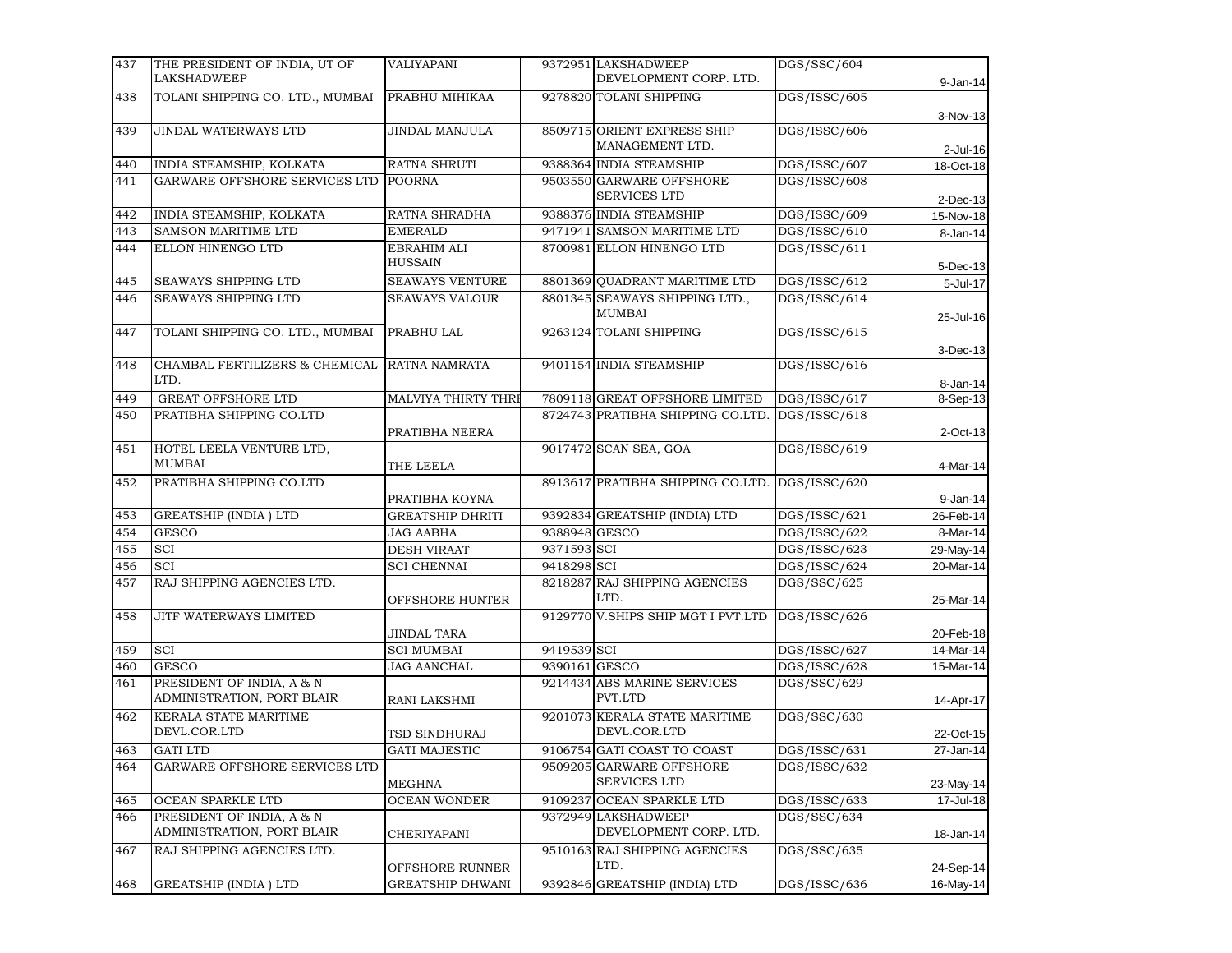| 469 | <b>GESCO</b>                                   | JAG AMISHA              | 9388924 GESCO   |                                                | DGS/ISSC/637              | 14-Jul-14               |
|-----|------------------------------------------------|-------------------------|-----------------|------------------------------------------------|---------------------------|-------------------------|
| 470 | <b>GREAT OFFSHORE LIMITED</b>                  | <b>KEDARNATH</b>        |                 | 8752104 GREAT OFFSHORE LIMITED                 | DGS/ISSC/638              | 11-Nov-14               |
| 471 | GARWARE OFFSHORE SERVICES LTD                  | <b>MAHANANDA</b>        |                 | 9541100 GARWARE OFFSHORE SERVIC                | DGS/ISSC/640              | 21-Jul-14               |
| 472 | <b>GREAT OFFSHORE LIMITED</b>                  | <b>BADRINATH</b>        |                 | 8750259 GREAT OFFSHORE LIMITED                 | DGS/ISSC/641              | $1-Nov-14$              |
| 473 | <b>GREATSHIP (INDIA) LTD</b>                   | <b>GREATSHIP AKHILA</b> |                 | 9443932 GREATSHIP (INDIA) LTD                  | DGS/ISSC/643              | $19-Sep-14$             |
| 474 | <b>GREAT OFFSHORE LIMITED</b>                  | <b>MALAVIYA NINE</b>    |                 | 9334179 GREAT OFFSHORE LIMITED                 | DGS/ISSC/645              | 29-Jul-14               |
| 475 | RELIANCE PETROLEUM LTD., JNGR                  | REL DARSHAN             |                 | 9437426 SAMSON MARITIME LTD                    | DGS/SSC/646               | $13-Sep-14$             |
| 476 | OIL AND NATURAL GAS CORPN                      | <b>SAGAR VIJAY</b>      |                 | 8401183 ONGC, MUMBAI                           | DGS/SSC/648               | 28-Jun-15               |
| 477 | HIND OFFSHORE PVT.LTD., MUMBAI                 | <b>SEA CHEETAH</b>      |                 | 8121159 HIND OFFSHORE PVT.LTD                  | DGS/ISSC/649              | $11$ -Jan- $16$         |
| 478 | APEEJAY SHIPPING LTD.                          | APJ MAHALAXMI           |                 | 8413930 APEEJAY SHIPPING LTD.                  | DGS/ISSC/650              | $16$ -Sep- $14$         |
| 479 | MPSEZ LTD., GUJARAT                            | DOLPHIN NO.11           |                 | 9511595 PLUTO SHIPPING LTD., MUMB DGS/SSC/651  |                           | 29-Sep-16               |
| 480 | <b>GREATSHIP (INDIA) LTD</b>                   | <b>GREATSHIP AHALYA</b> |                 | 9443956 GREATSHIP (INDIA) LTD                  | DGS/ISSC/652              | 19-Dec-14               |
| 481 | MAK LOGISTICS PVT.LTD                          | TARA KIRAN              | 7424009 NA      |                                                | DGS/SSC/654               | 5-Aug-18                |
| 482 | MAK LOGISTICS PVT.LTD                          | <b>BHORUKA PRABHU</b>   | 7637383 NA      |                                                | DGS/SSC/655               | 20-Mar-15               |
| 483 | JITF WATERWAYS LIMITED                         | JINDAL KAMAKSHI         |                 | 9528419 V.SHIPS SHIP MGT I PVT.LTD             | DGS/ISSC/656              | 20-Feb-18               |
| 484 | TAG OFFSHORE LIMITED                           | TAG 5                   |                 | 9378993 TAG OFFSHORE LIMITED                   | DGS/ISSC/658              | 29-Oct-17               |
| 485 | <b>SCI FORBES LTD</b>                          | ASAVARI                 |                 | 9414307 FLEET MANAGEMENT PVT.LTI DGS/ISSC/659  |                           | $7-Jan-15$              |
| 486 | OCEAN SPARKLE LTD                              | OCEAN RADIANCE          | 8322143 NA      |                                                | DGS/SSC/660               | $\overline{12}$ -May-16 |
| 487 | JITF WATERWAYS LIMITED                         | JINDAL MEENAKSHI        |                 | 9528407 V.SHIPS SHIP MGT I PVT.LTD             | DGS/ISSC/661              | 26-Oct-17               |
| 488 | TAG OFFSHORE LIMITED                           | TAG 4                   |                 | 9428554 TAG OFFSHORE LIMITED                   | DGS/SSC/662               | $12$ -Oct-14            |
| 489 | ABAN OFFSHORE LTD                              | ABAN III                | 8751760 NA      |                                                | DGS/SSC/663               | 19-Feb-15               |
| 490 | OCEAN SPARKLE LTD                              | <b>OCEAN EMERALD</b>    | 9356218 NA      |                                                | DGS/SSC/664               | $3-Mar-16$              |
| 491 | OCEAN SPARKLE LTD                              | <b>OCEAN ROYAL</b>      | 8232832 NA      |                                                | DGS/SSC/665               | $12$ -May-16            |
| 492 | <b>OCEAN SPARKLE LTD</b>                       | <b>OCEAN MONA</b>       | 9433781 NA      |                                                | DGS/SSC/666               | 13-Oct-16               |
| 493 | JAYESH SHIPPING PVT.LTD., MUMBAI               | <b>GHENT</b>            |                 | 7335606 KRISHNA MARITECH PVT. LTD DGS/SSC/667  |                           | $1-Mar-15$              |
| 494 | JINDAL WATERWAYS LTD                           |                         |                 | 8518584 ORIENT EXPRESS SHIP                    | DGS/ISSC/668              |                         |
|     |                                                | JINDAL KAMLA            |                 | MANAGEMENT LTD.                                |                           | $6$ -Jul-16             |
| 495 | <b>SAMSON MARITIME LTD</b>                     | <b>OCEAN AMETHYST</b>   |                 | 9561227 SAMSON MARITIME LTD                    | DGS/ISSC/669              | 20-Jan-15               |
| 496 | <b>SCILTD</b>                                  | <b>NORTH PASSAGE</b>    |                 | 9219238 SCI LTD.                               | DGS/SSC/670               | 25-Feb-15               |
| 497 | <b>SCILTD</b>                                  | BAMBOOKA                |                 | 9219226 SCI LTD                                | DGS/SSC/671               | 26-Feb-15               |
| 498 | CASTLE SHIPS PVT. LTD.                         | <b>HARI PREM</b>        |                 | 8914764 IND-AUST MARITIME LTD.                 | $\overline{DGS}/ISSC/673$ | 21-Nov-14               |
| 499 | <b>GREATSHIP (INDIA) LTD</b>                   | <b>GREATSHIP ASMI</b>   |                 | 9443944 GREATSHIP (INDIA) LTD                  | DGS/ISSC/674              | $5-Oct-14$              |
| 500 | <b>SCILTD</b>                                  | <b>DESH VISHAL</b>      | 9371749 SCI LTD |                                                | DGS/ISSC/676              | 17-Dec-14               |
| 501 | <b>GREATSHIP (INDIA) LTD</b>                   | <b>GREATSHIP AARTI</b>  |                 | 9443968 GREATSHIP (INDIA) LTD                  | DGS/ISSC/677              | 15-Feb-15               |
| 502 | <b>GREAT OFFSHORE LIMITED</b>                  | <b>BHARATI S</b>        |                 | 8122103 GREAT OFFSHORE LIMITED                 | DGS/ISSC/678              | $12$ -Feb- $15$         |
| 503 | <b>BHAMBHANI SHIPPING LTD</b>                  | <b>HALANI3</b>          |                 | 7224722 HALANI SHIPPING PVT.LTD                | DGS/ISSC/680              | 31-Mar-15               |
| 504 | <b>SCI FORBES LTD</b>                          | BHAIRAVI                |                 | 9414319 FLEET MANAGEMENT PVT.LTI DGS/ISSC/681  |                           | $14$ -Apr-15            |
| 505 | <b>GREAT OFFSHORE LIMITED</b>                  | <b>MALAVIYA SEVEN</b>   |                 | 9087312 GREAT OFFSHORE LIMITED                 | DGS/ISSC/682              | $9$ -Apr-15             |
| 506 | R.R.SHIPPING                                   | RAJAJI                  | 7811226 NA      |                                                | DGS/SSC/683               | $13$ -Apr- $15$         |
| 507 | RAJ SHIPPING AGENCIES LTD.                     | OFFSHORE SUPPORTE       |                 | 9253557 RAJ SHIPPING AGENCIES LTD DGS/SSC/685  |                           | 25-May-15               |
| 508 | MAK LOGISTICS PVT.LTD                          | <b>MAKRUZZ</b>          |                 | 9161645 MAK LOGISTICS PVT.LTD                  | DGS/SSC.686               | $17-Mar-15$             |
| 509 | CAMBAY MARINE INTERNATIONA PVT.ITANISHQ        |                         | 8407383 NA      |                                                | DGS/SSC/687               | 30-Dec-14               |
| 510 | <b>BHAMBHANI SHIPPING LTD</b>                  | POOJA 1                 |                 | 7356953 HALANI SHIPPING PVT.LTD                | DGS/SSC/688               | 28-May-15               |
| 511 | COASTAL MARINE CONSTRUCTION & ECOASTAL CHEETAH |                         | 8210962 NA      |                                                | DGS/SSC/689               | 17-Feb-15               |
| 512 | POLESTAR MARITIME LTD., MUMBAI                 | <b>IVY</b>              | 9475325 NA      |                                                | DGS/SSC/690               | $10-Mar-15$             |
| 513 | POLESTAR MARITIME LTD., MUMBAI                 | <b>MARIGOLD</b>         | 9555541 NA      |                                                | DGS/ISSC/691              | 23-Aug-18               |
| 514 | SAMSON MARITIME LTD                            | OCEAN TANZANITE         |                 | 9512276 SAMSON MARITIME LTD                    | DGS/ISSC/692              | $9-Apr-15$              |
| 515 | SANMAR SHIPPING LTD                            | SANMAR SONNET           |                 | 9152832 SANMAR SHIPPING LTD                    | DGS/ISSC/693              | 24-May-15               |
| 516 | SEVEN ISLANDS SHIPPING LTD                     | TRIUMPH                 |                 | 8118401 SEVEN ISLANDS SHIPPING LT DGS/ISSC/694 |                           | $21$ -May-15            |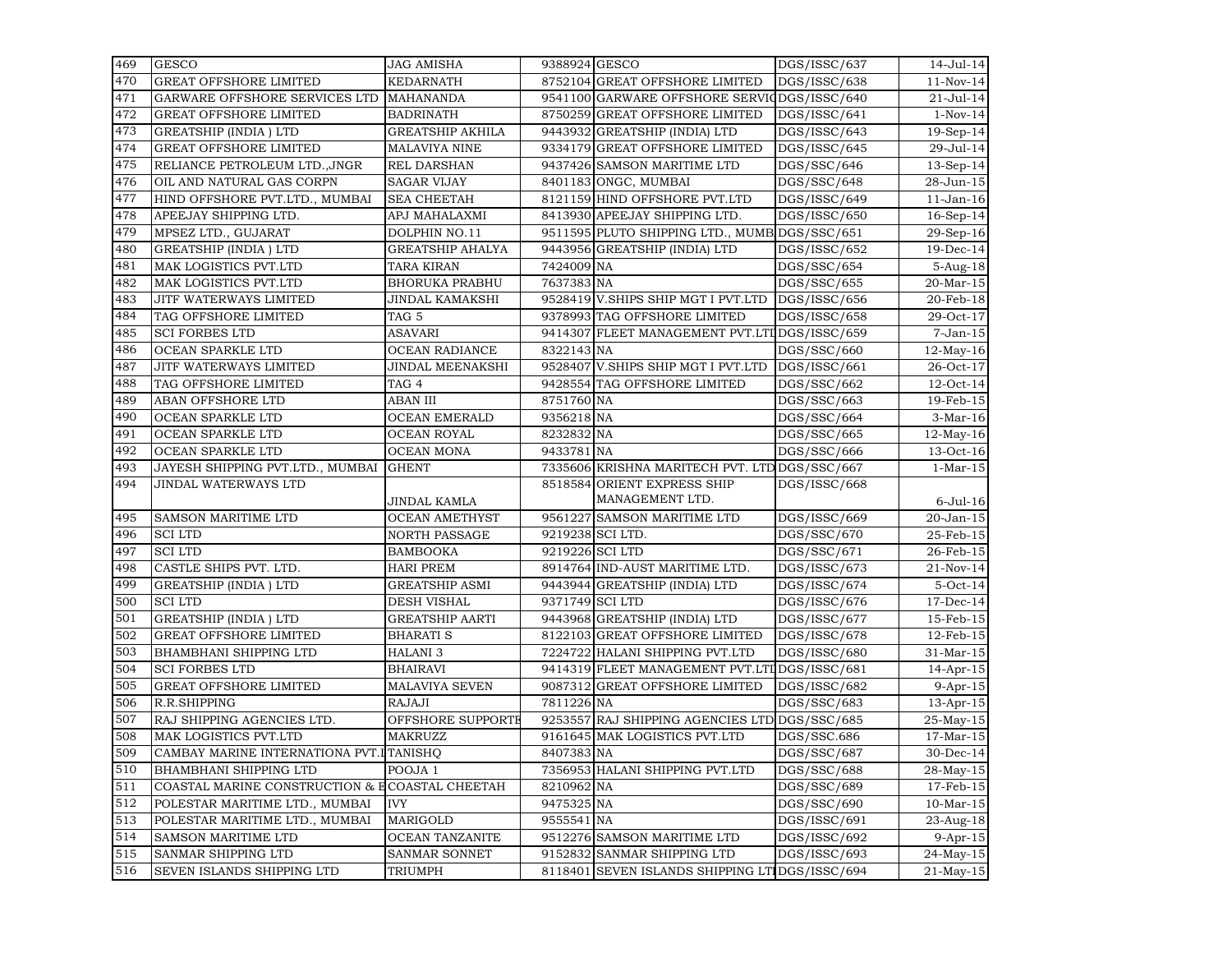| 517 | <b>BHAMBHANI SHIPPING LTD</b>                   | <b>HALANI 2</b>       |                 | 7502459 HALANI SHIPPING PVT.LTD                 | DGS/SSC/695  | $18 -$ Jul $-15$ |
|-----|-------------------------------------------------|-----------------------|-----------------|-------------------------------------------------|--------------|------------------|
| 518 | FIVE STARS BULKCARRIERS LTD                     | <b>MAHA AARTI</b>     |                 | 9355484 FIVE STARS SHIPPING CO.PVT DGS/ISSC/696 |              | $4$ -Apr-15      |
| 519 | <b>SCILTD</b>                                   | <b>SWARNA PUSHP</b>   |                 | 9432672 SCI LTD                                 | DGS/ISSC/697 | 18-Jun-15        |
| 520 | TAG OFFSHORE LIMITED                            | TAG <sub>8</sub>      |                 | 9549554 TAG OFFSHORE LIMITED                    | DGS/SSC/698  | 17-Nov-15        |
| 521 | MERCATOR LINES LTD                              | <b>OMKARA PREM</b>    |                 | 9521576 IND-AUST MARITIME LTD.                  | DGS/ISSC/700 | $11$ -Dec-15     |
| 522 | MERCATOR LINES LTD                              | <b>BHAGVATI PREM</b>  |                 | 9492115 MERCATOR LINES LTD                      | DGS/ISSC/701 | 29-Jul-18        |
| 523 | MERCATOR LINES LTD                              | DARSHANI PREM         |                 | 9471824 IND-AUST MARITIME LTD.                  | DGS/ISSC/702 | 13-Feb-15        |
| 524 | MERCATOR LINES LTD                              | <b>HARSHA PREM</b>    |                 | 9032678 MERCATOR LINES LTD                      | DGS/ISSC/703 | 25-Jul-18        |
| 525 | PRESIDENT OF INDIA, KAVARATTI                   | <b>ARABIAN SEA</b>    |                 | 9448097 LAKSHADWEEP DEVELOPMENDGS/SSC/704       |              | $11 -$ Jul $-15$ |
| 526 | ESSAR OFFSHORE SUBSEA LTD                       | <b>NAND SAARATHI</b>  | 9555565 NA      |                                                 | DGS/SSC/705  | 18-May-15        |
| 527 | <b>SCILTD</b>                                   | <b>SWARNA MALA</b>    | 9421403 SCI LTD |                                                 | DGS/ISSC/706 | $7 -$ Jul $-15$  |
| 528 | ARC MARINE LIMITED, GUJARAT                     | MANAK 1               |                 | 8325781 ARC MARINE LTD., N MUMBAI DGS/ISSC/707  |              | 13-Aug-15        |
| 529 | AMBUJA CEMENTS LTD, GUJARAT                     | AMBUJA GAURI          |                 | 9424699 AMBUJA CEMENTS LTD, MUM DGS/SSC/708     |              | 22-Jun-15        |
| 530 | CARAVEL LOGISTICS LTD, CHENNAI                  | CARAVEL PRIDE         |                 | 9037264 CARVEL LOGISTICS LTD                    | DGS/ISSC/709 | 5-Feb-18         |
| 531 | TOLANI SHIPPING CO. LTD., MUMBAI                | PRABHU SAKHAWAT       |                 | 9311141 TOLANI SHIPPING                         | DGS/ISSC/710 | 17-Jul-15        |
| 532 | HIND OFFSHORE PVT.LTD., MUMBAI                  | <b>GEO HINDSAGAR</b>  |                 | 7806075 HIND OFFSHORE PVT.LTD                   | DGS/ISSC/711 | 3-Jan-16         |
| 533 | VAN OORD INDIA PVT. LTD                         | COSTA BLANCA          |                 | 7430943 VAN OORD INDIA PVT.LTD.                 | DGS/ISSC/712 | 27-Jul-15        |
| 534 | PFS SHIPPING LIMITED                            | PFS COURAGE           |                 | 9428566 PFS SHIPPING LIMITED                    | DGS/SSC/713  | $5-Sep-15$       |
| 535 | INDIA STEAMSHIP, KOLKATA                        | RATNA SHALINI         |                 | 9439670 INDIA STEAMSHIP                         | DGS/ISSC/715 | $10 -$ Jul $-15$ |
| 536 | OCEAN SPARKLE LTD                               | OCEAN VALOUR          | 9269324 NA      |                                                 | DGS/SSC/719  | 23-May-16        |
| 537 | OCEAN SPARKLE LTD                               | OCEAN ALLIANCE        | 9087130 NA      |                                                 | DGS/SSC/720  | 20-Apr-16        |
| 538 | OCEAN SPARKLE LTD                               | <b>OCEAN PRIDE</b>    | 8263945 NA      |                                                 | DGS/SSC/721  | 18-Apr-16        |
| 539 | FLEET MANAGEMENT PVT.LTD                        | NEELAMBARI            |                 | 9414321 FLEET MANAGEMENT PVT.LTI DGS/ISSC/722   |              | 23-Jul-15        |
| 540 | M.P.RECYCLING CO.PVT.LTD, MUMBAI DAWN MEERUT    |                       |                 | 9073737 DOEHLE DANAUTIC INDIA P L'IDGS/ISSC/723 |              | 16-Sep-17        |
| 541 | PRINCE MARINE, INDIA                            | <b>VIVA</b>           |                 | 7414066 AMBA SHIPPING LTD                       | DGS/SSC/724  | 25-Oct-17        |
| 542 | PRINCE MARINE, INDIA                            | ZOYA                  |                 | 7423495 AMBA SHIPPING LTD                       | DGS/SSC/725  | 19-Aug-17        |
| 543 | THE GREAT EASTERN SHIPPING CO.LT JAG PADMA      |                       |                 | 9127708 THE GREAT EASTERN SHIPPINDGS/ISSC/726   |              | 2-Jun-15         |
| 544 | MERCATOR LINES LTD                              | <b>VEDIKA PREM</b>    |                 | 9032680 MERCATOR LINES LTD                      | DGS/ISSC/727 | $14-Mar-17$      |
| 545 | ADEL SHIPPING AND LOGISTICS LTD                 | ADEL 1                | 9558880 NA      |                                                 | DGS/SSC/728  | $6$ -Oct-15      |
| 546 | <b>SAMSON MARITIME LTD</b>                      | <b>OCEAN SAPPHIRE</b> |                 | 9570931 SAMSON MARITIME LTD                     | DGS/SSC/729  | $14-Sep-15$      |
| 547 | PRESIDENT OF INDIA                              | RANI CHANGA           |                 | 9214446 SCI LTD                                 | DGS/ISSC/730 | 25-Oct-15        |
| 548 | ARCADIA SHIPPING LTD, MUMBAI                    | <b>NAVDHENU SUN</b>   |                 | 9246891 ACCORD MARINE MANAGEME DGS/ISSC/731     |              | 21-Oct-15        |
| 549 | SUPREME GLOBAL SERVICES PVT.LTD SUPREME VISION  |                       | 9070357 NA      |                                                 | DGS/SSC/732  | 30-Oct-15        |
| 550 | GOODEARTH MARITIME LTD                          | <b>GOOD PRIDE</b>     |                 | 9347417 GOODEARTH MARITIME LTD.                 | DGS/ISSC/733 | 26-Oct-15        |
| 551 | FIVE STAR SHIPPING LTD                          | MAHA JACQUELINE       |                 | 9185073 FIVE STAR SHIPPING LTD                  | DGS/ISSC/734 | $21 - Aug - 15$  |
| 552 | OCEAN SPARKLE LTD                               | <b>OCEAN LEADER</b>   |                 | 7705611 OCEAN SPARKLE LTD                       | DGS/SSC/735  | $17$ -May- $17$  |
| 553 | OCEAN SPARKLE LTD                               | OCEAN VICTOR          | 7918220 NA      |                                                 | DGS/SSC/736  | 19-Jun-17        |
| 554 | OCEAN SPARKLE LTD                               | OCEAN NAVIGATOR       | 9342229 NA      |                                                 | DGS/SSC/737  | 28-Aug-16        |
| 555 | FLEET MANAGEMENT PVT.LTD                        | MALHARI               |                 | 9414333 FLEET MANAGEMENT PVT.LTI DGS/ISSC/738   |              | 30-Aug-15        |
| 556 | OCEAN SPARKLE LTD                               | <b>OCEAN SYMPHONY</b> | 9400667 NA      |                                                 | DGS/SSC/739  | $11$ -Apr-16     |
| 557 | VAMSEE OVERSEAS MARINE SERVICE VAMSEE III       |                       | 8955782 NA      |                                                 | DGS/SSC/740  | $6$ -Dec-15      |
| 558 | VAMSEE SHIPPING CARRIER PVT.LTD VAMSEE II       |                       |                 | 8718342 SUSHE MARINE SERVICES LT DGS/SSC/741    |              | $27-Sep-16$      |
| 559 | FIVE STAR SHIPPING LTD                          | <b>MAHA ROOS</b>      |                 | 9231004 FIVE STAR SHIPPING LTD                  | DGS/ISSC/742 | $6-Nov-15$       |
| 560 | SHIPPING CORPORATION OF INDIA LTI SWARNA SINDHU |                       | 9399818 SCI     |                                                 | DGS/ISSC/743 | 25-Dec-15        |
| 561 | V.M.SALGAOCAR & BRO. PVT.LTD.                   | <b>BOA SORTE</b>      |                 | 9092484 V.M.SALGAOCAR & BRO.PVT.LDGS/ISSC/744   |              | 4-Aug-15         |
| 562 | TMHARBOUR MARINE SERVICES PLTD BRAHMANI         |                       | 9572800 NA      |                                                 | DGS/SSC/745  | 27-Oct-15        |
| 563 | TMHARBOUR MARINE SERVICES PLTD BAHUDA           |                       | 9517824 NA      |                                                 | DGS/SSC/746  | 26-Oct-15        |
| 564 | TMHARBOUR MARINE SERVICES PLTD BAITRANI         |                       | 9572812 NA      |                                                 | DGS/SSC/747  | 26-Oct-15        |
| 565 | TAG OFFSHORE LIMITED                            | TAG 7                 |                 | 9379002 TAG OFFSHORE LIMITED                    | DGS/SSC/748  | 25-Nov-15        |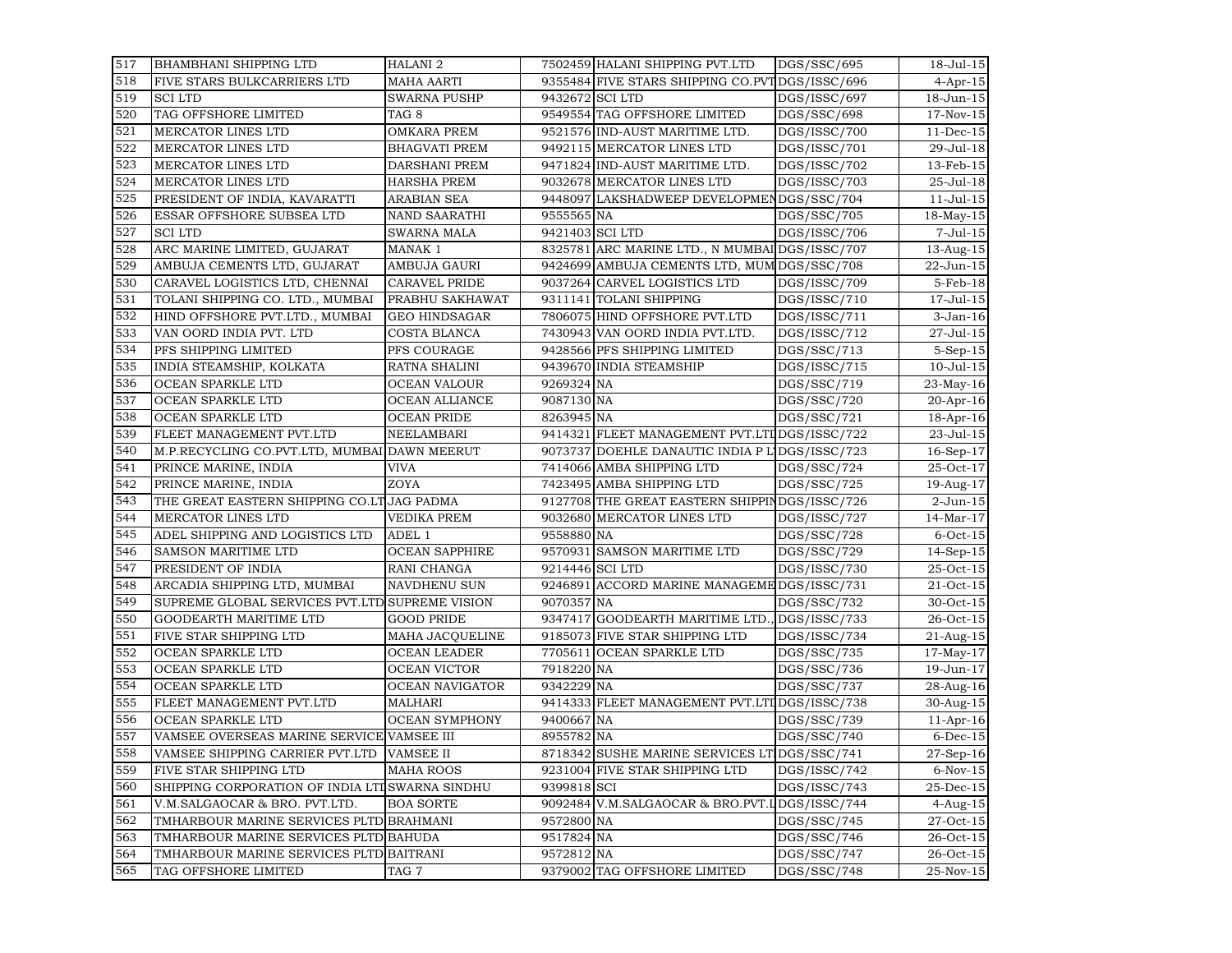| 566 | SHIPPING CORPORATION OF INDIA LTI SWARNA GANGA    |                         | 9414802 SCI     |                                                | DGS/ISSC/749             | 21-Apr-16               |
|-----|---------------------------------------------------|-------------------------|-----------------|------------------------------------------------|--------------------------|-------------------------|
| 567 | <b>SAMSON MARITIME LTD</b>                        | <b>OCEAN AMBER</b>      |                 | 9579200 SAMSON MARITIME LTD                    | DGS/ISSC/750             | 27-Nov-15               |
| 568 | ADEL SHIPPING AND LOGISTICS LTD                   | ADEL <sub>2</sub>       | 9560900 NA      |                                                | DGS/SSC/751              | $6$ -Dec-15             |
| 569 | SHIPPING CORPORATION OF INDIA LTI SWARNA GODAVARI |                         | 9414826 SCI     |                                                | DGS/ISSC/752             | 22-Feb-16               |
| 570 | SHIPPING CORPORATION OF INDIA LTI SWARNA JAYANTI  |                         | 9467720 SCI     |                                                | DGS/ISSC/753             | $21-Mar-16$             |
| 571 | TAG OFFSHORE LIMITED                              | TAG 9 (ex-PFS FORCE)    |                 | 9428592 TAG OFFSHORE LIMITED                   | DGS/SSC/754              | 23-Jan-17               |
| 572 | SHIPPING CORPORATION OF INDIA LTI SWARNA KRISHNA  |                         | 9414838 SCI     |                                                | DGS/ISSC/755             | 13-Mar-16               |
| 573 | GOODEARTH MARITIME LTD                            | <b>GOOD UNION</b>       |                 | 9071715 GOODEARTH MARITIME LTD.                | DGS/ISSC/757             | 19-Mar-16               |
| 574 | TAG OFFSHORE LIMITED                              | TAG RAJVIR              | 9603582 NA      |                                                | DGS/SSC/758              | 28-Feb-16               |
| 575 | MERCATOR LINES LTD                                | <b>OMVATI PREM</b>      |                 | 8719231 MERCATOR LINES LTD                     | DGS/ISSC/759             | $14-Sep-16$             |
| 576 | ESSAR SHIPPING, PORTS & LOGISTICS TUHINA          |                         |                 | 9177765 ESSAR SHIPPING PORTS AND DGS/ISSC/760  |                          | 14-Jan-16               |
| 577 | CHOWGULE & CO. GOA                                | <b>MARATHA PRESTIGE</b> |                 | 9561332 ASP SHIP MANAGEMENT (I) PVDGS/ISSC/761 |                          | 18-Jan-16               |
| 578 | ESSAR SHIPPING AND PORTS LOGISTICKIRAN            |                         |                 | 9000649 ESSAR SHIPPING PORTS AND               | DGS/ISSC/762             | 8-Nov-15                |
| 579 | SHIPPING CORPORATION OF INDIA LTI SWARNA KAMAL    |                         | 9467732 SCI     |                                                | DGS/ISSC/763             | 31-Mar-16               |
| 580 | PRESIDENT OF INDIA                                | LAKSHADWEEP SEA         |                 | 9448102 LAKSHADWEEP DEVELOPMENDGS/SSC/764      |                          | $17$ -Apr-16            |
| 581 | ESSAR SHIPPING AND PORTS LOGISTIC TVISHA          |                         |                 | 9177791 ESSAR SHIPPING PORTS AND DGS/ISSC/765  |                          | 18-Jan-16               |
| 582 | SHIPPING CORPORATION OF INDIA LTI SWARNA KAVERI   |                         | 9414840 SCI     |                                                | DGS/ISSC/766             | $11-Mar-16$             |
| 583 | SHIPPING CORPORATION OF INDIA LTI DESH MAHIMA     |                         | 9467744 SCI     |                                                | DGS/ISSC/767             | 15-Apr-16               |
| 584 | SEVEN ISLAND SHIPPING LTD.                        | ORCHIDS                 |                 | 8323393 SEVEN ISLANDS SHIPPING LTIDGS/ISSC/768 |                          | 22-Jun-16               |
| 585 | <b>GESCO</b>                                      | JAG PRACHI              | 9018660 GESCO   |                                                | DGS/ISSC/769             | $21$ -Apr-16            |
| 586 | ALL CARGO SHIPPING LTD                            | ALLCARGO LAXMI          |                 | 9008067 ALL CARGO SHIPPING LTD                 | DGS/ISSC/771             | 20-Sep-17               |
| 587 | ALL CARGO SHIPPING LTD                            | ALLCARGO ARATHI         |                 | 9008055 ALL CARGO SHIPPING LTD                 | DGS/ISSC/772             | 20-Sep-17               |
| 588 | <b>GREAT OFFSHORE LIMITED</b>                     | <b>GAL INSTALLER</b>    | 8766301 NA      |                                                | DGS/ISSC/773             | 25-Aug-15               |
| 589 | OCEAN SPARKLE LTD                                 | <b>OCEAN SPIRIT</b>     | 9453547 NA      |                                                | DGS/SSC/774              | 28-Aug-16               |
| 590 | AMBUJA CEMENTS, GUJARAT                           | AMBUJA ROHINI           |                 | 9443627 AMBUJA CEMENTS LTD, MUM DGS/SSC/777    |                          | $4-Jul-16$              |
| 591 | SHIPPING CORPORATION OF INDIA LTI DESH GARIMA     |                         | 9467756 SCI     |                                                | DGS/ISSC/778             | 19-May-16               |
| 592 | TAG OFFSHORE LIMITED                              | TAG SHWETA              | 9612193 NA      |                                                | $\overline{DGS}/SSC/779$ | 20-Jul-16               |
| 593 | <b>GOA COASTAL RESORTS</b>                        | PRIDE OF GOA            |                 | 9093830 LILLY MARITIME LTD., MUMBADGS/SSC/781  |                          | $10-Nov-16$             |
| 594 | ARCADIA SHIPPING LTD, MUMBAI                      | NAVDHENU PURNA          |                 | 9339765 ACCORD MARINE MANAGEME DGS/ISSC/782    |                          | 19-Jun-16               |
| 595 | PRINCE MARINE, INDIA                              | <b>HIRA</b>             |                 | 8207557 AMBA SHIPPING LTD                      | DGS/SSC/784              | 28-Aug-17               |
| 596 | SHIPPING CORPORATION OF INDIA LTI DESH SURAKSHA   |                         | 9467768 SCI LTD |                                                | DGS/ISSC/785             | 14-Jun-16               |
| 597 | <b>GESCO</b>                                      | <b>JAG AARATI</b>       | 9478200 GESCO   |                                                | DGS/ISSC/786             | 15-Aug-16               |
| 598 | OCEAN SPARKLE LTD                                 | OCEAN GALLANT           | 9154945 NA      |                                                | DGS/SSC/787              | 17-Nov-16               |
| 599 | OCEAN SPARKLE LTD                                 | <b>OCEAN CREST</b>      | 8217568 NA      |                                                | DGS/SSC/788              | $8-Sep-16$              |
| 600 | PRATIBHA SHIPPING CO.LTD                          | PRATIBHA BHEEMA         |                 | 9000558 PRATIBHA SHIPPING CO.LTD.              | DGS/ISSC/790             | 14-Jul-16               |
| 601 | L&T SAPURA SHIP MANAGEMENT LTD                    | <b>LTS 3000</b>         |                 | 9353668 L&T SAPURA SHIP MANAGEMEDGS/ISSC/792   |                          | $24 - Apr - 17$         |
| 602 | ESSAR SHIPPING LTD., GUJARAT                      | <b>KOMAL</b>            |                 | 9082104 ESSAR SHIPPING LTD., MUMB DGS/ISSC/793 |                          | 22-Mar-16               |
| 603 | SHIPPING CORPORATION OF INDIA                     | <b>DESH SAMMAN</b>      | 9467770 SCI LTD |                                                | DGS/ISSC/794             | 26-Jul-16               |
| 604 | <b>GESCO</b>                                      | <b>JAG RISHI</b>        | 9456343 GESCO   |                                                | DGS/ISSC/795             | $10 -$ Jul $-16$        |
| 605 | SAMSON MARITIME LTD                               | <b>SULAWESI</b>         |                 | 8222161 SAMSON MARITIME LTD                    | DGS/ISSC/796             | 28-May-17               |
| 606 | OCEAN SPARKLE LTD                                 | <b>OCEAN MIGHTY</b>     | 9154933 NA      |                                                | DGS/SSC/797              | 13-Jun-17               |
| 607 | HIGH STREET CRUISES ENTERTAINME CASINO ROYALE     |                         |                 | 9507439 METI SHIPPING LTD., GOA                | DGS/SSC/798              | $\overline{26}$ -Sep-16 |
| 608 | SEALION SPARKLE PORT AND TERMIN SEALION ADMIRAL   |                         | 9517733 NA      |                                                | DGS/SSC/799              | $10-May-17$             |
| 609 | GREAT EASTERN SHIPPING CO.LTD.                    | JAG ADITI               | 9478195 GESCO   |                                                | DGS/ISSC/800             | 14-Oct-16               |
| 610 | JALHANSA ENTERPRISES, COCHIN                      | <b>JAL VAHINI</b>       |                 | 9562233 JALHANSA ENTERPRISES                   | DGS/ISSC/802             | 28-Oct-16               |
| 611 | OCEAN SPARKLE LTD                                 | <b>OCEAN MAJESTY</b>    | 8608676 NA      |                                                | DGS/SSC/803              | 17-Nov-16               |
| 612 | POLESTAR MARITIME LTD., MUMBAI                    | LILAC                   | 9566667 NA      |                                                | DGS/SSC/804              | 19-Nov-16               |
| 613 | RELIANCE INDUSTRIES LTD                           | OCEAN ELEGANCE          |                 | 9413169 OCEAN SPARKLE LTD                      | DGS/SSC/805              | 7-Feb-17                |
| 614 | FOURCEE PORT & TERMINAL, MUMBAIBON VENT           |                         |                 | 9240914 ZEN SHIPPING & PORTS P.L.              | DGS/ISSC/807             | 23-May-17               |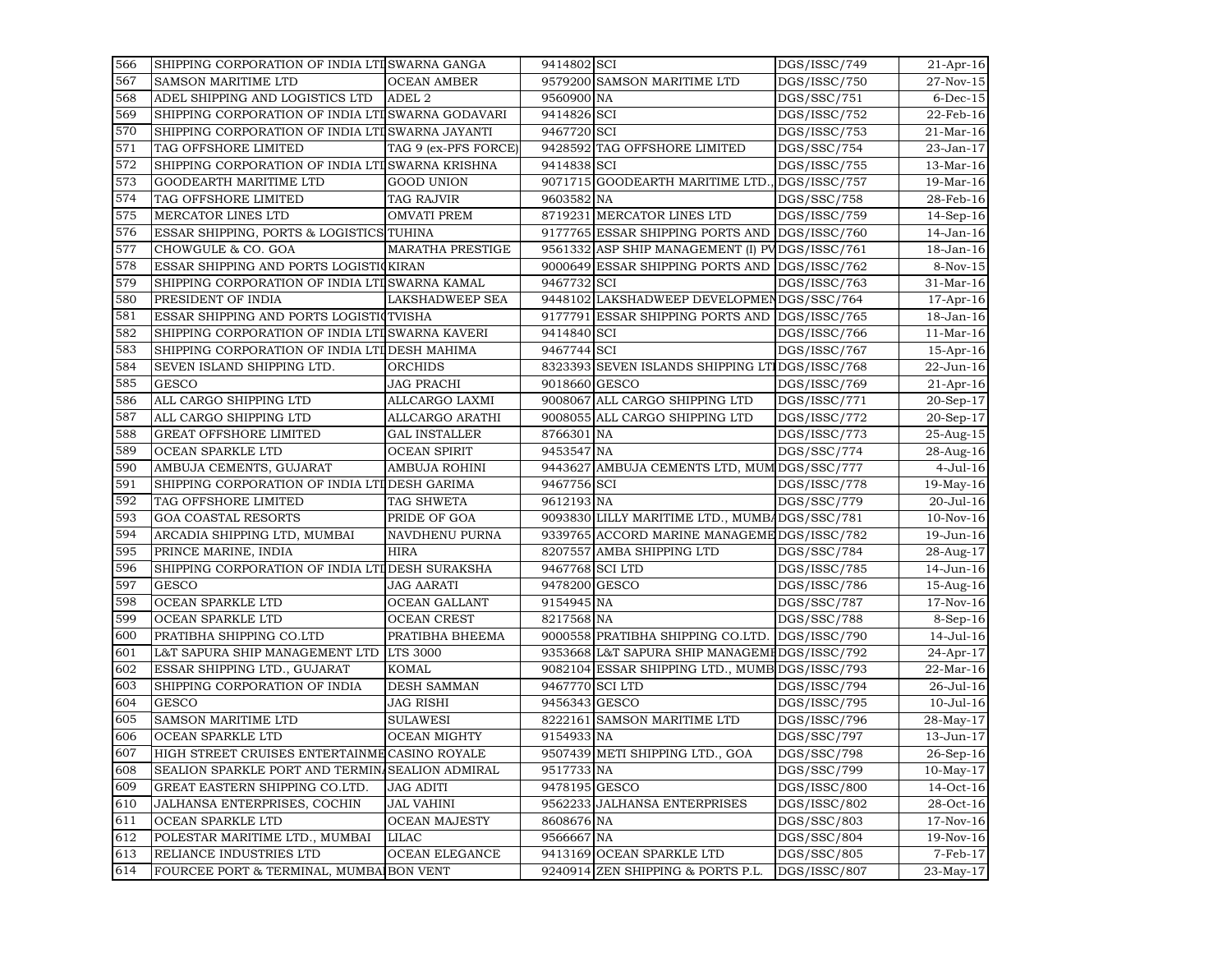| 615 | OCEAN SPARKLE LTD                       | OCEAN COURAGE         | 9170925 NA    |                                                 | DGS/SSC/808  | 31-May-16       |
|-----|-----------------------------------------|-----------------------|---------------|-------------------------------------------------|--------------|-----------------|
| 616 | TAG OFFSHORE LIMITED                    | TAG LAXMI             | 9619359 NA    |                                                 | DGS/SSC/809  | 30-Oct-16       |
| 617 | OCEAN SPARKLE LTD                       | <b>OCEAN GRACE</b>    | 8913734 NA    |                                                 | DGS/SSC/810  | 16-Jun-16       |
| 618 | GREAT OFFSHORE LIMITED                  | MALINI                | 8521115 NA    |                                                 | DGS/SSC/813  | 28-Feb-17       |
| 619 | <b>GREAT OFFSHORE LIMITED</b>           | SUDHIR MULJI          | 9146510 NA    |                                                 | DGS/SSC/814  | 13-Feb-17       |
| 620 | <b>GREAT OFFSHORE LIMITED</b>           | KUMARI TARINI         | 9146493 NA    |                                                 | DGS/SSC/815  | 17-Mar-17       |
| 621 | <b>GREAT OFFSHORE LIMITED</b>           | ANANYA                | 9193018 NA    |                                                 | DGS/SSC/816  | 19-Mar-17       |
| 622 | <b>GREAT OFFSHORE LIMITED</b>           | ANASUYA               | 9146481 NA    |                                                 | DGS/SSC/817  | 24-Mar-17       |
| 623 | GREAT OFFSHORE LIMITED                  | RISHABH               | 8421157 NA    |                                                 | DGS/SSC/818  | 13-Feb-17       |
| 624 | <b>GREAT OFFSHORE LIMITED</b>           | POLARIS               | 9528641 NA    |                                                 | DGS/SSC/819  | 23-Mar-17       |
| 625 | <b>GREAT OFFSHORE LIMITED</b>           | VAHBIZ                | 9193006 NA    |                                                 | DGS/SSC/820  | 23-Mar-17       |
| 626 | ARCADIA SHIPPING LTD, MUMBAI            | NAVDHENU SANA         | 9579389 NA    |                                                 | DGS/ISSC/821 | $4 -$ Jul $-16$ |
| 627 | GREAT EASTERN SHIPPING CO.LTD.          | JAG RANI              | 9456355 GESCO |                                                 | DGS/ISSC/822 | 28-Oct-16       |
| 628 | TOLANI SHIPPING CO. LTD., MUMBAI        | PRABHU SHER           |               | 9589671 TOLANI SHIPPING                         | DGS/ISSC/823 | 6-Jan-17        |
| 629 | SHREE KRISHNA QUARRY PVT.LTD            | SHREE KRISHNA XV      |               | 9596208 DOEHLE DANAUTIC INDIA P L DGS/SSC/824   |              | 22-Dec-16       |
| 630 | KC MARITIME INDIA LTD, MUMBAI           | DARYA JAAN            |               | 8029052 ANGLO EASTERN SHIP MGT (I) DGS/ISSC/825 |              | $10$ -Oct- $16$ |
| 631 | FOURCEE PORT & TERMINAL, MUMBAIBON CHEM |                       |               | 9248203 ZEN SHIPPING & PORTS P.L.               | DGS/ISSC/826 | $4$ -Apr-17     |
| 632 | OCEAN SPARKLE LTD                       | <b>OCEAN PRESTIGE</b> | 9069932 NA    |                                                 | DGS/SSC/827  | 16-Aug-17       |
| 633 | GLORY SHIP MANAGEMENT LTD               | SIDDHIDHATA           | 8709236 NA    |                                                 | DGS/SSC/828  | $3-Nov-16$      |
| 634 | SAMSON MARITIME LTD                     | <b>AQUAMARINE</b>     | 8314316 NA    |                                                 | DGS/SSC/830  | 5-Jul-17        |
| 635 | OCEAN SPARKLE LTD                       | <b>OCEAN SUPREME</b>  | 9433779 NA    |                                                 | DGS/SSC/829  | $6$ -Apr-17     |
| 636 | ABS MARINE SERVICES LTD                 | ABS THOR              | 8977704 NA    |                                                 | DGS/SSC/831  | 26-Jan-17       |
| 637 | ESSAR SHIPPING LTD., GUJARAT            | <b>BADRI PRASAD</b>   |               | 8903284 ESSAR SHIPPING LTD., MUMB DGS/ISSC/832  |              | 19-Aug-16       |
| 638 | OCEAN SPARKLE LTD                       | OCEAN ICON            | 9590163 NA    |                                                 | DGS/SSC/833  | 27-May-17       |
| 639 | OCEAN SPARKLE LTD                       | <b>OCEAN CROWN</b>    | 9325582 NA    |                                                 | DGS/SSC/834  | 23-Feb-17       |
| 640 | OCEAN SPARKLE LTD                       | <b>SEALION AGILE</b>  | 9279305 NA    |                                                 | DGS/SSC/835  | 13-Aug-17       |
| 641 | ESSAR SHIPPING LTD., GUJARAT            | <b>RAM PRASAD</b>     |               | 8023981 ESSAR SHIPPING LTD., MUMB DGS/ISSC/836  |              | $15-Sep-16$     |
| 642 | SHIPPING CORPORATION OF INDIA           | VISHVA VIJETA         | 9621699 SCI   |                                                 | DGS/ISSC/837 | 21-Nov-16       |
| 643 | TCI SEAWAYS, CHENNAI                    | <b>TCI PRABHU</b>     |               | 9591236 TCI SEAWAYS                             | DGS/ISSC/838 | $16$ -Dec- $16$ |
| 644 | TOLANI SHIPPING CO. LTD., MUMBAI        | PRABHU MOHINI         |               | 9589683 TOLANI SHIPPING                         | DGS/ISSC/839 | 30-Nov-16       |
| 645 | ARC MARINE LIMITED, GUJARAT             | MAHI                  | 8822997 NA    |                                                 | DGS/SSC/840  | 23-Feb-17       |
| 646 | ARC MARINE LIMITED, GUJARAT             | <b>GOMTI</b>          | 8924575 NA    |                                                 | DGS/SSC/841  | $4-Mar-17$      |
| 647 | VINDYAWASINI MARINE PVT LTD             | <b>CHENAB</b>         | 8873219 NA    |                                                 | DGS/SSC/842  | $21$ -Apr-18    |
| 648 | ARC MARINE LIMITED, GUJARAT             | JHELUM                | 8926751 NA    |                                                 | DGS/SSC/843  | $2-Mar-17$      |
| 649 | ARC MARINE LIMITED, GUJARAT             | PURNA                 | 8876479 NA    |                                                 | DGS/SSC/844  | 28-Feb-17       |
| 650 | ARC MARINE LIMITED, GUJARAT             | VYAS                  | 8216411 NA    |                                                 | DGS/SSC/845  | 27-Feb-17       |
| 651 | VINDYAWASINI MARINE PVT LTD             | RAAVI                 | 8873439 NA    |                                                 | DGS/SSC/846  | $5 - Apr - 18$  |
| 652 | ARC MARINE LIMITED, GUJARAT             | <b>SINDH</b>          | 8429458 NA    |                                                 | DGS/SSC/847  | 13-Mar-17       |
| 653 | ARC MARINE LIMITED, GUJARAT             | TERNA                 | 8626757 NA    |                                                 | DGS/SSC/848  | $9-Mar-17$      |
| 654 | OCEAN SPARKLE LTD                       | OCEAN GLORY           | 8105612 NA    |                                                 | DGS/SSC/849  | 22-Feb-17       |
| 655 | OCEAN SPARKLE LTD                       | <b>OCEAN CLASSIC</b>  | 9228497 NA    |                                                 | DGS/SSC/850  | 17-Apr-17       |
| 656 | OCEAN SPARKLE LTD                       | <b>OCEAN NECTAR</b>   | 9256250 NA    |                                                 | DGS/SSC/851  | $23$ -Apr-17    |
| 657 | OCEAN SPARKLE LTD                       | OCEAN MELODY          | 9152454 NA    |                                                 | DGS/SSC/852  | $1-Mar-17$      |
| 658 | OCEAN SPARKLE LTD                       | <b>OCEAN HARMONY</b>  | 9427732 NA    |                                                 | DGS/SSC/853  | 17-Apr-17       |
| 659 | OCEAN SPARKLE LTD                       | OCEAN FAME            | 9448542 NA    |                                                 | DGS/SSC/854  | 7-Aug-17        |
| 660 | OCEAN SPARKLE LTD                       | OCEAN REGAL           | 8980438 NA    |                                                 | DGS/SSC/855  | 22-May-17       |
| 661 | SEA SPARKLE HARBOUR SERVICES PVESTEEM   |                       | 8894665 NA    |                                                 | DGS/SSC/856  | 27-Mar-17       |
| 662 | <b>GESCO</b>                            | JAG ARYA              | 9491288 GESCO |                                                 | DGS/ISSC/858 | $6$ -Feb- $17$  |
| 663 | <b>SAMSON MARITIME LTD</b>              | <b>OCEAN TOPAZ</b>    | 7916870 NA    |                                                 | DGS/SSC/859  | 5-Mar-17        |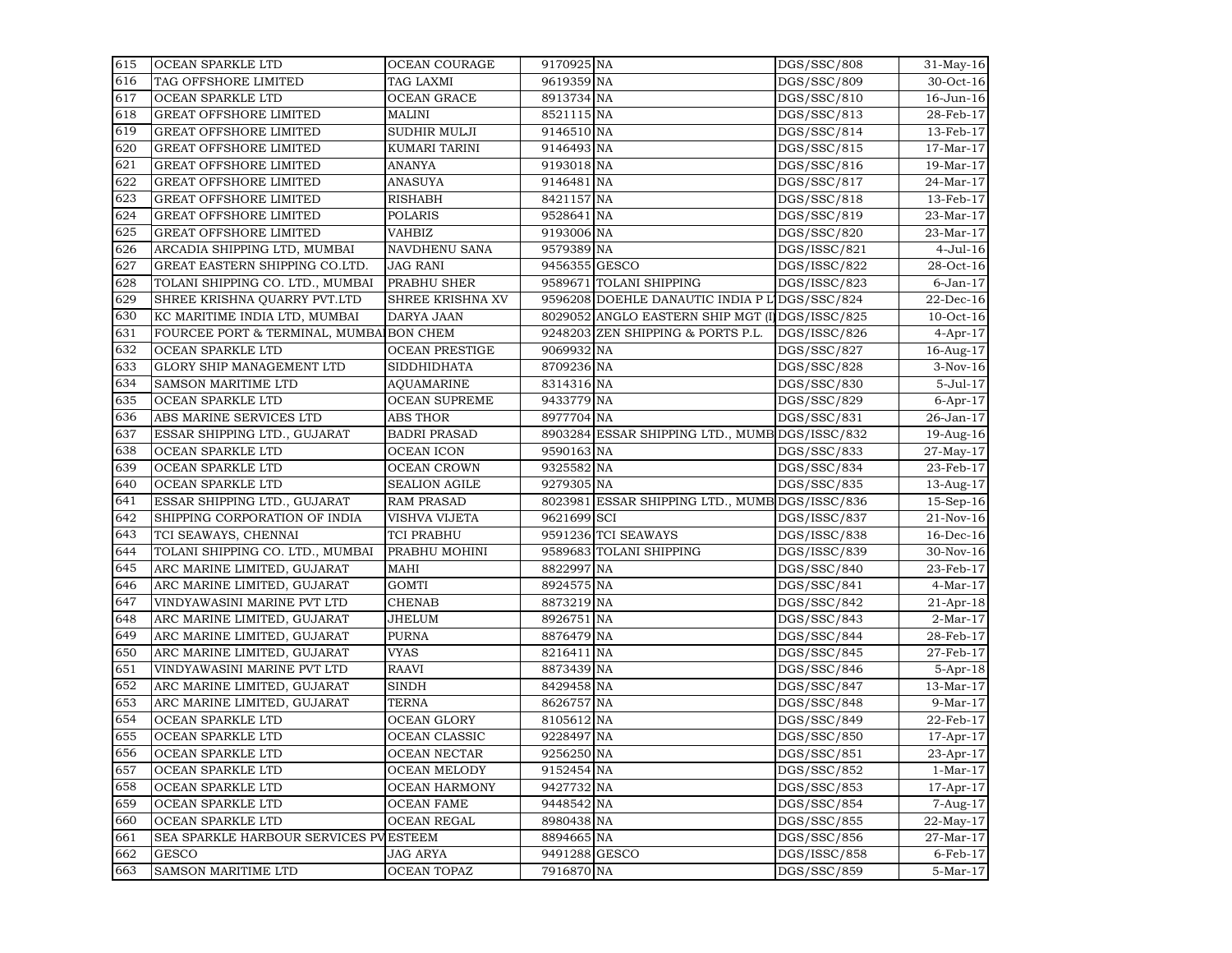| 664 | SHIPPING CORPORATION OF INDIA                  | <b>VISHVA MALHAR</b>  | 9624017 SCI     |                                               | DGS/ISSC/860 | $13$ -Dec-16    |
|-----|------------------------------------------------|-----------------------|-----------------|-----------------------------------------------|--------------|-----------------|
| 665 | ACADEMY OF MARITIME EDUCATION AAMET MAJESTY    |                       |                 | 7360198 ABS MARINE SERVICES LTD               | DGS/ISSC/861 | 13-Oct-16       |
| 666 | CAN OFFSHORE LIMITED                           | NP SOHA II            | 9081277 NA      |                                               | DGS/SSC/862  | 5-Mar-17        |
| 667 | HIND OFFSHORE PVT.LTD., MUMBAI                 | <b>SUMAI TANGKAS</b>  | 8026476 NA      |                                               | DGS/SSC/863  | 13-Mar-17       |
| 668 | HIND OFFSHORE PVT.LTD., MUMBAI                 | <b>KENWELL 93</b>     | 8026464 NA      |                                               | DGS/SSC/865  | $1-Mar-17$      |
| 669 | CAN OFFSHORE LIMITED                           | NP SOHA III           | 8878788 NA      |                                               | DGS/SSC/866  | $4-Jan-17$      |
| 670 | ESSAR SHIPPING PORTS AND LOGISTIC PERSISTENCE  |                       |                 | 9237553 ESSAR SHIPPING LTD                    | DGS/SSC/867  | $7-May-18$      |
| 671 | ESSAR SHIPPING PORTS AND LOGISTIQPERSEVERANCE  |                       |                 | 9237565 ESSAR SHIPPING LTD                    | DGS/SSC/868  | 9-Mar-17        |
| 672 | LIFT AND SHIFT INDIA PVT. LTD.                 | AQUA BOAT             | 9282716 NA      |                                               | DGS/SSC/870  | 21-Jun-17       |
| 673 | SUPER TUG OFFSHORE LTD., MUMBAI MERMAID 3      |                       | 9289336 NA      |                                               | DGS/SSC/871  | 20-Mar-17       |
| 674 | S.S.OFFSHORE PVT.LTD                           | <b>SAGAR I</b>        | 7603356 NA      |                                               | DGS/SSC/872  | $2$ -Jan- $17$  |
| 675 | <b>S.S.OFFSHORE PVT.LTD</b>                    | <b>SAGAR PRINCE</b>   | 9183441 NA      |                                               | DGS/SSC/873  | 13-Jan-17       |
| 676 | CAN OFFSHORE LIMITED                           | VIJAY                 |                 | NA NA                                         | DGS/SSC/874  | 23-Feb-17       |
| 677 | OCEAN SPARKLE LTD                              | <b>OCEAN MISTIQUE</b> | 9094339 NA      |                                               | DGS/SSC/875  | $5-Nov-17$      |
| 678 | OCEAN SPARKLE LTD                              | JALA HAMSA            | 9151955 NA      |                                               | DGS/SSC/877  | 19-Aug-17       |
| 679 | OCEAN SPARKLE LTD                              | JALA TARANGINI        | 9151979 NA      |                                               | DGS/SSC/878  | $6-Nov-17$      |
| 680 | DIRECTOR OF STATE PORTS, KAKINAD JALA KANYA    |                       | 8514746 NA      |                                               | DGS/SSC/879  | 24-Sep-17       |
| 681 | CHANDRA SHIPPING LTD., MUMBAI                  | CHANDRA JUPITER       | 8019679 NA      |                                               | DGS/SSC/881  | $18$ -Apr- $17$ |
| 682 | CHANDRA SHIPMANAGEMENT PVT.LTD CHANDRA SUN     |                       | 9386134 NA      |                                               | DGS/SSC/882  | $3$ -Jan- $18$  |
| 683 | MUNDRA PORT SEZ LTD., GUJARAT                  | SHANTI SAGAR IV       |                 | 9471147 PLUTO SHIPPING LTD., MUMB DGS/SSC/883 |              | 18-Sep-16       |
| 684 | KNK SHIP MANAGEMENT MUMBAI                     | DOLPHIN NO.5          | 9368352 NA      |                                               | DGS/SSC/884  | 12-Nov-16       |
| 685 | SHIPPING CORPORATION OF INDIA LTISCI PANNA     |                       | 9524889 SCI     |                                               | DGS/ISSC/885 | 18-Jan-17       |
| 686 | VARUN GAS INFRASTRUCTURE LTD                   | MAHARSHI VISHVAMI'I   |                 | 9041655 VARUN SHIPPING CO.LTD.                | DGS/ISSC/886 | 19-Mar-17       |
| 687 | ESSAR SHIPPING PORTS AND LOGISTI(CHANDI PRASAD |                       |                 | 8804098 ESSAR SHIPPING LTD                    | DGS/ISSC/887 | 19-Feb-17       |
| 688 | DOLPHIN OFFSHORE SHIPPING LTD                  | PIONEER STAR          | 9106833 NA      |                                               | DGS/SSC/888  | $10$ -May- $17$ |
| 689 | DOLPHIN OFFSHORE SHIPPING LTD                  | <b>MARINA MERCURY</b> | 9164055 NA      |                                               | DGS/SSC/889  | $10$ -May- $17$ |
| 690 | FIVE STAR BULK CARRIERS LTD                    | <b>MAHA ANOSHA</b>    |                 | 9425473 FIVE STAR SHIPPING LTD                | DGS/ISSC/890 | 21-Nov-16       |
| 691 | DOLPHIN OFFSHORE SHIPPING LTD                  | TIME SKIPPER          | 9029592 NA      |                                               | DGS/SSC/891  | $10$ -Oct- $17$ |
| 692 | DOLPHIN OFFSHORE SHIPPING LTD                  | SCH <sub>3</sub>      | 9111010 NA      |                                               | DGS/SSC/892  | $9$ -Apr-17     |
| 693 | ARDESHIR B.CURSETJEE & SONS LTD KANCHANGANGA V |                       | 9029619 NA      |                                               | DGS/SSC/893  | 15-Apr-17       |
| 694 | ALBATROSS MARINE SERVICES                      | <b>ALBATROSS 19</b>   | 8108365 NA      |                                               | DGS/SSC/894  | 27-May-17       |
| 695 | SHIPPING CORPORATION OF INDIA LTI SCI RATNA    |                       | 9524906 SCI LTD |                                               | DGS/ISSC/895 | 30-Jul-17       |
| 696 | KNK SHIP MANAGEMENT MUMBAI                     | <b>MERMAID 2</b>      | 9532264 NA      |                                               | DGS/SSC/896  | 1-Jun-17        |
| 697 | SUPER TUG OFFSHORE LTD., MUMBAI MERMAID 1      |                       | 8419817 NA      |                                               | DGS/SSC/897  | 22-Dec-16       |
| 698 | YOJAKA INDIA PVT.LTD                           | <b>OCEAN SURVEYOR</b> | 7805899 NA      |                                               | DGS/SSC/899  | $2$ -May-17     |
| 699 | OCEAN SPARKLE LTD                              | <b>OCEAN MARVEL</b>   | 8974893 NA      |                                               | DGS/SSC/900  | 24-Feb-17       |
| 700 | OCEAN SPARKLE LTD                              | <b>OCEAN TIARA</b>    | 9084102 NA      |                                               | DGS/SSC/901  | 23-Feb-17       |
| 701 | GLORY SHIP MANAGEMENT LTD                      | <b>EVER POWER</b>     | 7702358 NA      |                                               | DGS/SSC/902  | 9-Feb-17        |
| 702 | S.S.OFFSHORE PVT.LTD                           | <b>SAGAR III</b>      | 9086150 NA      |                                               | DGS/SSC/903  | 25-Dec-16       |
| 703 | OCEAN DIVING CENTRE, MUMBAI                    | <b>MISTER NELSON</b>  | 7412056 NA      |                                               | DGS/ISSC/905 | 30-Apr-18       |
| 704 | PRESIDENT OF INDIA, KAVARATTI                  | <b>BLACK MARLIN</b>   |                 | 9082633 LAKSHADWEEP DEVELOPMEN DGS/SSC/906    |              | 29-Apr-17       |
| 705 | PRESIDENT OF INDIA, KAVARATTI                  | <b>BLUE MARLIN</b>    |                 | 9382645 LAKSHADWEEP DEVELOPMEN DGS/SSC/907    |              | $29$ -Apr-17    |
| 706 | PRESIDENT OF INDIA, KAVARATTI                  | KILTAN                |                 | 9382621 LAKSHADWEEP DEVELOPMENDGS/SSC/908     |              | $26 - Apr - 17$ |
| 707 | OCEAN SPARKLE LTD                              | OCEAN LAUREL          | 9223368 NA      |                                               | DGS/SSC/909  | $1-Feb-17$      |
| 708 | OCEAN SPARKLE LTD                              | <b>DIGNITY</b>        | 9061019 NA      |                                               | DGS/SSC/910  | 28-May-17       |
| 709 | OCEAN SPARKLE LTD                              | SIGMA                 | 9227168 NA      |                                               | DGS/SSC/911  | 28-May-17       |
| 710 | SAMSON MARITIME LTD                            | OCEAN ZIRCON          | 9619361 NA      |                                               | DGS/SSC/913  | 21-Nov-16       |
| 711 | MUNDRA PORT SEZ LTD., GUJARAT                  | <b>DOLPHIN NO.8</b>   | 9442782 NA      |                                               | DGS/SSC/914  | 31-May-17       |
| 712 | SHIPPING CORPORATION OF INDIA LTI VISHVA NIDHI |                       | 9464742 SCI     |                                               | DGS/ISSC/916 | 26-Feb-17       |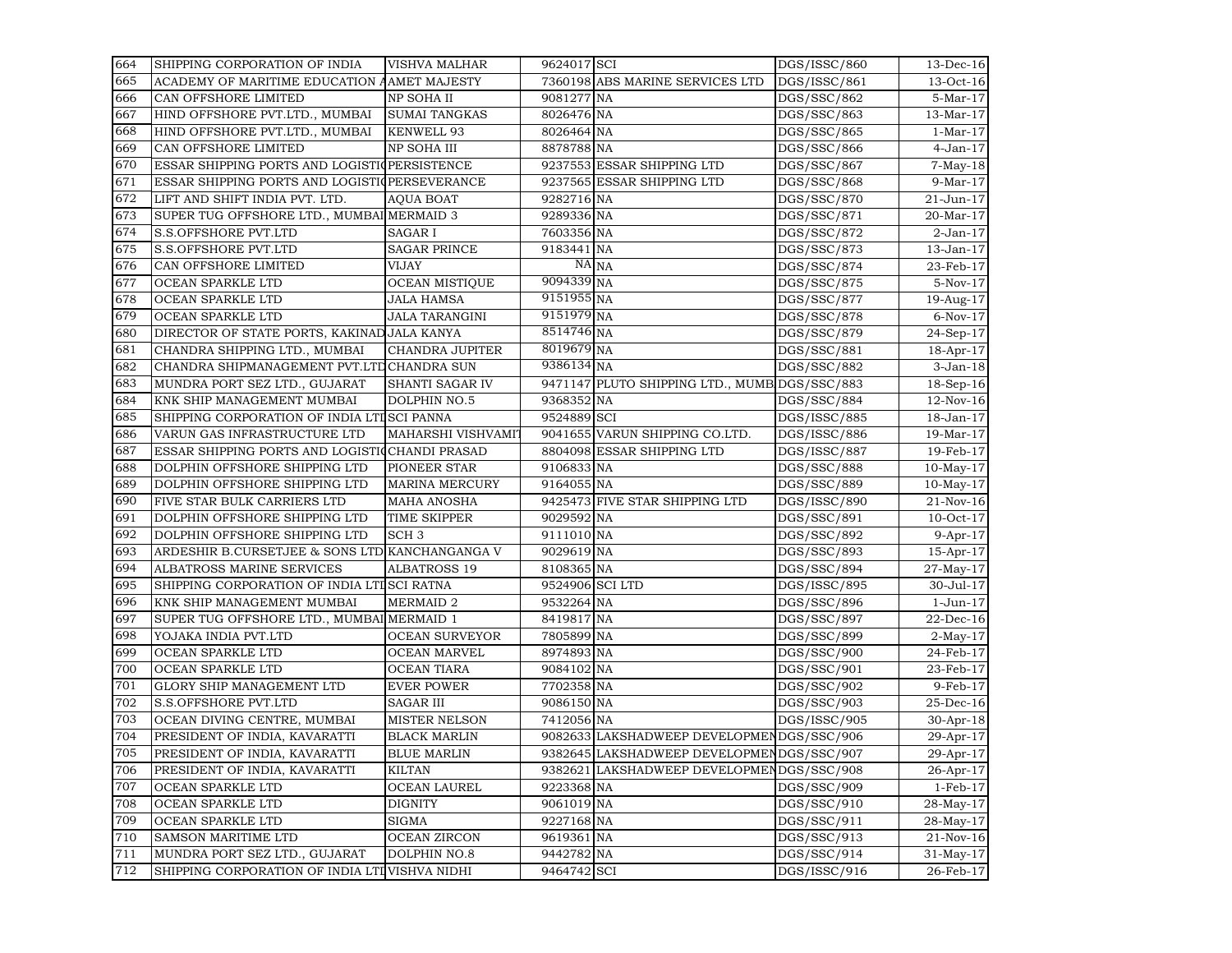| 713 | SEALION SPARKLE MARITIME LTD                     | KAMBAR             | 9205251 NA      |                                                | DGS/SSC/918  | 22-Mar-17        |
|-----|--------------------------------------------------|--------------------|-----------------|------------------------------------------------|--------------|------------------|
| 714 | SEALION SPARKLE MARITIME LTD                     | ILANGO             | 9205184 NA      |                                                | DGS/SSC/919  | 19-Mar-17        |
| 715 | SEALION SPARKLE MARITIME LTD                     | PUGAZHENDI         | 9205263 NA      |                                                | DGS/SSC/920  | 21-Mar-17        |
| 716 | SEALION SPARKLE MARITIME LTD                     | ARANI              | 9205172 NA      |                                                | DGS/SSC/921  | 15-Jun-18        |
| 717 | SEALION SPARKLE MARITIME LTD                     | <b>KORTALAIYAR</b> | 9205160 NA      |                                                | DGS/SSC/922  | 16-Jun-17        |
| 718 | RELIANCE INDUSTRIES LTD., MUMBAI RELTUG 16       |                    | 9437452 NA      |                                                | DGS/SSC/924  | 13-Aug-17        |
| 719 | OCEAN SPARKLE LTD                                | RELTUG 14          | 9437438 NA      |                                                | DGS/SSC/925  | 4-Aug-17         |
| 720 | OCEAN SPARKLE LTD                                | RELTUG 12          | 9327190 NA      |                                                | DGS/SSC/926  | 3-Aug-17         |
| 721 | OCEAN SPARKLE LTD                                | RELTUG 11          | 9292955 NA      |                                                | DGS/SSC/927  | 28-Aug-17        |
| 722 | OCEAN SPARKLE LTD                                | RELTUG 10          | 8122907 NA      |                                                | DGS/SSC/928  | 27-Aug-17        |
| 723 | OCEAN SPARKLE LTD                                | RELTUG 9           | 8514746 NA      |                                                | DGS/SSC/929  | 27-Aug-17        |
| 724 | OCEAN SPARKLE LTD                                | <b>RELTUG 7</b>    | 9184184 NA      |                                                | DGS/SSC/930  | 26-Jul-17        |
| 725 | OCEAN SPARKLE LTD                                | RELTUG 6           | 9184172 NA      |                                                | DGS/SSC/931  | 19-Jul-17        |
| 726 | TRITON MARITIME LTD                              | TRITON ENERGY      | 9641170 NA      |                                                | DGS/ISSC/932 | 23-Apr-17        |
| 727 | SHIPPING CORPORATION OF INDIA LTI SCI PAWAN      |                    | 9547233 SCI LTD |                                                | DGS/ISSC/933 | 20-Mar-17        |
| 728 | SHIPPING CORPORATION OF INDIA LTIVISHVA PRERNA   |                    | 9464766 SCI LTD |                                                | DGS/ISSC/934 | $10$ -Apr- $17$  |
| 729 | POLESTAR MARITIME LTD., MUMBAI                   | <b>HAZEL</b>       | 9427287 NA      |                                                | DGS/SSC/935  | 24-Jul-17        |
| 730 | POLESTAR MARITIME LTD., MUMBAI                   | TULIP 1            | 9198018 NA      |                                                | DGS/SSC/937  | 3-Jun-17         |
| 731 | POLESTAR MARITIME LTD., MUMBAI                   | IRIS               | 9342970 NA      |                                                | DGS/SSC/939  | 29-Aug-17        |
| 732 | POLESTAR MARITIME LTD., MUMBAI                   | <b>ROSE</b>        | 9220512 NA      |                                                | DGS/SSC/940  | $12$ -Nov- $17$  |
| 733 | POLESTAR MARITIME LTD., MUMBAI                   | PARIJAT            | 9451082 NA      |                                                | DGS/SSC/941  | 29-Aug-17        |
| 734 | POLESTAR MARITIME LTD., MUMBAI                   | <b>BLUE BELL</b>   | 9342968 NA      |                                                | DGS/SSC/942  | 24-Jul-17        |
| 735 | POLESTAR MARITIME LTD., MUMBAI                   | <b>GULMOHAR</b>    | 9165279 NA      |                                                | DGS/SSC/943  | 12-Jun-17        |
| 736 | MUNDRA PORT SEZ LTD., GUJARAT                    | DOLPHIN NO.18      | 9606364 NA      |                                                | DGS/SSC/944  | 30-May-17        |
| 737 | OFFSHORE INTERNATIONAL LOGISTIC NP ENAKSHI       |                    | 8928272 NA      |                                                | DGS/SSC/946  | 30-May-17        |
| 738 | OCEAN SPARKLE LTD                                | <b>OCEAN ENVY</b>  | 9356206 NA      |                                                | DGS/SSC/947  | 3-Feb-17         |
| 739 | PRESIDENT OF INDIA, KAVARATTI                    | <b>SKIPJACK</b>    |                 | 9382657 LAKSHADWEEP DEVELOPMENDGS/SSC/948      |              | 28-Apr-17        |
| 740 | PRESIDENT OF INDIA, KAVARATTI                    | KALPITTI           | 9419400 NA      |                                                | DGS/SSC/949  | 21-Feb-17        |
| 741 | PRESIDENT OF INDIA, KAVARATTI                    | SUHELI             | 9029645 NA      |                                                | DGS/SSC/950  | $1-Mar-17$       |
| 742 | SEALION SPARKLE PORT AND TERMIN SEALION SENTINEL |                    | 9246229 NA      |                                                | DGS/SSC/951  | $5-May-17$       |
| 743 | SEALION SPARKLE PORT AND TERMIN SEALION APEX     |                    | 9279290 NA      |                                                | DGS/SSC/952  | $10$ -May- $17$  |
| 744 | MUNDRA PORT SEZ LTD., GUJARAT                    | DOLPHIN NO.6       | 9431666 NA      |                                                | DGS/SSC/954  | 30-Jul-17        |
| 745 | MUNDRA PORT SEZ LTD., GUJARAT                    | DOLPHIN NO.9       | 9511571 NA      |                                                | DGS/SSC/955  | 16-Jul-17        |
| 746 | MUNDRA PORT SEZ LTD., GUJARAT                    | DOLPHIN NO.12      | 9540649 NA      |                                                | DGS/SSC/956  | 20-Jun-17        |
| 747 | KEI RSOS MARITIME LTD                            | COROMONDEL SUPPO   |                 | 9099327 KEI RSOS MARITIME LIMITED DGS/ISSC/958 |              | $4-Jan-17$       |
| 748 | POLESTAR MARITIME LTD., MUMBAI                   | VEGA               | 9293703 NA      |                                                | DGS/SSC/960  | 14-Jun-17        |
| 749 | KEI RSOS MARITIME LTD                            | FOUZ               | 8928064 NA      |                                                | DGS/SSC/961  | 16-Jun-18        |
| 750 | KEI RSOS MARITIME LTD                            | BORCOS 114         | 9070826 NA      |                                                | DGS/SSC/962  | $11 -$ Jul $-17$ |
| 751 | AMBUJA CEMENTS LTD                               | AMBUJA MUKUND      |                 | 9543639 AMBUJA CEMENTS LTD, MUM DGS/SSC/966    |              | 4-Jun-17         |
| 752 | EPSOM SHIPPING PVT.LTD                           | <b>EPSOM FREYA</b> | 9207302 NA      |                                                | DGS/SSC/969  | 28-Jun-17        |
| 753 | RELIANCE INDUSTRIES LTD., MUMBAI APSARA          |                    |                 | 9443633 LILLY MARITIME LTD., MUMBADGS/SSC/974  |              | 3-Aug-17         |
| 754 | RELIANCE INDUSTRIES LTD., MUMBAI ANJALI          |                    |                 | 9443621 LILLY MARITIME LTD., MUMBADGS/SSC/975  |              | $1-Aug-17$       |
| 755 | RELIANCE INDUSTRIES LTD., MUMBAI RELTUG 15       |                    |                 | 9437440 LILLY MARITIME LTD., MUMBADGS/SSC/976  |              | $1-Aug-17$       |
| 756 | <b>GLORY SHIP MANAGEMENT LTD</b>                 | MANGALMURTI        | 8709248 NA      |                                                | DGS/SSC/977  | $9-Jul-17$       |
| 757 | SHIPPING CORPORATION OF INDIA LTI CAMPBELL BAY   |                    | 9214446 SCI     |                                                | DGS/SSC/978  | $15 -$ Jul $-17$ |
| 758 | SVS MARINE SERVICES, MUMBAI                      | <b>BHAGVATI</b>    | 8600129 NA      |                                                | DGS/SSC/981  | $12$ -Apr- $17$  |
| 759 | SHIPPING CORPORATION OF INDIA                    | <b>VISHVA EKTA</b> | 9487897 SCI     |                                                | DGS/ISSC/982 | $10 -$ Jul $-17$ |
| 760 | KNK SHIP MANAGEMENT MUMBAI                       | DOLPHIN NO.20      | 9626780 NA      |                                                | DGS/SSC/983  | 26-Dec-17        |
| 761 | SHIPPING CORPORATION OF INDIA                    | VISHVA BANDHAN     | 9464778 SCI     |                                                | DGS/ISSC/986 | $6$ -May- $17$   |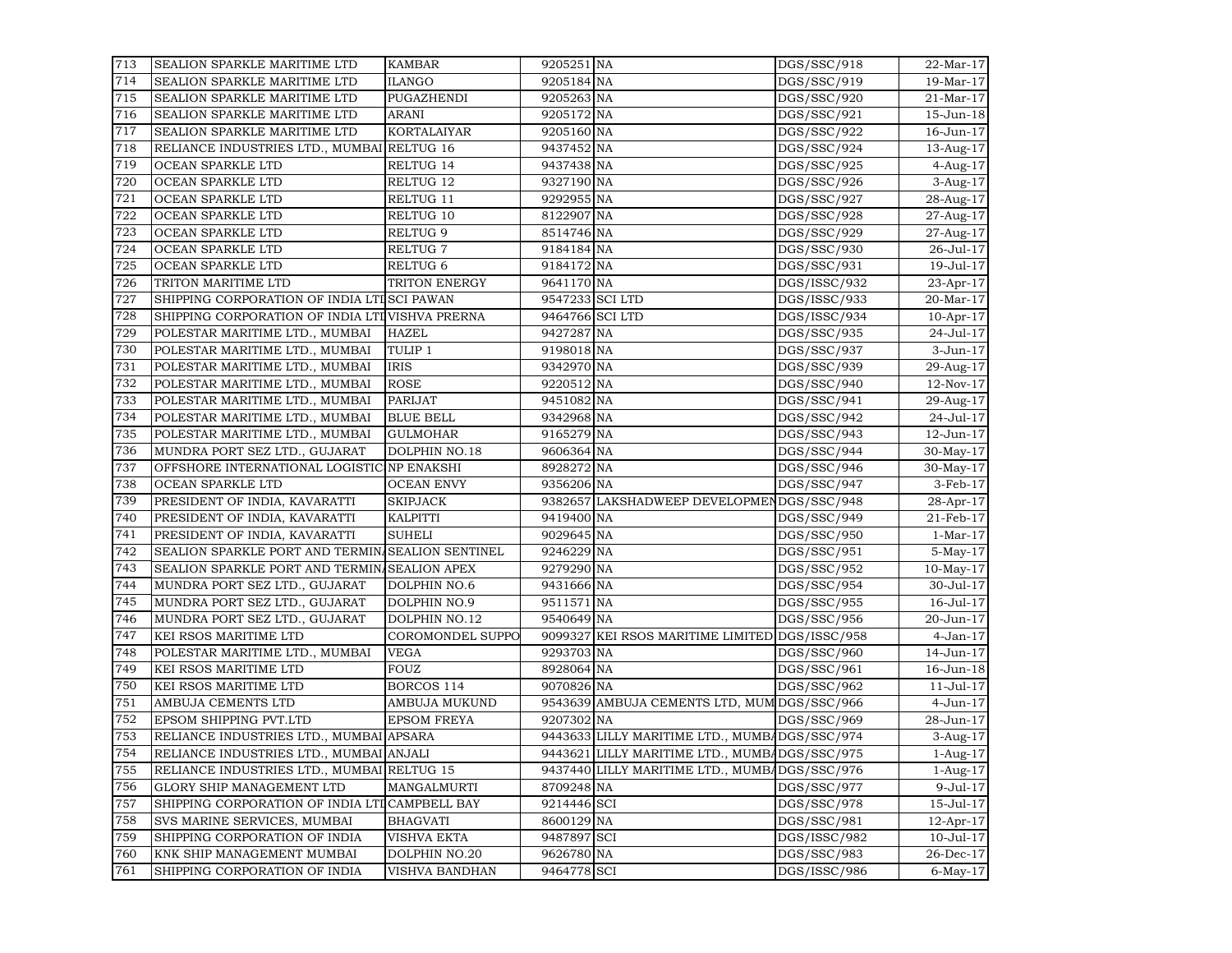| 762 | ORION OFFSHORE LTD., MUMBAI                    | ORION DHANASHREE       | 9121821 NA     |                                                  | DGS/SSC/987                | $14$ -May- $17$ |
|-----|------------------------------------------------|------------------------|----------------|--------------------------------------------------|----------------------------|-----------------|
| 763 | AMBA SHIPPING & LOGISTICS P.LTD                | <b>SUMAYLA ONE</b>     | 8216552 NA     |                                                  | DGS/SSC/989                | 12-Jun-17       |
| 764 | SVS MARINE SERVICES, MUMBAI                    | <b>FINORATNA</b>       | 9216872 NA     |                                                  | DGS/SSC/992                | 13-Apr-17       |
| 765 | SHIPPING CORPORATION OF INDIA                  | <b>SCI KUNDAN</b>      | 9547245 SCI    |                                                  | DGS/ISSC/997               | 24-Sep-17       |
| 766 | OCEAN SPARKLE LTD                              | <b>OCEAN THUNDER</b>   | 9517769 NA     |                                                  | DGS/SSC/998                | 7-Aug-17        |
| 767 | MUNDRA PORT SEZ LTD., GUJARAT                  | <b>DOLPHIN NO.7</b>    | 9439565 NA     |                                                  | DGS/SSC/1002               | 19-Oct-17       |
| 768 | TOLANI SHIPPING CO. LTD., MUMBAI               | PRABHU SUMAT           |                | 9590814 TOLANI SHIPPING                          | DGS/ISSC/1005              | 31-Aug-17       |
| 769 | RELIANCE INDUSTRIES LTD.                       | <b>RELTUG ONE</b>      | 9033921 NA     |                                                  | DGS/SSC/1007               | $11$ -Jun- $17$ |
| 770 | RELIANCE INDUSTRIES LTD.                       | RELTUG TWO             | 9033933 NA     |                                                  | DGS/SSC/1008               | $11-Jun-17$     |
| 771 | RELIANCE INDUSTRIES LTD.                       | <b>RELTUG FIVE</b>     | 8212790 NA     |                                                  | DGS/SSC/1009               | 12-Jun-17       |
| 772 | RELIANCE INDUSTRIES LTD.                       | RELTUG EIGHT           | 8022248 NA     |                                                  | $\overline{D}$ GS/SSC/1010 | 12-Jun-17       |
| 773 | KEI RSOS MARITIME LTD                          | MAJU <sub>2</sub>      | 8500783 NA     |                                                  | DGS/SSC/1011               | 8-Jun-17        |
| 774 | ALBATROSS SHIPPING AGENCIES PLTDALBATROSS      |                        | 7925170 NA     |                                                  | DGS/SSC/1012               | $8-May-18$      |
| 775 | TAG OFFSHORE LIMITED                           | TAG 11                 | 8600002 NA     |                                                  | DGS/SSC/1013               | 8-Nov-17        |
| 776 | RESHAMSINGH & CO.PVT.LTD                       | RESCO <sub>5</sub>     | 9580924 NA     |                                                  | DGS/SSC/1015               | $11-Nov-17$     |
| 777 | SAMSON MARITIME LTD                            | <b>OCEAN OPAL</b>      |                | 9626493 SAMSON MARITIME LTD                      | DGS/ISSC/1019              | $7-Oct-17$      |
| 778 | <b>GREATSHIP (INDIA) LTD</b>                   | <b>GREATSHIP VIDYA</b> |                | 9618226 GREATSHIP (INDIA) LTD                    | DGS/SSC/1020               | $5-Jul-17$      |
| 779 | RELIANCE INDUSTRIES LTD                        | <b>EAGLE</b>           |                | O.NO.2926 LILLY MARITIME LTD., MUMBADGS/SSC/1024 |                            | 5-Aug-17        |
| 780 | RELIANCE INDUSTRIES LTD                        | <b>APURVA</b>          |                | O.NO.2920 LILLY MARITIME LTD., MUMBADGS/SSC/1025 |                            | 8-Aug-17        |
| 781 | RELIANCE INDUSTRIES LTD                        | <b>POONAM</b>          |                | 9437452 LILLY MARITIME LTD., MUMBADGS/SSC/1026   |                            | 7-Aug-17        |
| 782 | RELIANCE INDUSTRIES LTD                        | <b>CHETAK</b>          | O.NO.2925      | LILLY MARITIME LTD., MUMBAI                      | DGS/SSC/1027               | 6-Aug-17        |
| 783 | CAN OFFSHORE LIMITED                           | <b>KARAN</b>           | 8410457 NA     |                                                  | DGS/SSC/1029               | $6$ -Jun-18     |
| 784 | ABS MARINE SERVICES LTD                        | TUG TEBMA TEAM 2       | 9475662 NA     |                                                  | DGS/SSC/1030               | 19-Jul-17       |
| 785 | SHIPPING CORPORATION OF INDIA LTIVISHVA VIKAS  |                        |                | 9487902 SCI LTD                                  | DGS/ISSC/1032              | 25-Jul-17       |
| 786 | SHIPPING CORPORATION OF INDIA LTIVISHVA DIKSHA |                        |                | 9487914 SCI LTD                                  | DGS/ISSC/1033              | 6-Sep-17        |
| 787 | SHIPPING CORPORATION OF INDIA LTISCI MUKTA     |                        |                | 9524918 SCI LTD                                  | DGS/ISSC/1035              | 7-Sep-17        |
| 788 | AMBA SHIPPING & LOGISTICS P.LTD                | <b>MADHWA</b>          | O.NO.7680      | <b>NA</b>                                        | DGS/SSC/1036               | 13-Feb-18       |
| 789 | PUNJ LLOYD LTD                                 | <b>MAHESH1</b>         | O.No.M7666 NA  |                                                  | DGS/SSC/1037               | 6-Sep-17        |
| 790 | AMBA SHIPPING & LOGISTICS P.LTD                | <b>KUBER</b>           | O.NO.M7715 NA  |                                                  | DGS/SSC/1038               | 13-Dec-17       |
| 791 | SPARKLE PORT SERVICES LTD                      | <b>OCEAN PIONEER</b>   | 9571129 NA     |                                                  | DGS/SSC/1039               | 7-Dec-17        |
| 792 | SPARKLE PORT SERVICES LTD                      | <b>OCEAN PERFECT</b>   | 9571131 NA     |                                                  | DGS/SSC/1041               | 30-Nov-17       |
| 793 | VINAYAK MARINE SERVICE P.LTD                   | VMS <sub>3</sub>       | 8828135 NA     |                                                  | DGS/SSC/1044               | 29-May-17       |
| 794 | SHIPPING CORPORATION OF INDIA                  | <b>AHIMISA</b>         | 9547257 SCI    |                                                  | DGS/ISSC/1046              | 7-Dec-17        |
| 795 | SEAPORT SHIPPING LTD., MUMBAI                  | SAGAR MANJUSHA         |                | 9342920 SEAPORT SHIPPING PVT.LTD                 | DGS/ISSC/1048              | 4-Apr-17        |
| 796 | <b>CAN OFFSHORE LIMITED</b>                    | <b>CANARA PROGRESS</b> | 9107588 NA     |                                                  | DGS/SSC/1049               | 14-Apr-18       |
| 797 | ESSAR OFFSHORE SUBSEA LTD                      | DLB NAND GAURAV        | O.NO.m-7751 NA |                                                  | DGS/SSC/1051               | 11-Jun-18       |
| 798 | AMBA SHIPPING & LOGISTICS P.LTD                | <b>TRANSTAR</b>        | 8888563 NA     |                                                  | DGS/SSC/1054               | 3-Oct-17        |
| 799 | POLESTAR MARITIME LTD., MUMBAI                 | <b>WATER LILY</b>      | 9620865 NA     |                                                  | DGS/SSC/1057               | 3-Oct-17        |
| 800 | GREAT EASTERN SHIPPING CO.LTD.                 | <b>JAG VIDHI</b>       | 8818207 GESCO  |                                                  | DGS/ISSC/1058              | 3-Feb-18        |
| 801 | OCEAN SPARKLE LTD                              | <b>OCEAN EMPIRE</b>    | 9658862 NA     |                                                  | DGS/SSC/1059               | 18-Apr-18       |
| 802 | SHIPPING CORPORATION OF INDIA                  | <b>DESH SHOBHA</b>     |                | 9459046 SCI LTD                                  | DGS/ISSC/1060              | 5-Mar-18        |
| 803 | HIND OFFSHORE PVT.LTD., MUMBAI                 | <b>SEA PATRIOT</b>     | M-7621         | <b>NA</b>                                        | DGS/SSC/1063               | 11-Apr-18       |
| 804 | HIND OFFSHORE PVT.LTD., MUMBAI                 | <b>SEA STALLION</b>    | M-7576         | <b>NA</b>                                        | DGS/SSC/1064               | 8-Apr-18        |
| 805 | SHIPPING CORPORATION OF INDIA                  | VISHVA PREETI          | 9533490 NA     |                                                  | DGS/ISSC/1065              | 28-Apr-18       |
| 806 | POLESTAR MARITIME LTD., MUMBAI                 | ORCHID STAR            | 9658850 NA     |                                                  | DGS/SSC/1067               | 4-Mar-18        |
| 807 | TAG OFFSHORE LIMITED                           | <b>TAG 10</b>          | 9474474 NA     |                                                  | DGS/ISSC/1068              | 20-Apr-18       |
| 808 | SAMSON MARITIME LTD                            | <b>OCEAN CITRINE</b>   |                | 9626481 SAMSON MARITIME LTD                      | DGS/SSC/1069               | 17-Mar-18       |
| 809 | LAKSHADWEEP DEVELOPMENT CORP(ELIKALPENI        |                        | 9649378 NA     |                                                  | DGS/SSC/1070               | 29-Apr-18       |
| 810 | OCEAN SPARKLE LTD                              | <b>OCEAN BRAVE</b>     | 9421752 NA     |                                                  | DGS/SSC/1071               | 27-Jul-17       |